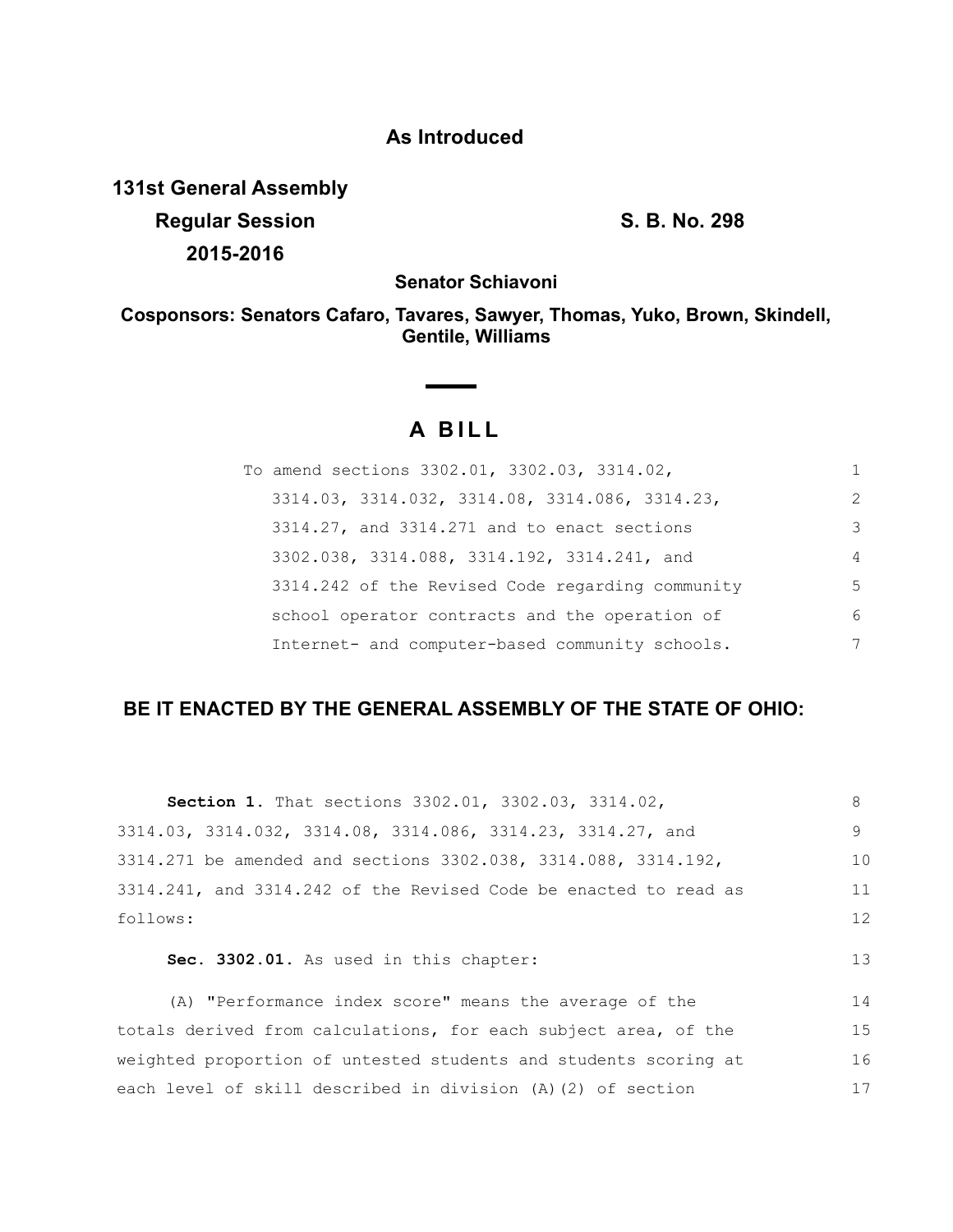(1) For the assessments prescribed by division (A)(1) of section 3301.0710 of the Revised Code, the average for each of the subject areas of English language arts, mathematics, science, and social studies.

(2) For the assessments prescribed by division (B)(1) of section 3301.0710 and division (B)(2) of section 3301.0712 of the Revised Code, the average for each of the subject areas of English language arts and mathematics. 24 25 26 27

The department of education shall assign weights such that students who do not take an assessment receive a weight of zero and students who take an assessment receive progressively larger weights dependent upon the level of skill attained on the assessment. The department shall assign additional weights to students who have been permitted to pass over a subject in accordance with a student acceleration policy adopted under section 3324.10 of the Revised Code. If such a student attains the proficient score prescribed under division (A)(2)(c) of section 3301.0710 of the Revised Code or higher on an assessment, the department shall assign the student the weight prescribed for the next higher scoring level. If such a student attains the advanced score, prescribed under division  $(A)$   $(2)$   $(a)$ of section 3301.0710 of the Revised Code, on an assessment, the department shall assign to the student an additional proportional weight, as approved by the state board. For each school year that such a student's score is included in the performance index score and the student attains the proficient score on an assessment, that additional weight shall be assigned to the student on a subject-by-subject basis. 28 29 30 31 32 33 34 35 36 37 38 39 40 41 42 43 44 45 46 47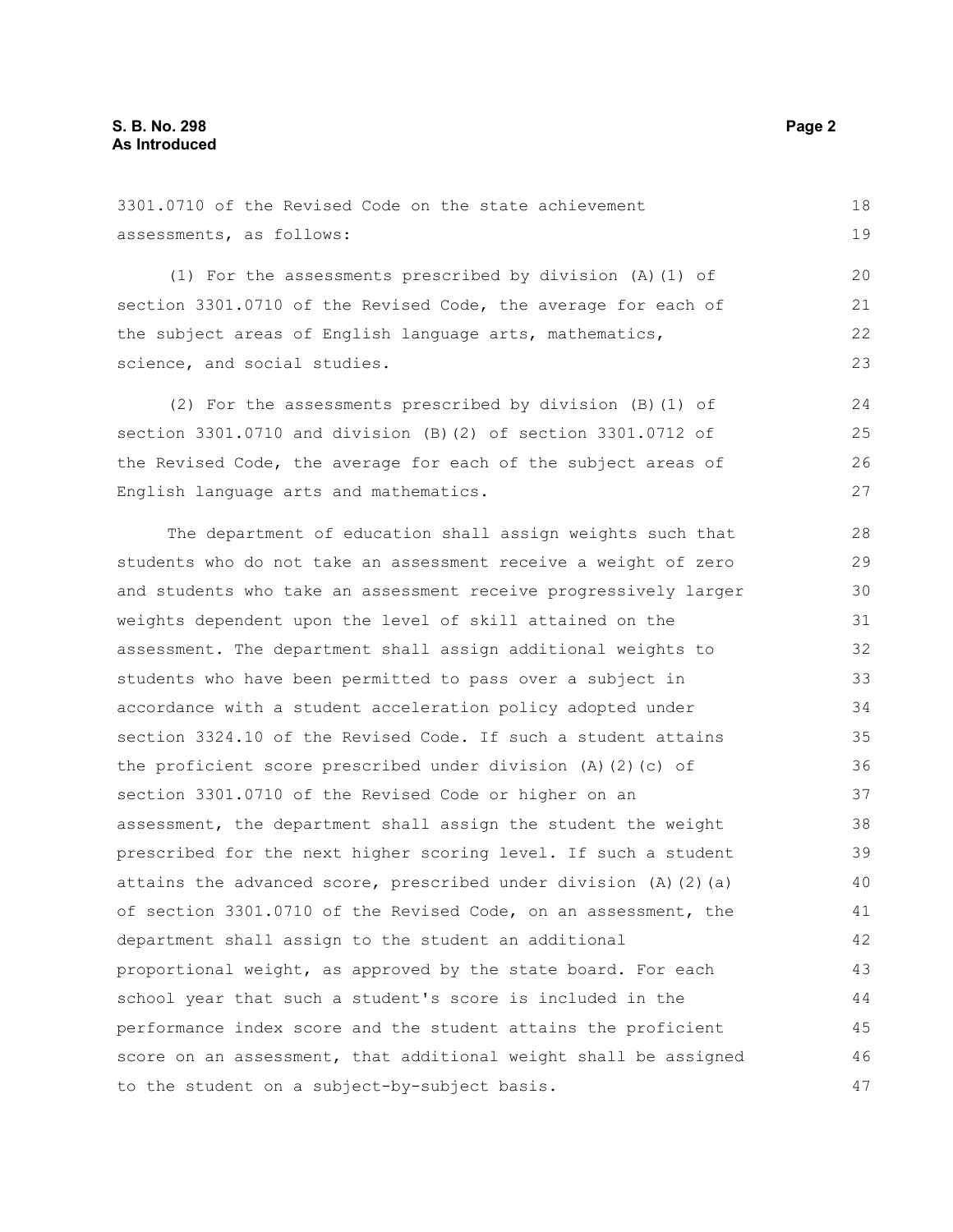Students shall be included in the "performance index score" in accordance with division (K)(2) of section 3302.03 of the Revised Code. (B) "Subgroup" means a subset of the entire student population of the state, a school district, or a school building and includes each of the following: (1) Major racial and ethnic groups; (2) Students with disabilities; (3) Economically disadvantaged students; (4) Limited English proficient students; (5) Students identified as gifted in superior cognitive ability and specific academic ability fields under Chapter 3324. of the Revised Code. For students who are gifted in specific academic ability fields, the department shall use data for those students with specific academic ability in math and reading. If any other academic field is assessed, the department shall also include data for students with specific academic ability in that field. (6) Students in the lowest quintile for achievement statewide, as determined by a method prescribed by the state board of education. (C) "No Child Left Behind Act of 2001" includes the statutes codified at 20 U.S.C. 6301 et seq. and any amendments, waivers, or both thereto, rules and regulations promulgated pursuant to those statutes, guidance documents, and any other policy directives regarding implementation of that act issued by the United States department of education. 48 49 50 51 52 53 54 55 56 57 58 59 60 61 62 63 64 65 66 67 68 69 70 71 72 73 74

(D) "Adequate yearly progress" means a measure of annual 75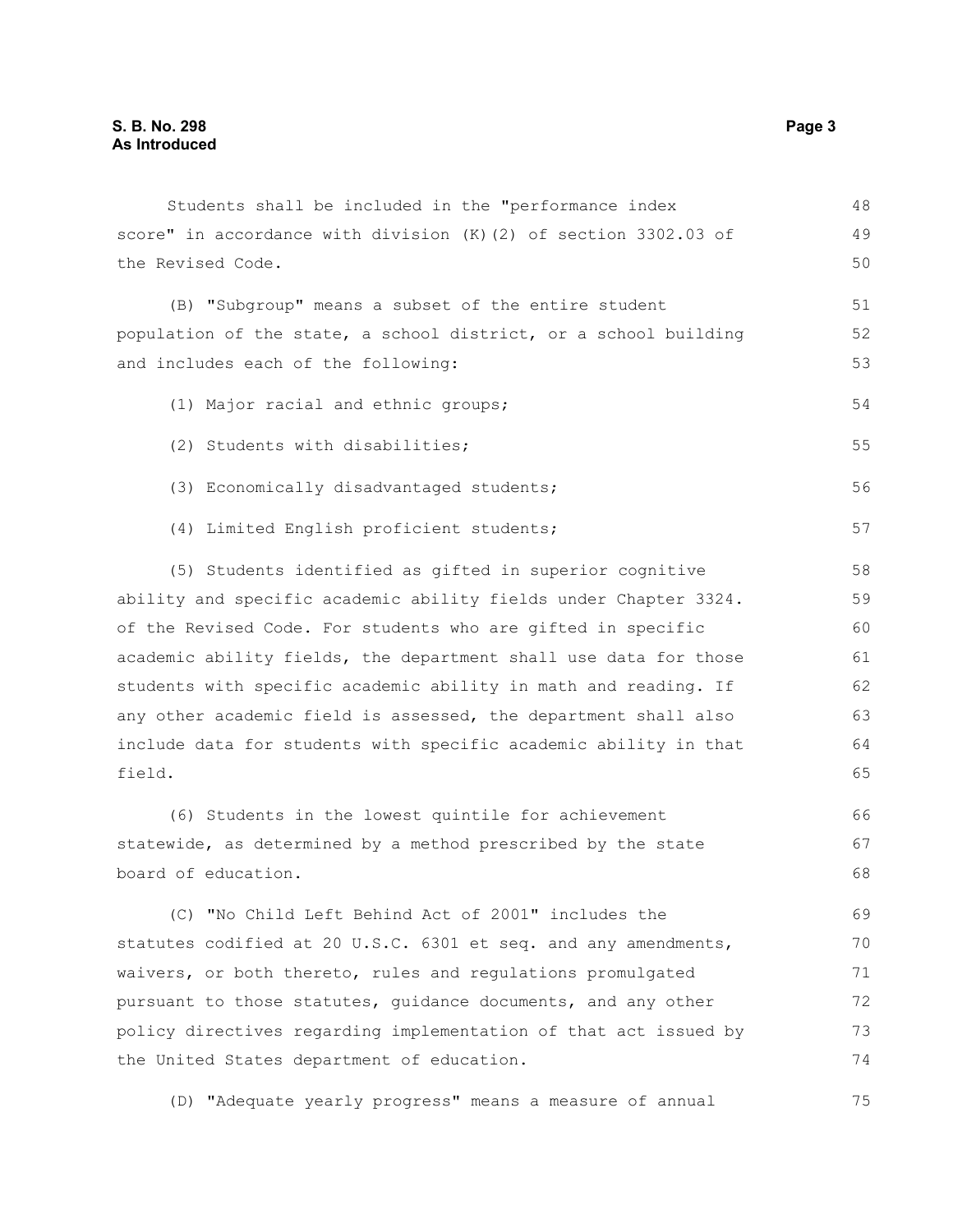Child Left Behind Act of 2001." (E) "Supplemental educational services" means additional academic assistance, such as tutoring, remediation, or other educational enrichment activities, that is conducted outside of the regular school day by a provider approved by the department in accordance with the "No Child Left Behind Act of 2001." (F) "Value-added progress dimension" means a measure of academic gain for a student or group of students over a specific period of time that is calculated by applying a statistical methodology to individual student achievement data derived from the achievement assessments prescribed by section 3301.0710 of the Revised Code. The "value-added progress dimension" shall be developed and implemented in accordance with section 3302.021 of the Revised Code. (G)(1) "Four-year adjusted cohort graduation rate" means the number of students who graduate in four years or less with a regular high school diploma divided by the number of students who form the adjusted cohort for the graduating class. (2) "Five-year adjusted cohort graduation rate" means the number of students who graduate in five years with a regular high school diploma divided by the number of students who form the adjusted cohort for the four-year graduation rate. (H) "State institution of higher education" has the same meaning as in section 3345.011 of the Revised Code. (I) "Annual measurable objectives" means a measure of student progress determined in accordance with an agreement between the department of education and the United States 77 78 79 80 81 82 83 84 85 86 87 88 89 90 91 92 93 94 95 96 97 98 99 100 101 102 103

academic performance as calculated in accordance with the "No

department of education.

76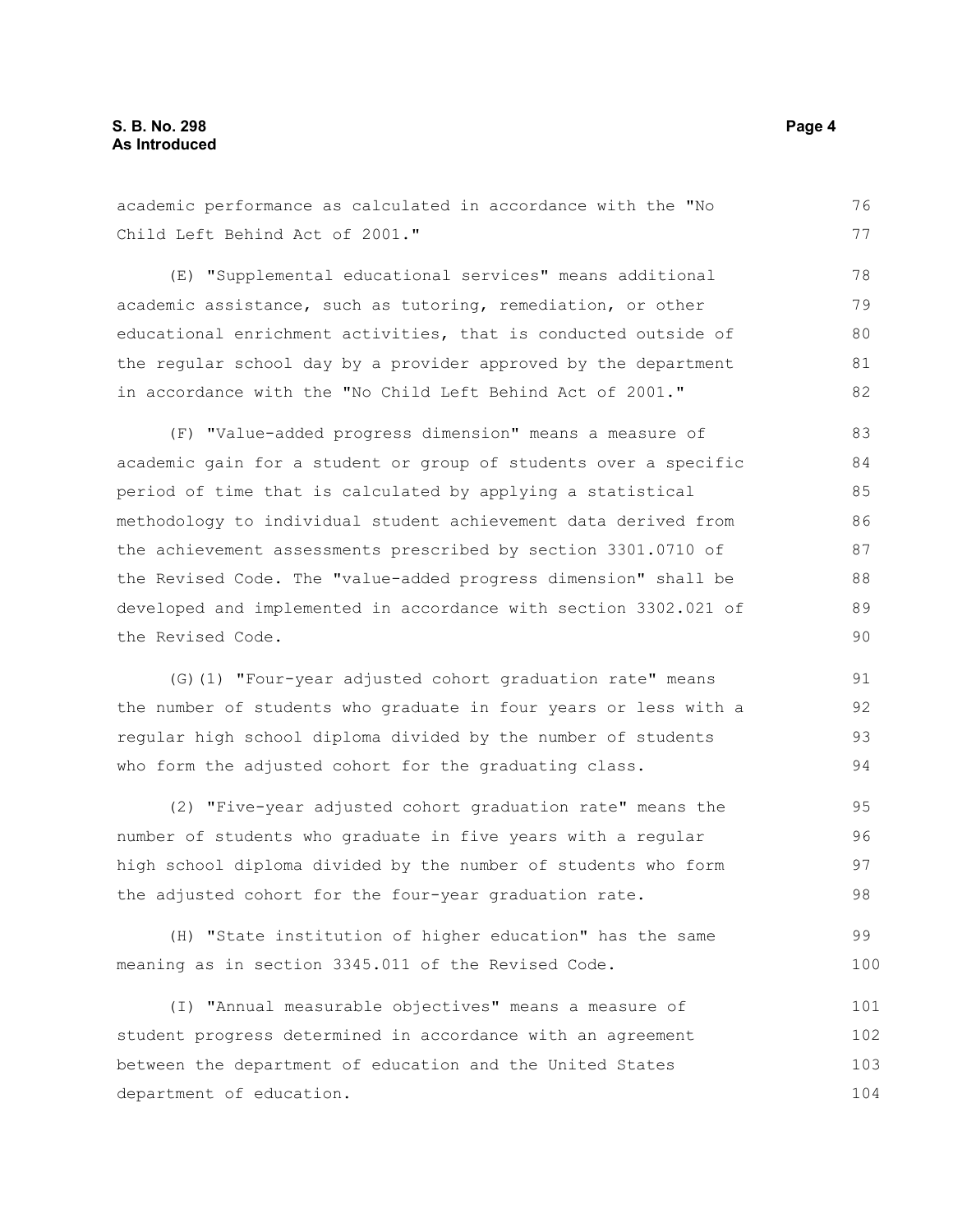#### **S. B. No. 298 Page 5 As Introduced**

(J) "Community school" means a community school established under Chapter 3314. of the Revised Code. 105 106

(K) "Internet- or computer-based community school" has the same meaning as in section 3314.02 of the Revised Code. 107 108

(L) "STEM school" means a science, technology, engineering, and mathematics school established under Chapter 3326. of the Revised Code.

 $(H)$  "Entitled to attend school in the district" means entitled to attend school in a school district under section 3313.64 or 3313.65 of the Revised Code.

**Sec. 3302.03.** Annually, not later than the fifteenth day of September or the preceding Friday when that day falls on a Saturday or Sunday, the department of education shall assign a letter grade for overall academic performance and for each separate performance measure for each school district, and each school building in a district, in accordance with this section. The state board shall adopt rules pursuant to Chapter 119. of the Revised Code to establish performance criteria for each letter grade and prescribe a method by which the department assigns each letter grade. For a school building to which any of the performance measures do not apply, due to grade levels served by the building, the state board shall designate the performance measures that are applicable to the building and that must be calculated separately and used to calculate the building's overall grade. The department shall issue annual report cards reflecting the performance of each school district, each building within each district, and for the state as a whole using the performance measures and letter grade system described in this section. The department shall include on the report card for each district and each building within each district the 115 116 117 118 119 120 121 122 123 124 125 126 127 128 129 130 131 132 133 134

109 110 111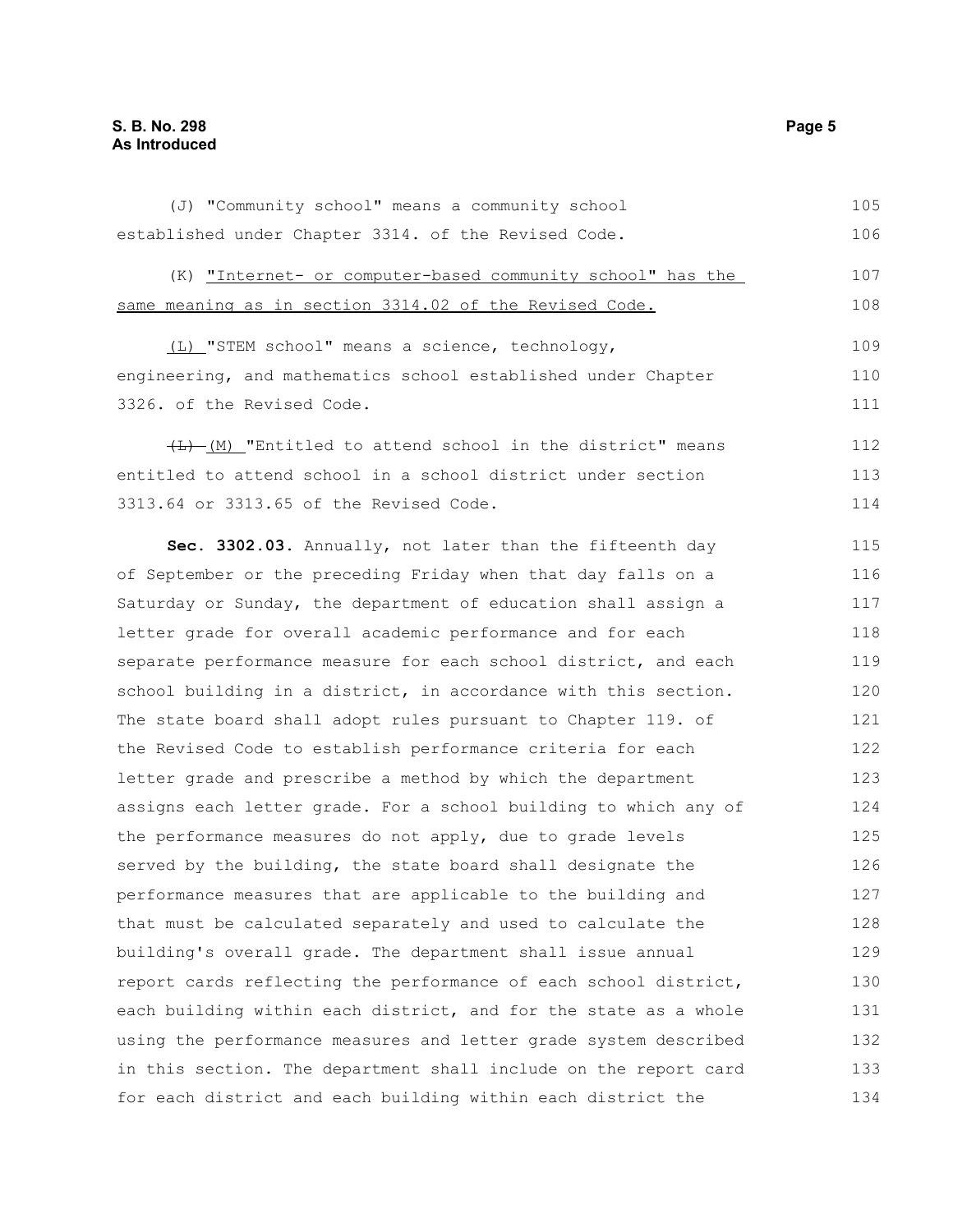| subject and each grade.                                            | 136 |
|--------------------------------------------------------------------|-----|
| (A) (1) For the $2012-2013$ school year, the department shall      | 137 |
| issue grades as described in division (E) of this section for      | 138 |
| each of the following performance measures:                        | 139 |
| (a) Annual measurable objectives;                                  | 140 |
| (b) Performance index score for a school district or               | 141 |
| building. Grades shall be awarded as a percentage of the total     | 142 |
| possible points on the performance index system as adopted by      | 143 |
| the state board. In adopting benchmarks for assigning letter       | 144 |
| grades under division (A) (1) (b) of this section, the state board | 145 |
| of education shall designate ninety per cent or higher for an      | 146 |
| "A," at least seventy per cent but not more than eighty per cent   | 147 |
| for a "C," and less than fifty per cent for an "F."                | 148 |
| (c) The extent to which the school district or building            | 149 |
| meets each of the applicable performance indicators established    | 150 |
| by the state board under section 3302.02 of the Revised Code and   | 151 |
| the percentage of applicable performance indicators that have      | 152 |
| been achieved. In adopting benchmarks for assigning letter         | 153 |
| grades under division (A)(1)(c) of this section, the state board   | 154 |
| shall designate ninety per cent or higher for an "A."              | 155 |
| (d) The four- and five-year adjusted cohort graduation             | 156 |
| rates.                                                             | 157 |
| In adopting benchmarks for assigning letter grades under           | 158 |
| division (A)(1)(d), (B)(1)(d), or (C)(1)(d) of this section, the   | 159 |
| department shall designate a four-year adjusted cohort             | 160 |
| graduation rate of ninety-three per cent or higher for an "A"      | 161 |
| and a five-year cohort graduation rate of ninety-five per cent     | 162 |
| or higher for an "A."                                              | 163 |

most recent two-year trend data in student achievement for each 135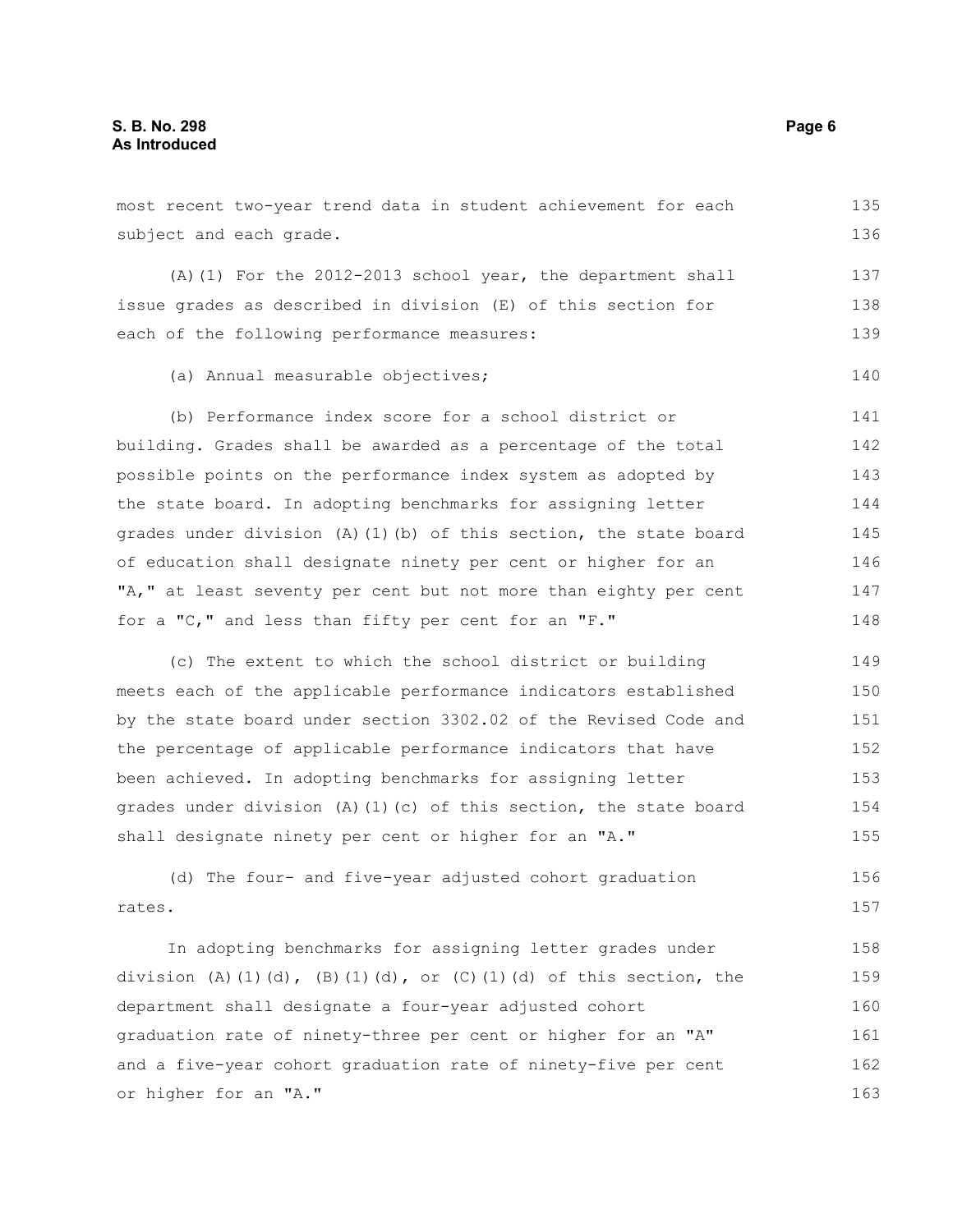#### **S. B. No. 298 Page 7 As Introduced**

(e) The overall score under the value-added progress dimension of a school district or building, for which the department shall use up to three years of value-added data as available. The letter grade assigned for this growth measure shall be as follows: 164 165 166 167 168

(i) A score that is at least two standard errors of measure above the mean score shall be designated as an "A." 169 170

(ii) A score that is at least one standard error of measure but less than two standard errors of measure above the mean score shall be designated as a "B." 171 172 173

(iii) A score that is less than one standard error of measure above the mean score but greater than or equal to one standard error of measure below the mean score shall be designated as a "C." 174 175 176 177

(iv) A score that is not greater than one standard error of measure below the mean score but is greater than or equal to two standard errors of measure below the mean score shall be designated as a "D."

(v) A score that is not greater than two standard errors of measure below the mean score shall be designated as an "F."

Whenever the value-added progress dimension is used as a graded performance measure, whether as an overall measure or as a measure of separate subgroups, the grades for the measure shall be calculated in the same manner as prescribed in division  $(A)$   $(1)$   $(e)$  of this section. 184 185 186 187 188

(f) The value-added progress dimension score for a school district or building disaggregated for each of the following subgroups: students identified as gifted, students with disabilities, and students whose performance places them in the 189 190 191 192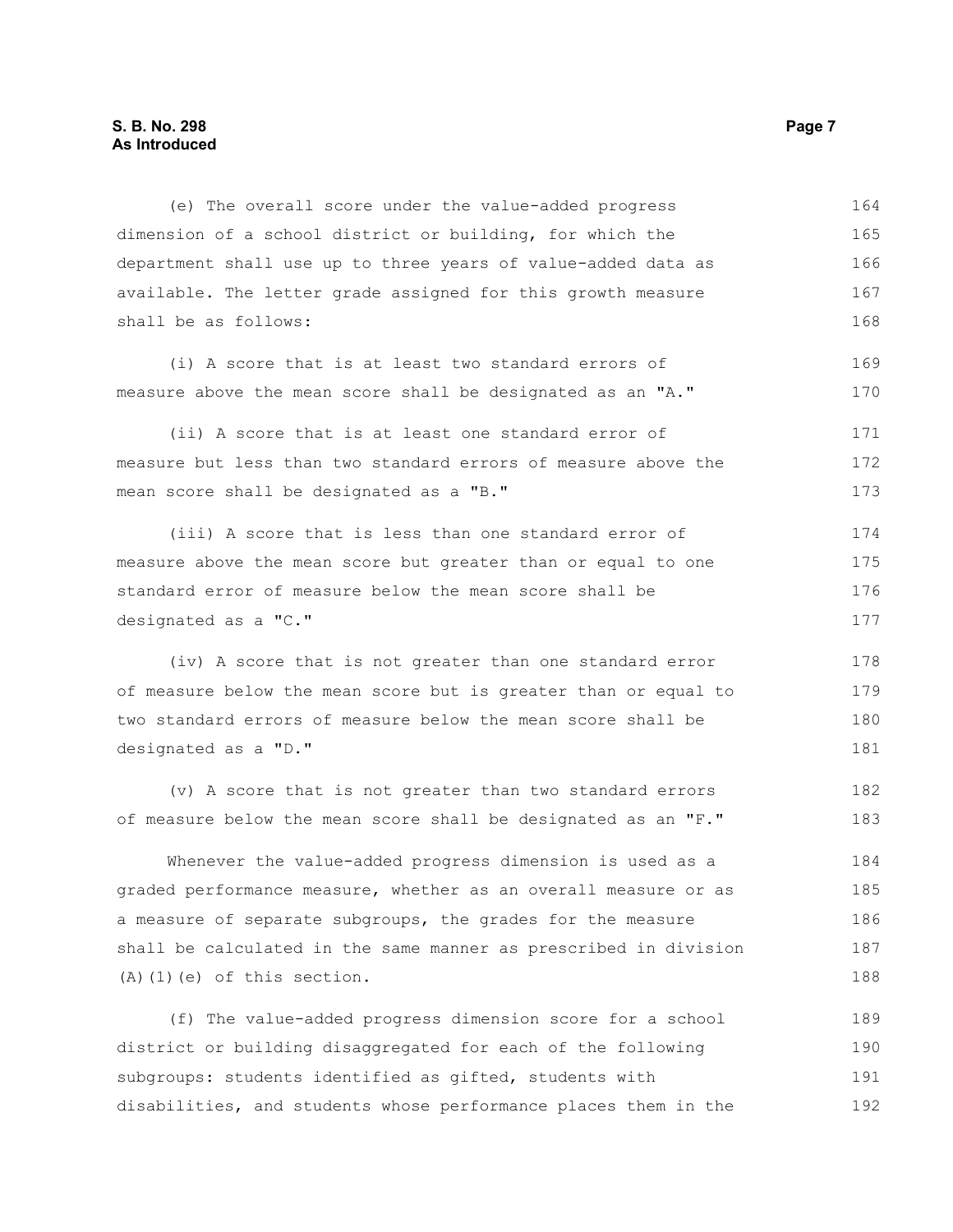#### **S. B. No. 298 Page 8 As Introduced**

lowest quintile for achievement on a statewide basis. Each subgroup shall be a separate graded measure. 193 194

(2) Not later than April 30, 2013, the state board of education shall adopt a resolution describing the performance measures, benchmarks, and grading system for the 2012-2013 school year and, not later than June 30, 2013, shall adopt rules in accordance with Chapter 119. of the Revised Code that prescribe the methods by which the performance measures under division (A)(1) of this section shall be assessed and assigned a letter grade, including performance benchmarks for each letter grade. 195 196 197 198 199 200 201 202 203

At least forty-five days prior to the state board's adoption of rules to prescribe the methods by which the performance measures under division (A)(1) of this section shall be assessed and assigned a letter grade, the department shall conduct a public presentation before the standing committees of the house of representatives and the senate that consider education legislation describing such methods, including performance benchmarks. 204 205 206 207 208 209 210 211

(3) There shall not be an overall letter grade for a school district or building for the 2012-2013 school year. 212 213

(B)(1) For the 2013-2014 and 2014-2015-through 2016-2017 school years, the department shall issue grades as described in division (E) of this section for each of the following performance measures:

(a) Annual measurable objectives;

(b) Performance index score for a school district or building. Grades shall be awarded as a percentage of the total possible points on the performance index system as created by 219 220 221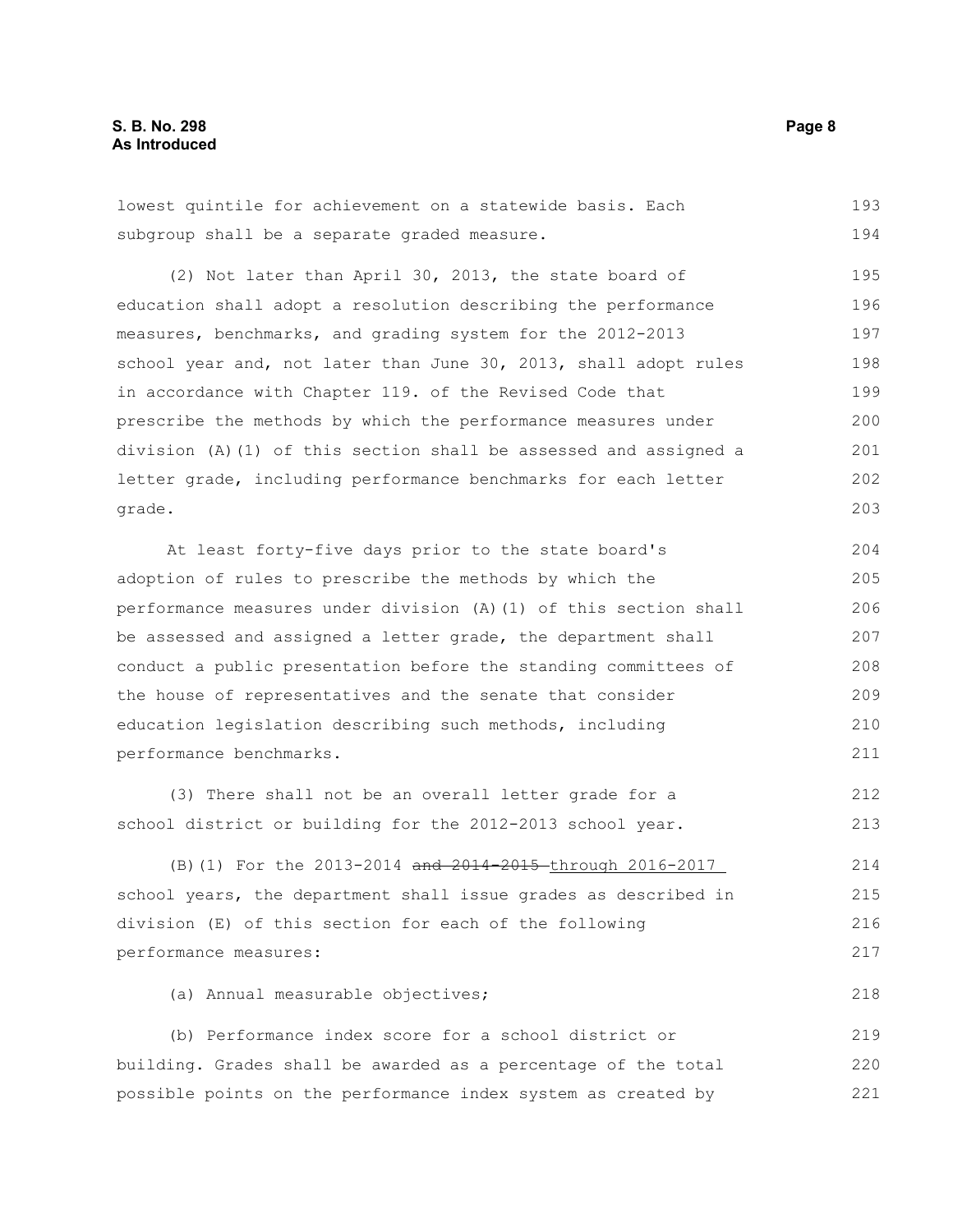#### **S. B. No. 298 Page 9 As Introduced**

the department. In adopting benchmarks for assigning letter grades under division (B)(1)(b) of this section, the state board shall designate ninety per cent or higher for an "A," at least seventy per cent but not more than eighty per cent for a "C," and less than fifty per cent for an "F." 222 223 224 225 226

(c) The extent to which the school district or building meets each of the applicable performance indicators established by the state board under section 3302.03 of the Revised Code and the percentage of applicable performance indicators that have been achieved. In adopting benchmarks for assigning letter grades under division  $(B)$  (1)(c) of this section, the state board shall designate ninety per cent or higher for an "A." 227 228 229 230 231 232 233

(d) The four- and five-year adjusted cohort graduation rates;

(e) The overall score under the value-added progress dimension of a school district or building, for which the department shall use up to three years of value-added data as available. 236 237 238 239

(f) The value-added progress dimension score for a school district or building disaggregated for each of the following subgroups: students identified as gifted in superior cognitive ability and specific academic ability fields under Chapter 3324. of the Revised Code, students with disabilities, and students whose performance places them in the lowest quintile for achievement on a statewide basis. Each subgroup shall be a separate graded measure. 240 241 242 243 244 245 246 247

(g) Whether a school district or building is making progress in improving literacy in grades kindergarten through three, as determined using a method prescribed by the state 248 249 250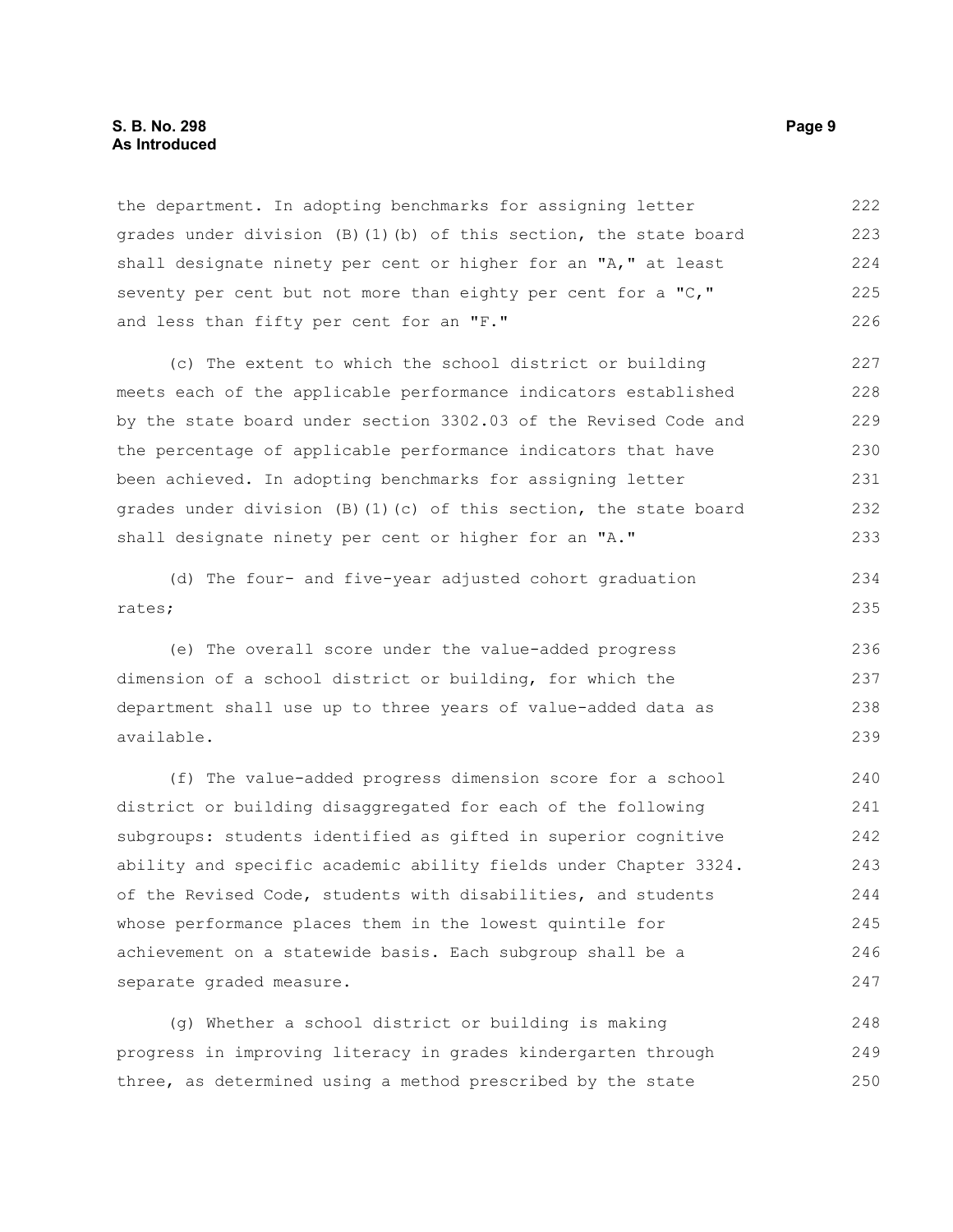#### **S. B. No. 298 Page 10 As Introduced**

board. The state board shall adopt rules to prescribe benchmarks and standards for assigning grades to districts and buildings for purposes of division  $(B)$  (1)(g) of this section. In adopting benchmarks for assigning letter grades under divisions (B)(1)(g) and  $(C)$  (1)(g) of this section, the state board shall determine progress made based on the reduction in the total percentage of students scoring below grade level, or below proficient, compared from year to year on the reading and writing diagnostic assessments administered under section 3301.0715 of the Revised Code and the third grade English language arts assessment under section 3301.0710 of the Revised Code, as applicable. The state board shall designate for a "C" grade a value that is not lower than the statewide average value for this measure. No grade shall be issued under divisions  $(B)(1)(q)$  and  $(C)(1)(q)$  of this section for a district or building in which less than five per cent of students have scored below grade level on the diagnostic assessment administered to students in kindergarten under division (B)(1) of section 3313.608 of the Revised Code. 251 252 253 254 255 256 257 258 259 260 261 262 263 264 265 266 267 268

(h) For a high mobility school district or building, an additional value-added progress dimension score. For this measure, the department shall use value-added data from the most recent school year available and shall use assessment scores for only those students to whom the district or building has administered the assessments prescribed by section 3301.0710 of the Revised Code for each of the two most recent consecutive school years.

As used in this division, "high mobility school district or building" means a school district or building where at least twenty-five per cent of its total enrollment is made up of students who have attended that school district or building for less than one year. 277 278 279 280 281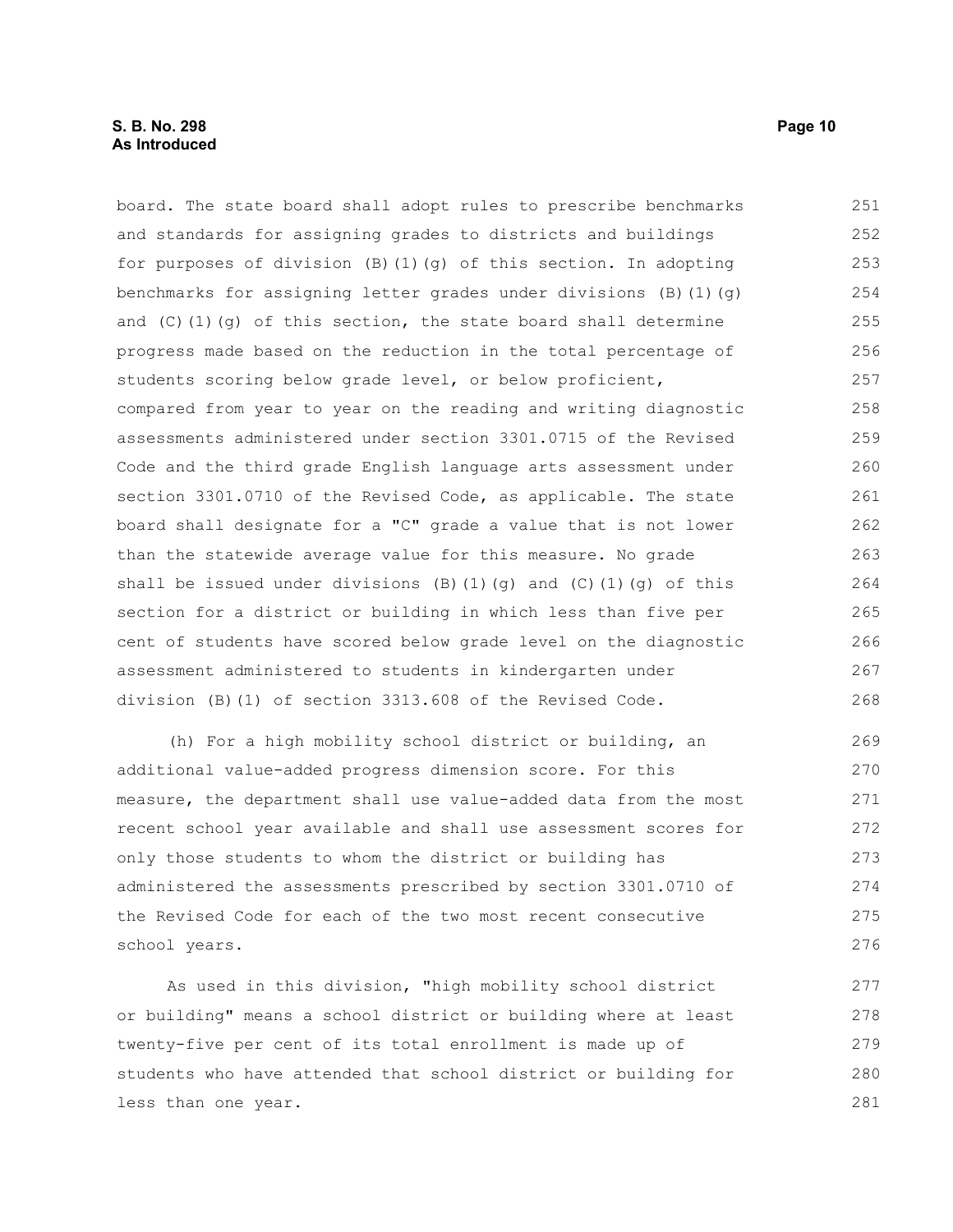#### **S. B. No. 298 Page 11 As Introduced**

(2) In addition to the graded measures in division (B)(1) of this section, the department shall include on a school district's or building's report card all of the following without an assigned letter grade: (a) The percentage of students enrolled in a district or building participating in advanced placement classes and the percentage of those students who received a score of three or better on advanced placement examinations; (b) The number of a district's or building's students who have earned at least three college credits through dual enrollment or advanced standing programs, such as the postsecondary enrollment options program under Chapter 3365. of the Revised Code and state-approved career-technical courses offered through dual enrollment or statewide articulation, that appear on a student's transcript or other official document, either of which is issued by the institution of higher education from which the student earned the college credit. The credits earned that are reported under divisions  $(B)$   $(2)$   $(b)$  and  $(C)$   $(2)$   $(c)$  of this section shall not include any that are remedial or developmental and shall include those that count toward the curriculum requirements established for completion of a degree. (c) The percentage of students enrolled in a district or building who have taken a national standardized test used for 282 283 284 285 286 287 288 289 290 291 292 293 294 295 296 297 298 299 300 301 302 303 304

college admission determinations and the percentage of those students who are determined to be remediation-free in accordance with standards adopted under division (F) of section 3345.061 of the Revised Code; 305 306 307 308

(d) The percentage of the district's or the building's students who receive industry-recognized credentials. The state board shall adopt criteria for acceptable industry-recognized 309 310 311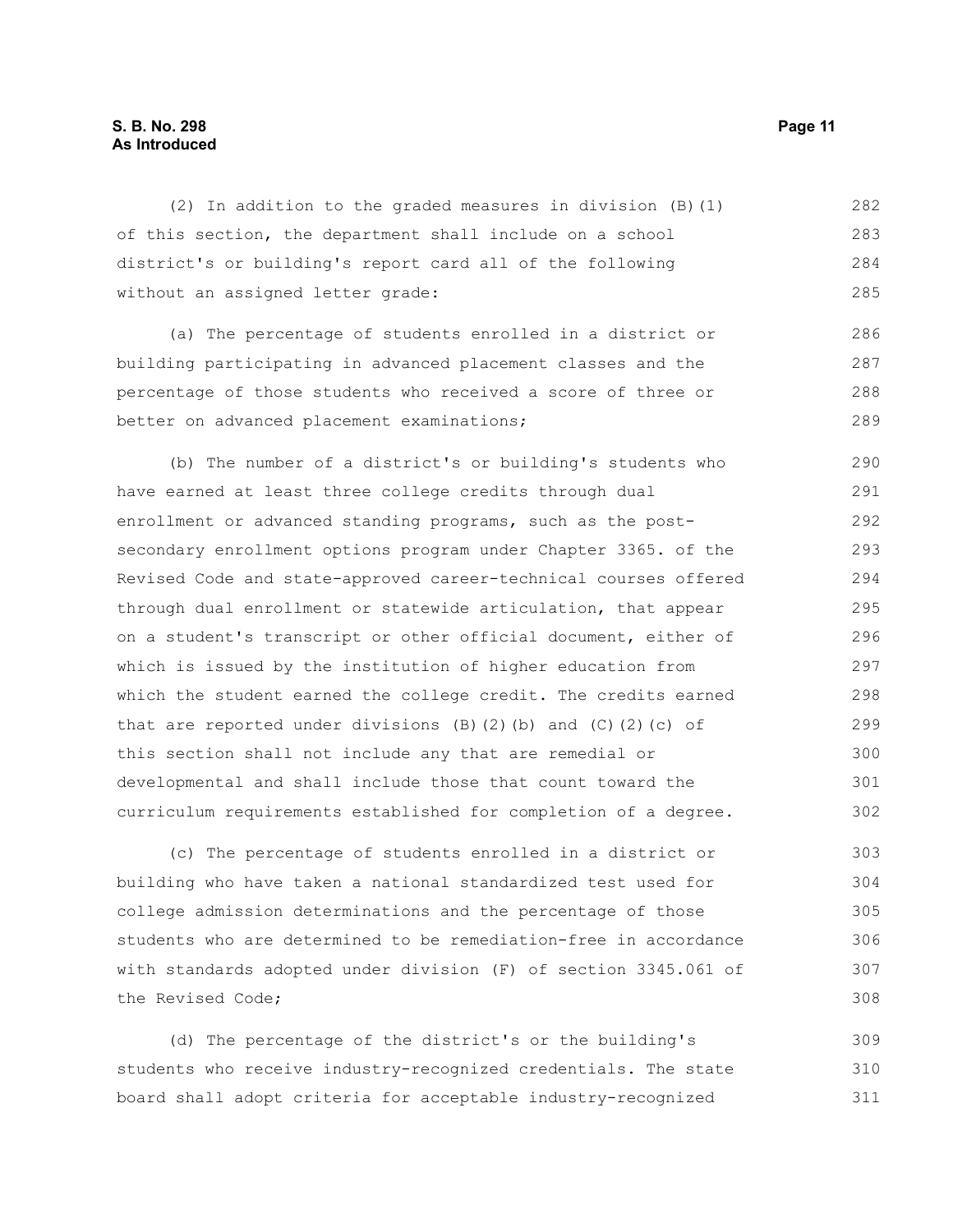| credentials.                                                             | 312 |
|--------------------------------------------------------------------------|-----|
| (e) The percentage of students enrolled in a district or                 | 313 |
| building who are participating in an international baccalaureate         | 314 |
| program and the percentage of those students who receive a score         | 315 |
| of four or better on the international baccalaureate                     | 316 |
| examinations.                                                            | 317 |
| (f) The percentage of the district's or building's                       | 318 |
| students who receive an honors diploma under division (B) of             | 319 |
| section 3313.61 of the Revised Code.                                     | 320 |
| (3) Not later than December 31, 2013, the state board                    | 321 |
| shall adopt rules in accordance with Chapter 119. of the Revised         | 322 |
| Code that prescribe the methods by which the performance                 | 323 |
| measures under divisions $(B) (1) (f)$ and $(B) (1) (q)$ of this section | 324 |
| will be assessed and assigned a letter grade, including                  | 325 |
| performance benchmarks for each grade.                                   | 326 |
| At least forty-five days prior to the state board's                      | 327 |
| adoption of rules to prescribe the methods by which the                  | 328 |
| performance measures under division (B) (1) of this section shall        | 329 |
| be assessed and assigned a letter grade, the department shall            | 330 |
| conduct a public presentation before the standing committees of          | 331 |
| the house of representatives and the senate that consider                | 332 |
| education legislation describing such methods, including                 | 333 |
| performance benchmarks.                                                  | 334 |
| (4) There shall not be an overall letter grade for a                     | 335 |
| school district or building for the 2013-2014, 2014-2015, 2015-          | 336 |
| 2016, and 2016-2017 school years.                                        | 337 |

(C)(1) For the 2014-2015 2017-2018 school year and each school year thereafter, the department shall issue grades as described in division (E) of this section for each of the 338 339 340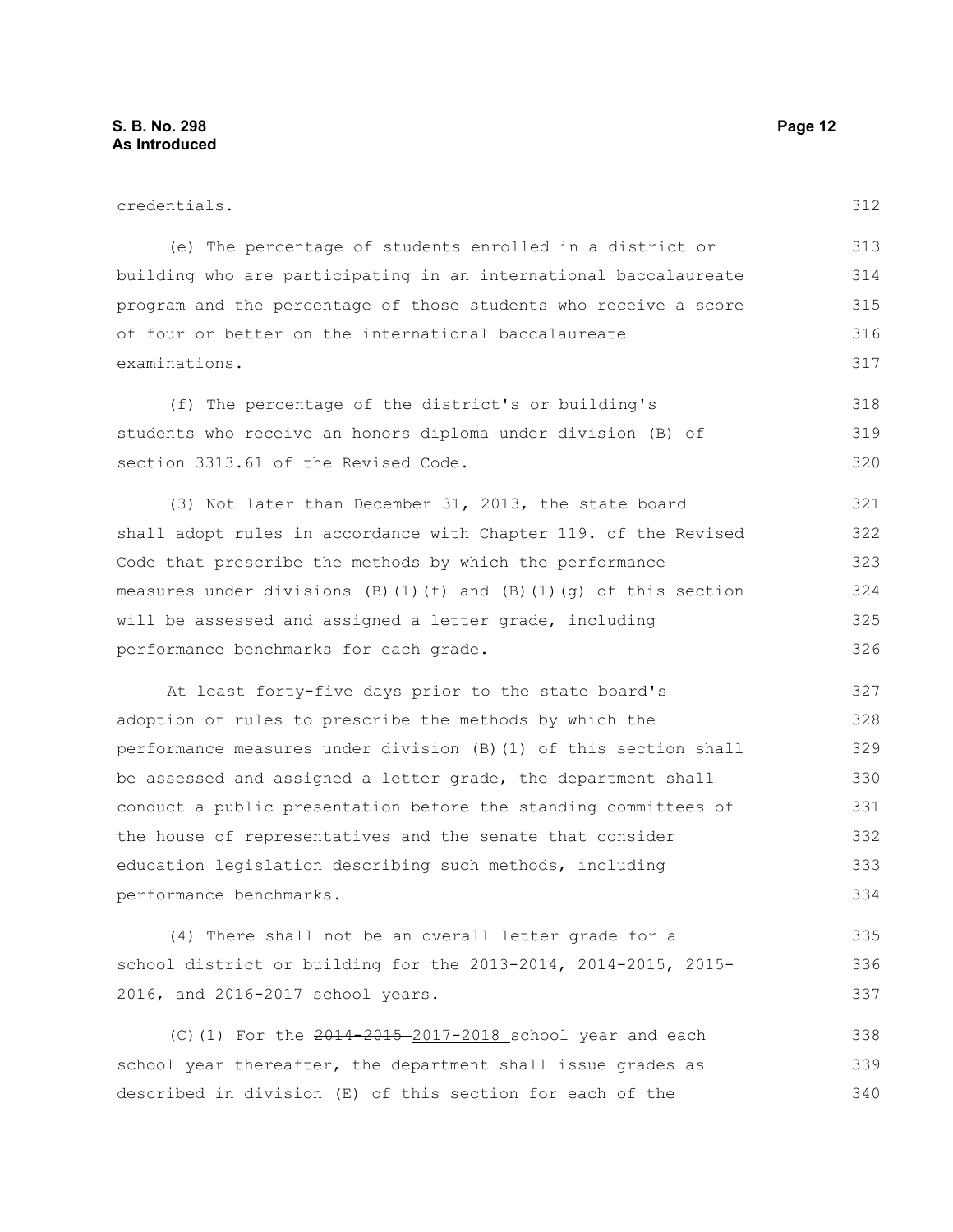| performance measures prescribed in division (C) (1) of this            |     |
|------------------------------------------------------------------------|-----|
| section. The graded measures are as follows:                           | 342 |
| (a) Annual measurable objectives;                                      | 343 |
| (b) Performance index score for a school district or                   | 344 |
| building. Grades shall be awarded as a percentage of the total         | 345 |
| possible points on the performance index system as created by          | 346 |
| the department. In adopting benchmarks for assigning letter            | 347 |
| grades under division (C)(1)(b) of this section, the state board       | 348 |
| shall designate ninety per cent or higher for an "A," at least         | 349 |
| seventy per cent but not more than eighty per cent for a "C,"          | 350 |
| and less than fifty per cent for an "F."                               | 351 |
| (c) The extent to which the school district or building                | 352 |
| meets each of the applicable performance indicators established        | 353 |
| by the state board under section 3302.03 of the Revised Code and       |     |
| the percentage of applicable performance indicators that have          |     |
| been achieved. In adopting benchmarks for assigning letter             | 356 |
| grades under division $(C)$ (1) $(c)$ of this section, the state board | 357 |
| shall designate ninety per cent or higher for an "A."                  | 358 |
| (d) The four- and five-year adjusted cohort graduation                 | 359 |
| rates;                                                                 | 360 |
| (e) The overall score under the value-added progress                   | 361 |
| dimension, or another measure of student academic progress if          | 362 |
| adopted by the state board, of a school district or building,          | 363 |
| for which the department shall use up to three years of value-         | 364 |
| added data as available.                                               | 365 |
|                                                                        |     |

In adopting benchmarks for assigning letter grades for overall score on value-added progress dimension under division (C)(1)(e) of this section, the state board shall prohibit the assigning of a grade of "A" for that measure unless the 366 367 368 369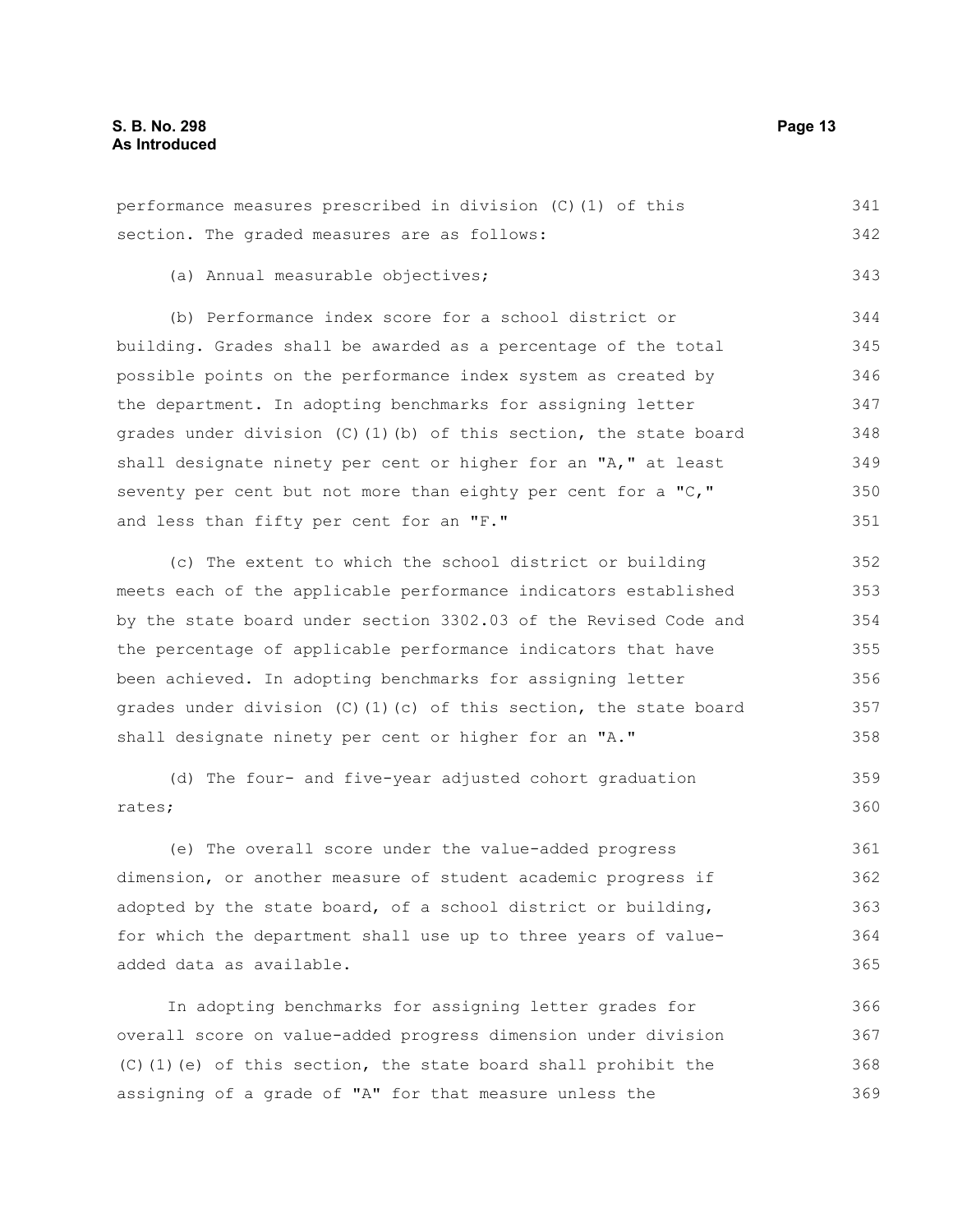district's or building's grade assigned for value-added progress dimension for all subgroups under division (C)(1)(f) of this section is a "B" or higher. 370 371 372

For the metric prescribed by division (C)(1)(e) of this section, the state board may adopt a student academic progress measure to be used instead of the value-added progress dimension. If the state board adopts such a measure, it also shall prescribe a method for assigning letter grades for the new measure that is comparable to the method prescribed in division  $(A)$   $(1)$   $(e)$  of this section. 373 374 375 376 377 378 379

(f) The value-added progress dimension score of a school district or building disaggregated for each of the following subgroups: students identified as gifted in superior cognitive ability and specific academic ability fields under Chapter 3324. of the Revised Code, students with disabilities, and students whose performance places them in the lowest quintile for achievement on a statewide basis, as determined by a method prescribed by the state board. Each subgroup shall be a separate graded measure. 380 381 382 383 384 385 386 387 388

The state board may adopt student academic progress measures to be used instead of the value-added progress dimension. If the state board adopts such measures, it also shall prescribe a method for assigning letter grades for the new measures that is comparable to the method prescribed in division (A)(1)(e) of this section. 389 390 391 392 393 394

(g) Whether a school district or building is making progress in improving literacy in grades kindergarten through three, as determined using a method prescribed by the state board. The state board shall adopt rules to prescribe benchmarks and standards for assigning grades to a district or building for 395 396 397 398 399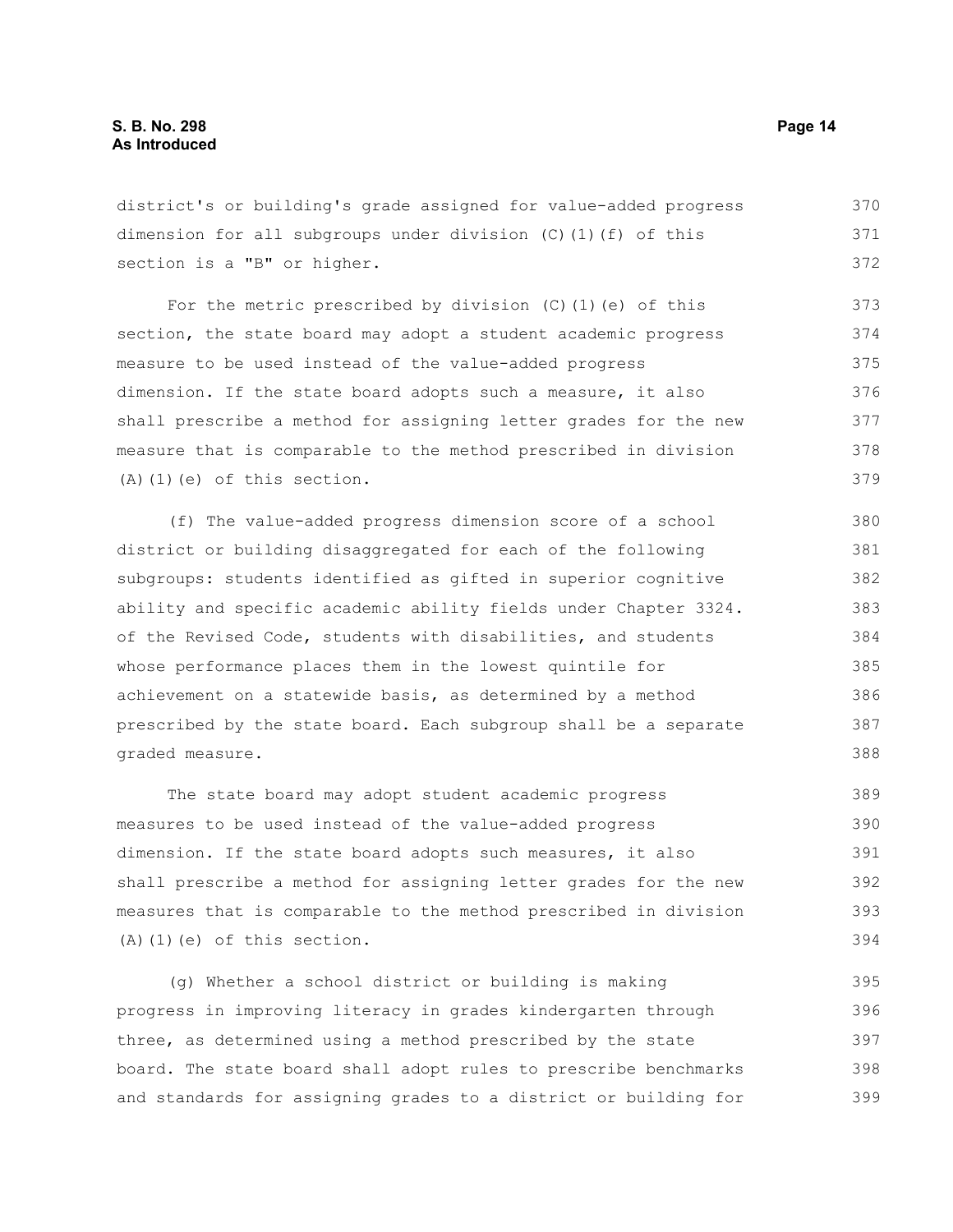purposes of division (C)(1)(q) of this section. The state board shall designate for a "C" grade a value that is not lower than the statewide average value for this measure. No grade shall be issued under division (C)(1)(q) of this section for a district or building in which less than five per cent of students have scored below grade level on the kindergarten diagnostic assessment under division (B)(1) of section 3313.608 of the Revised Code. 400 401 402 403 404 405 406 407

(h) For a high mobility school district or building, an additional value-added progress dimension score. For this measure, the department shall use value-added data from the most recent school year available and shall use assessment scores for only those students to whom the district or building has administered the assessments prescribed by section 3301.0710 of the Revised Code for each of the two most recent consecutive school years. 408 409 410 411 412 413 414 415

As used in this division, "high mobility school district or building" means a school district or building where at least twenty-five per cent of its total enrollment is made up of students who have attended that school district or building for less than one year. 416 417 418 419 420

(2) In addition to the graded measures in division (C)(1) of this section, the department shall include on a school district's or building's report card all of the following without an assigned letter grade: 421 422 423 424

(a) The percentage of students enrolled in a district or building who have taken a national standardized test used for college admission determinations and the percentage of those students who are determined to be remediation-free in accordance with the standards adopted under division (F) of section 425 426 427 428 429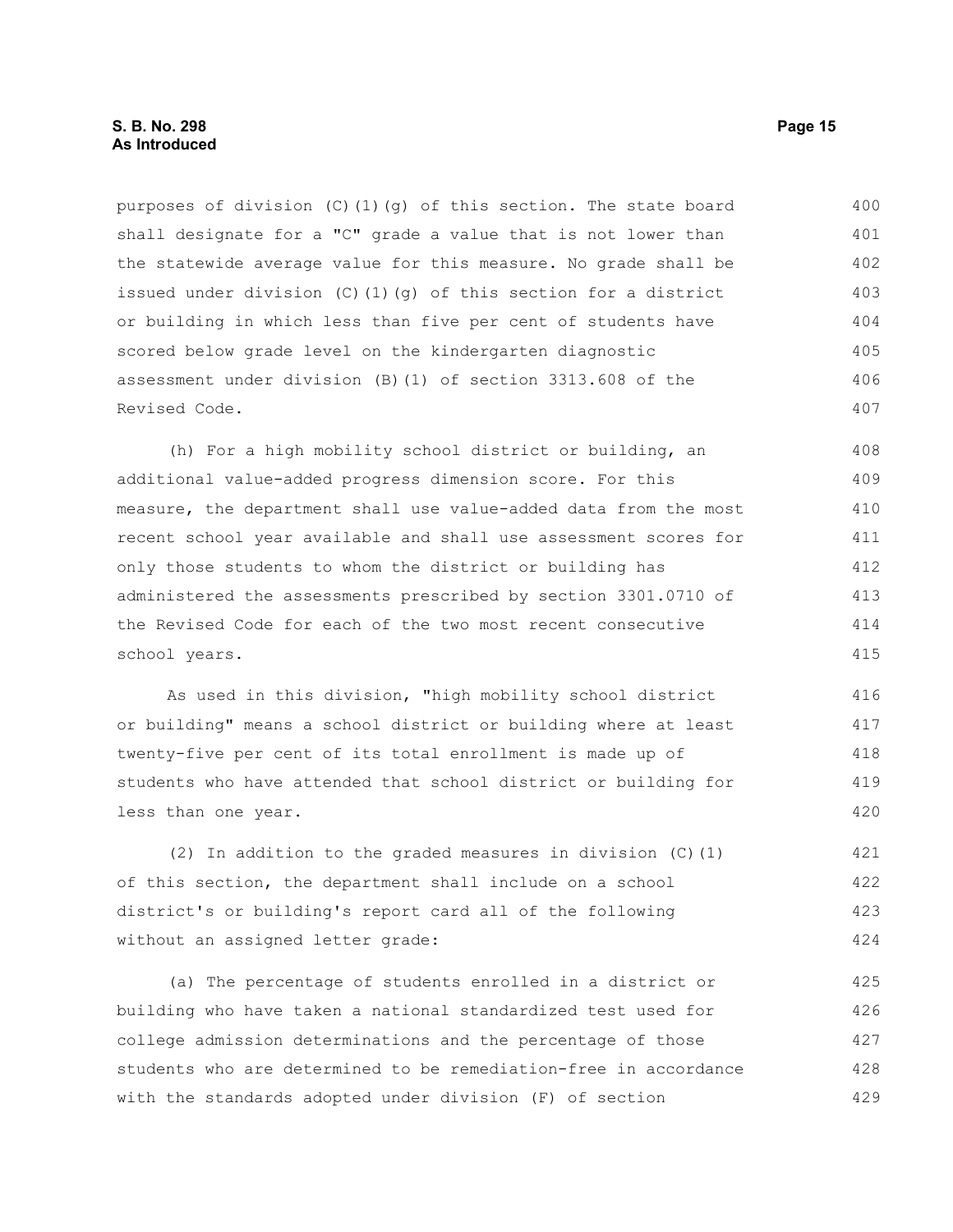3345.061 of the Revised Code;

(b) The percentage of students enrolled in a district or building participating in advanced placement classes and the percentage of those students who received a score of three or better on advanced placement examinations; 431 432 433 434

(c) The percentage of a district's or building's students who have earned at least three college credits through advanced standing programs, such as the college credit plus program under Chapter 3365. of the Revised Code and state-approved careertechnical courses offered through dual enrollment or statewide articulation, that appear on a student's college transcript issued by the institution of higher education from which the student earned the college credit. The credits earned that are reported under divisions (B)(2)(b) and (C)(2)(c) of this section shall not include any that are remedial or developmental and shall include those that count toward the curriculum requirements established for completion of a degree. 435 436 437 438 439 440 441 442 443 444 445 446

(d) The percentage of the district's or building's students who receive an honor's diploma under division (B) of section 3313.61 of the Revised Code; 447 448 449

(e) The percentage of the district's or building's students who receive industry-recognized credentials; 450 451

(f) The percentage of students enrolled in a district or building who are participating in an international baccalaureate program and the percentage of those students who receive a score of four or better on the international baccalaureate examinations; 452 453 454 455 456

(g) The results of the college and career-ready assessments administered under division (B)(1) of section 457 458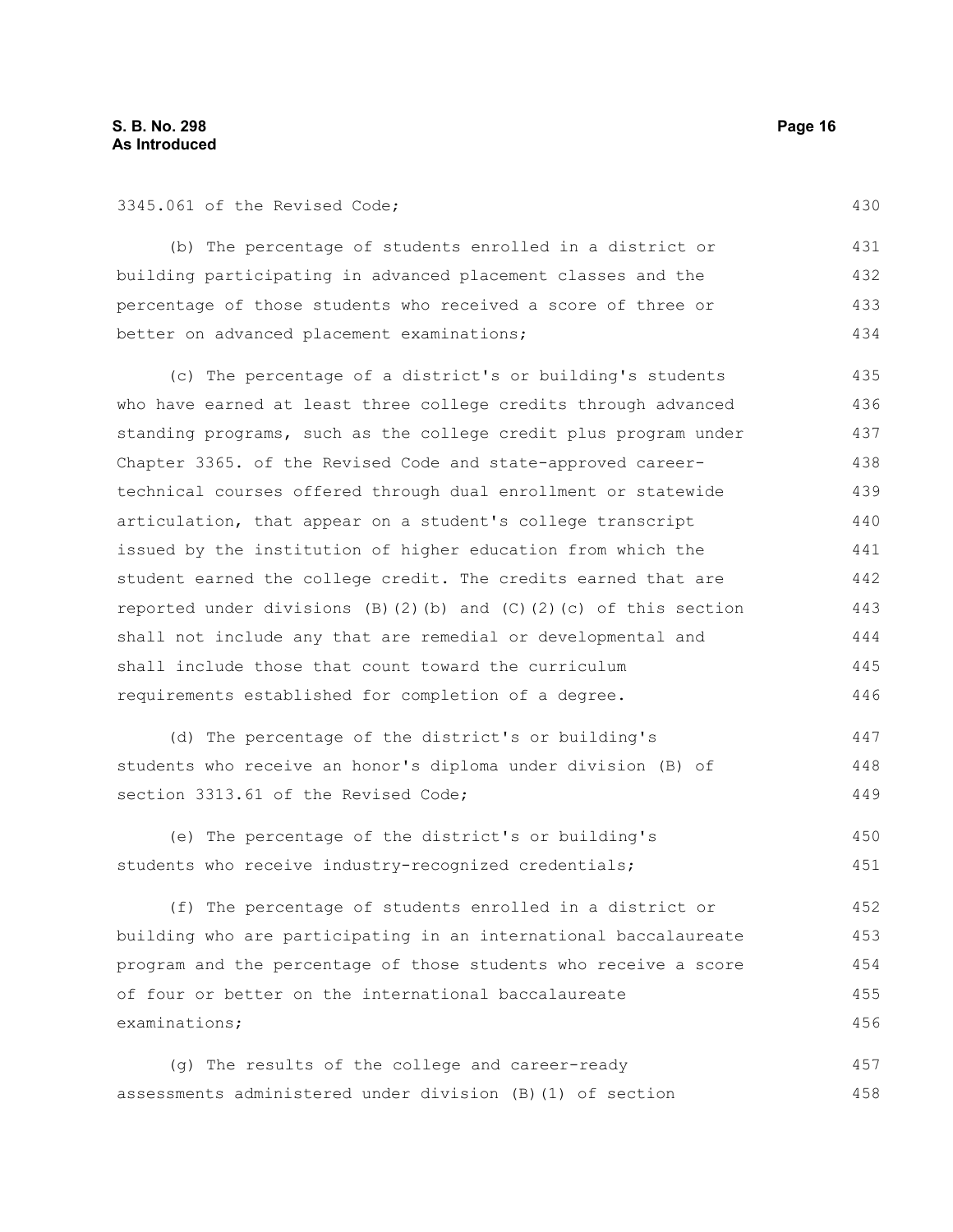3301.0712 of the Revised Code.

(3) The state board shall adopt rules pursuant to Chapter 119. of the Revised Code that establish a method to assign an overall grade for a school district or school building for the 2017-2018 school year and each school year thereafter. The rules shall group the performance measures in divisions (C)(1) and (2) of this section into the following components: 460 461 462 463 464 465

- (a) Gap closing, which shall include the performance measure in division (C)(1)(a) of this section; 466 467
- (b) Achievement, which shall include the performance measures in divisions  $(C)$  (1)(b) and  $(c)$  of this section; 468 469
- (c) Progress, which shall include the performance measures in divisions (C)(1)(e) and (f) of this section; 470 471
- (d) Graduation, which shall include the performance measure in division (C)(1)(d) of this section; 472 473

(e) Kindergarten through third-grade literacy, which shall include the performance measure in division (C)(1)(g) of this section; 474 475 476

(f) Prepared for success, which shall include the performance measures in divisions  $(C)$   $(2)$   $(a)$ ,  $(b)$ ,  $(c)$ ,  $(d)$ ,  $(e)$ , and (f) of this section. The state board shall develop a method to determine a grade for the component in division (C)(3)(f) of this section using the performance measures in divisions (C)(2) (a), (b),  $(c)$ , (d), (e), and (f) of this section. When available, the state board may incorporate the performance measure under division (C)(2)(g) of this section into the component under division (C)(3)(f) of this section. When determining the overall grade for the prepared for success component prescribed by division (C)(3)(f) of this section, no 477 478 479 480 481 482 483 484 485 486 487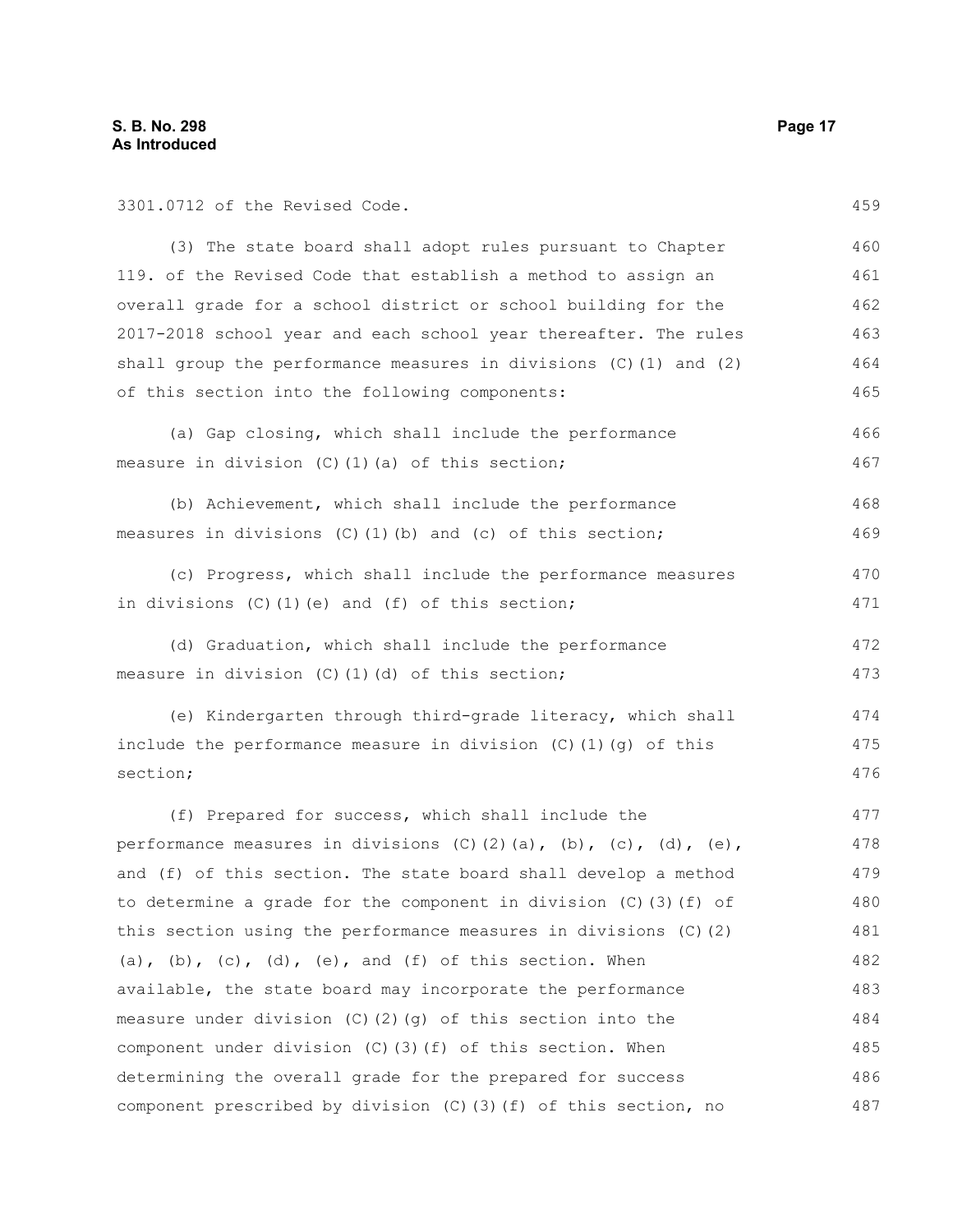individual student shall be counted in more than one performance measure. However, if a student qualifies for more than one performance measure in the component, the state board may, in its method to determine a grade for the component, specify an additional weight for such a student that is not greater than or equal to 1.0. In determining the overall score under division (C)(3)(f) of this section, the state board shall ensure that the pool of students included in the performance measures aggregated under that division are all of the students included in the four- and five-year adjusted graduation cohort. 488 489 490 491 492 493 494 495 496 497

In the rules adopted under division (C)(3) of this section, the state board shall adopt a method for determining a grade for each component in divisions (C)(3)(a) to (f) of this section. The state board also shall establish a method to assign an overall grade of "A," "B," "C," "D," or "F" using the grades assigned for each component. The method the state board adopts for assigning an overall grade shall give equal weight to the components in divisions (C)(3)(b) and (c) of this section. 498 499 500 501 502 503 504 505

At least forty-five days prior to the state board's adoption of rules to prescribe the methods for calculating the overall grade for the report card, as required by this division, the department shall conduct a public presentation before the standing committees of the house of representatives and the senate that consider education legislation describing the format for the report card, weights that will be assigned to the components of the overall grade, and the method for calculating the overall grade. 506 507 508 509 510 511 512 513 514

(D) On or after than-July 1, 2015, the state board may develop a measure of student academic progress for high school students using only data from assessments in English language 515 516 517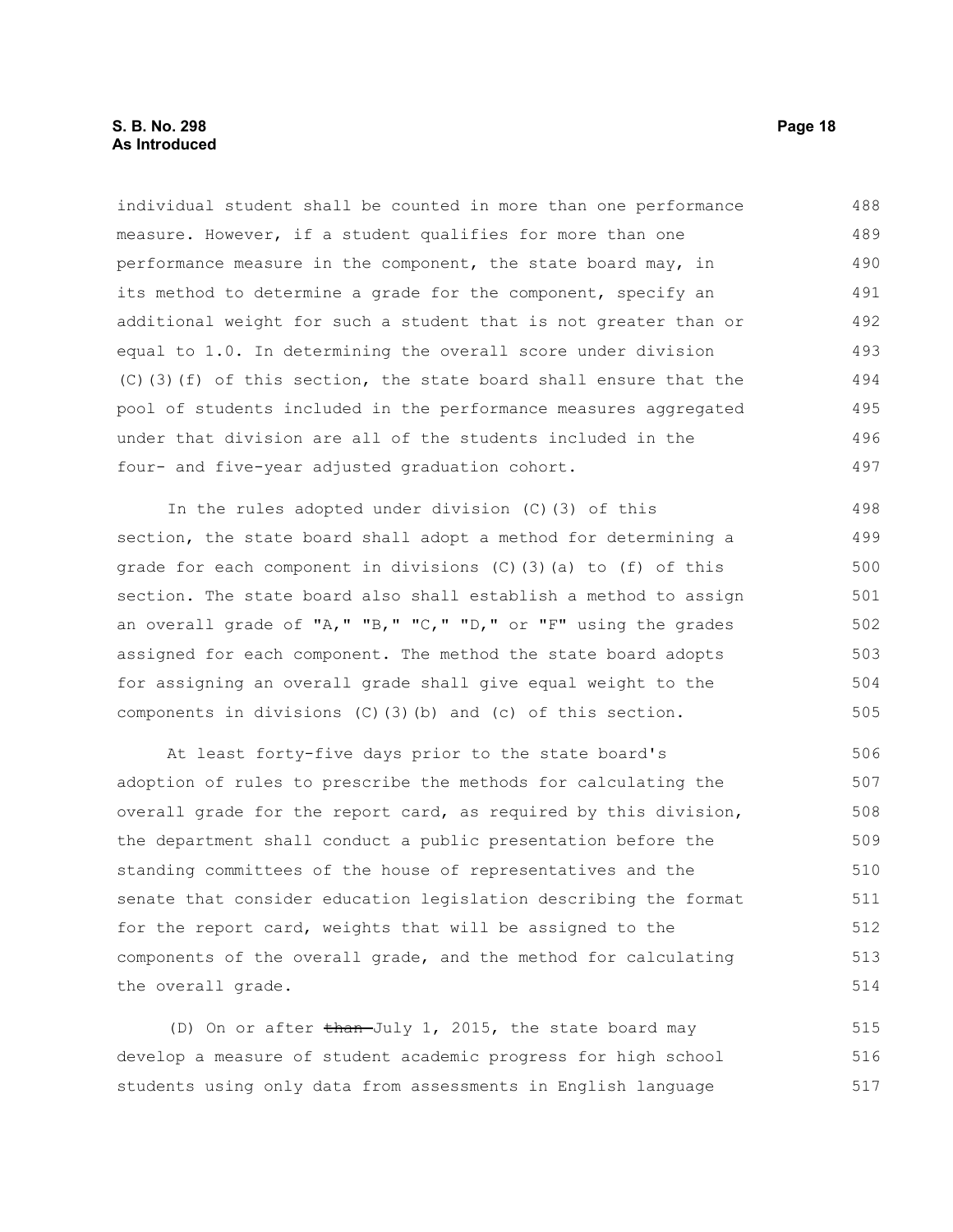arts and mathematics. If the state board develops this measure, each school district and applicable school building shall be assigned a separate letter grade for  $\pm f$ -it not sooner than the 2017-2018 school year. The district's or building's grade for that measure shall not be included in determining the district's or building's overall letter grade. (E) The letter grades assigned to a school district or building under this section shall be as follows: (1) "A" for a district or school making excellent progress; (2) "B" for a district or school making above average progress; (3) "C" for a district or school making average progress; (4) "D" for a district or school making below average progress; (5) "F" for a district or school failing to meet minimum progress. (F) When reporting data on student achievement and progress, the department shall disaggregate that data according to the following categories: (1) Performance of students by grade-level; (2) Performance of students by race and ethnic group; (3) Performance of students by gender; (4) Performance of students grouped by those who have been enrolled in a district or school for three or more years; (5) Performance of students grouped by those who have been enrolled in a district or school for more than one year and less 518 519 520 521 522 523 524 525 526 527 528 529 530 531 532 533 534 535 536 537 538 539 540 541 542 543 544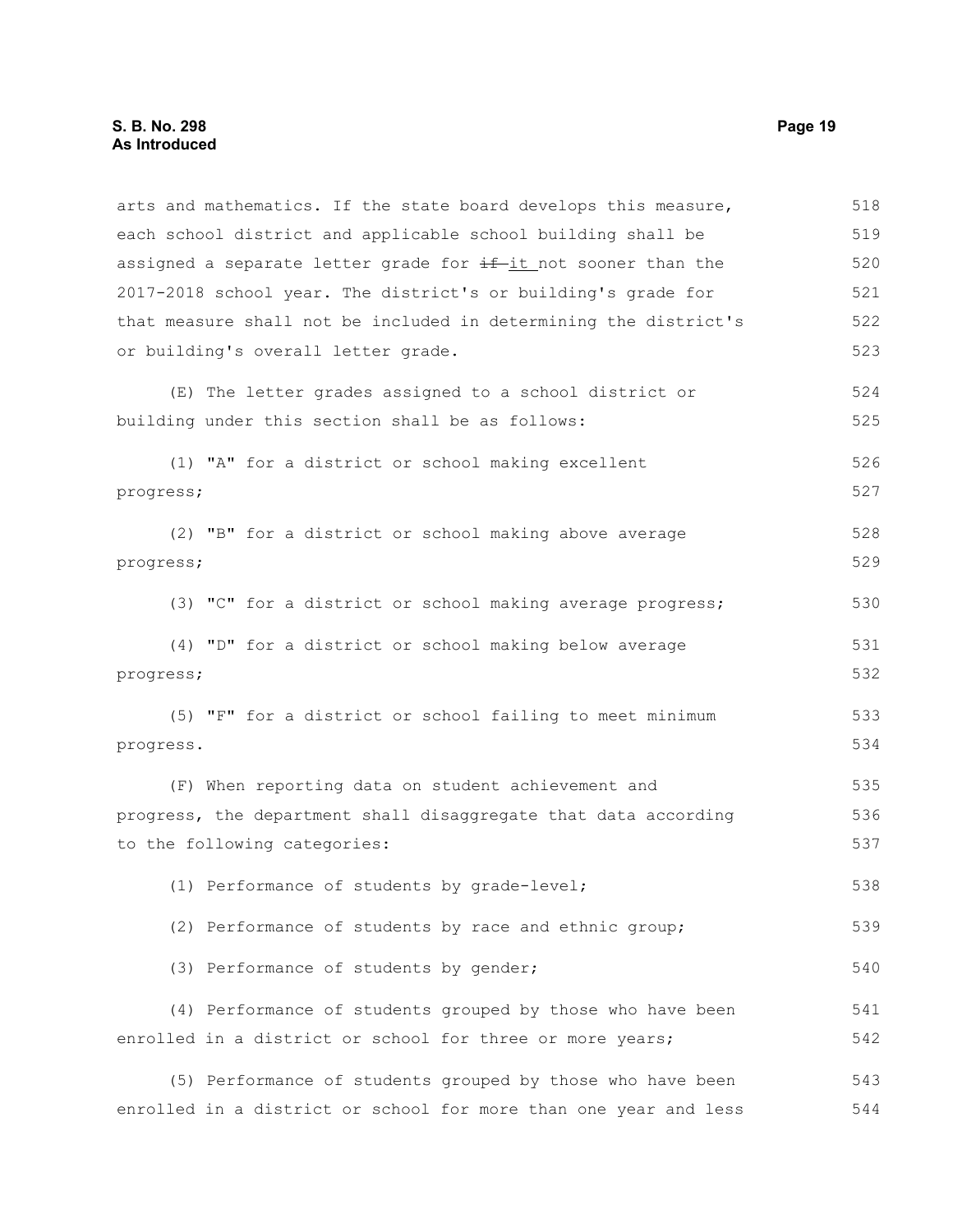than three years; (6) Performance of students grouped by those who have been enrolled in a district or school for one year or less; (7) Performance of students grouped by those who are economically disadvantaged; (8) Performance of students grouped by those who are enrolled in a conversion community school established under Chapter 3314. of the Revised Code; (9) Performance of students grouped by those who are classified as limited English proficient; (10) Performance of students grouped by those who have disabilities; (11) Performance of students grouped by those who are classified as migrants; (12) Performance of students grouped by those who are identified as gifted in superior cognitive ability and the specific academic ability fields of reading and math pursuant to Chapter 3324. of the Revised Code. In disaggregating specific academic ability fields for gifted students, the department shall use data for those students with specific academic ability in math and reading. If any other academic field is assessed, the department shall also include data for students with specific academic ability in that field as well. (13) Performance of students grouped by those who perform in the lowest quintile for achievement on a statewide basis, as determined by a method prescribed by the state board. 545 546 547 548 549 550 551 552 553 554 555 556 557 558 559 560 561 562 563 564 565 566 567 568 569 570

The department may disaggregate data on student performance according to other categories that the department 571 572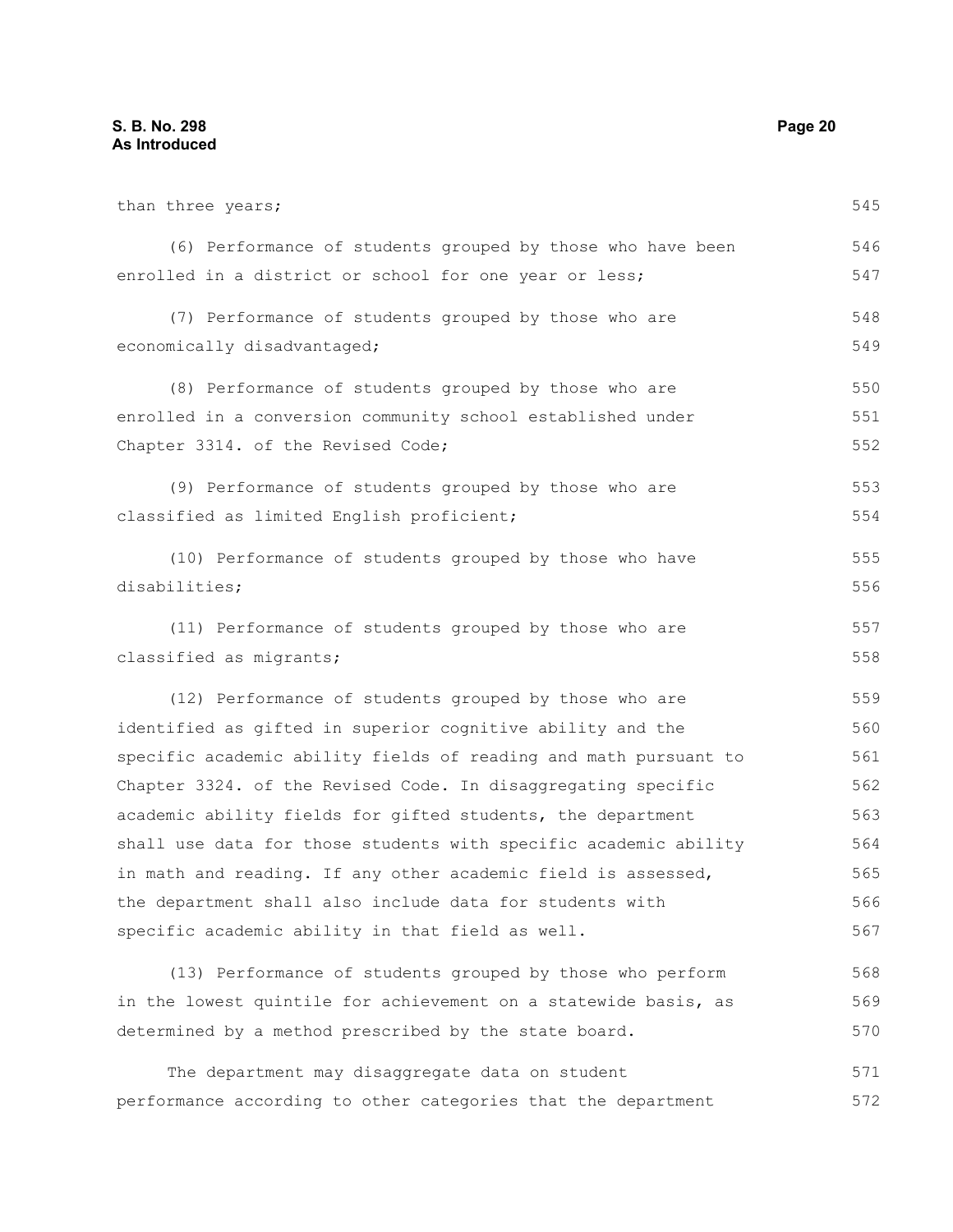determines are appropriate. To the extent possible, the department shall disaggregate data on student performance according to any combinations of two or more of the categories listed in divisions  $(F)(1)$  to  $(13)$  of this section that it deems relevant. 573 574 575 576 577

In reporting data pursuant to division (F) of this section, the department shall not include in the report cards any data statistical in nature that is statistically unreliable or that could result in the identification of individual students. For this purpose, the department shall not report student performance data for any group identified in division (F) of this section that contains less than ten students. If the department does not report student performance data for a group because it contains less than ten students, the department shall indicate on the report card that is why data was not reported. 578 579 580 581 582 583 584 585 586 587

(G) The department may include with the report cards any additional education and fiscal performance data it deems valuable.

(H) The department shall include on each report card a list of additional information collected by the department that is available regarding the district or building for which the report card is issued. When available, such Such additional information shall include student mobility data disaggregated by race and socioeconomic status<sub> $\tau$ </sub> for each district and school including each internet- and computer-based community school. When available, such additional information also shall include college enrollment data, and the reports prepared under section 3302.031 of the Revised Code. 591 592 593 594 595 596 597 598 599 600

The department shall maintain a site on the world wide web. The report card shall include the address of the site and 601 602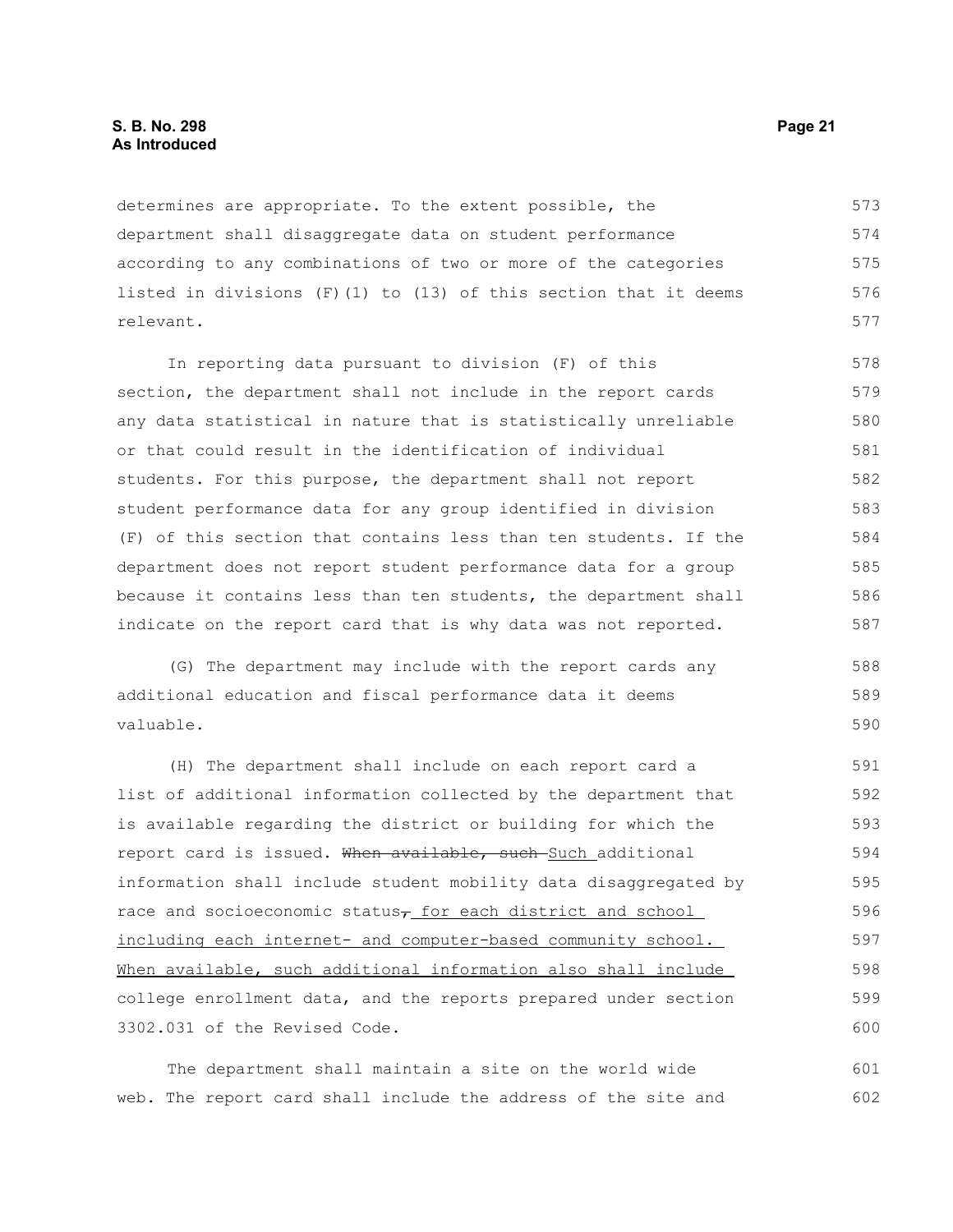#### **S. B. No. 298 Page 22 As Introduced**

shall specify that such additional information is available to the public at that site. The department shall also provide a copy of each item on the list to the superintendent of each school district. The district superintendent shall provide a copy of any item on the list to anyone who requests it. 603 604 605 606 607

(I)(1)(a) Except as provided in division (I)(1)(b) of this section, for any district that sponsors a conversion community school under Chapter 3314. of the Revised Code, the department shall combine data regarding the academic performance of students enrolled in the community school with comparable data from the schools of the district for the purpose of determining the performance of the district as a whole on the report card issued for the district under this section or section 3302.033 of the Revised Code. 608 609 610 611 612 613 614 615 616

(b) The department shall not combine data from any conversion community school that a district sponsors if a majority of the students enrolled in the conversion community school are enrolled in a dropout prevention and recovery program that is operated by the school, as described in division  $(A)$   $(4)$ (a) of section 3314.35 of the Revised Code. The department shall include as an addendum to the district's report card the ratings and performance measures that are required under section 3314.017 of the Revised Code for any community school to which division (I)(1)(b) of this section applies. This addendum shall include, at a minimum, the data specified in divisions (C)(1) (a),  $(C)$ (2), and  $(C)$ (3) of section 3314.017 of the Revised Code. 617 618 619 620 621 622 623 624 625 626 627 628

(2) Any district that leases a building to a community school located in the district or that enters into an agreement with a community school located in the district whereby the district and the school endorse each other's programs may elect 629 630 631 632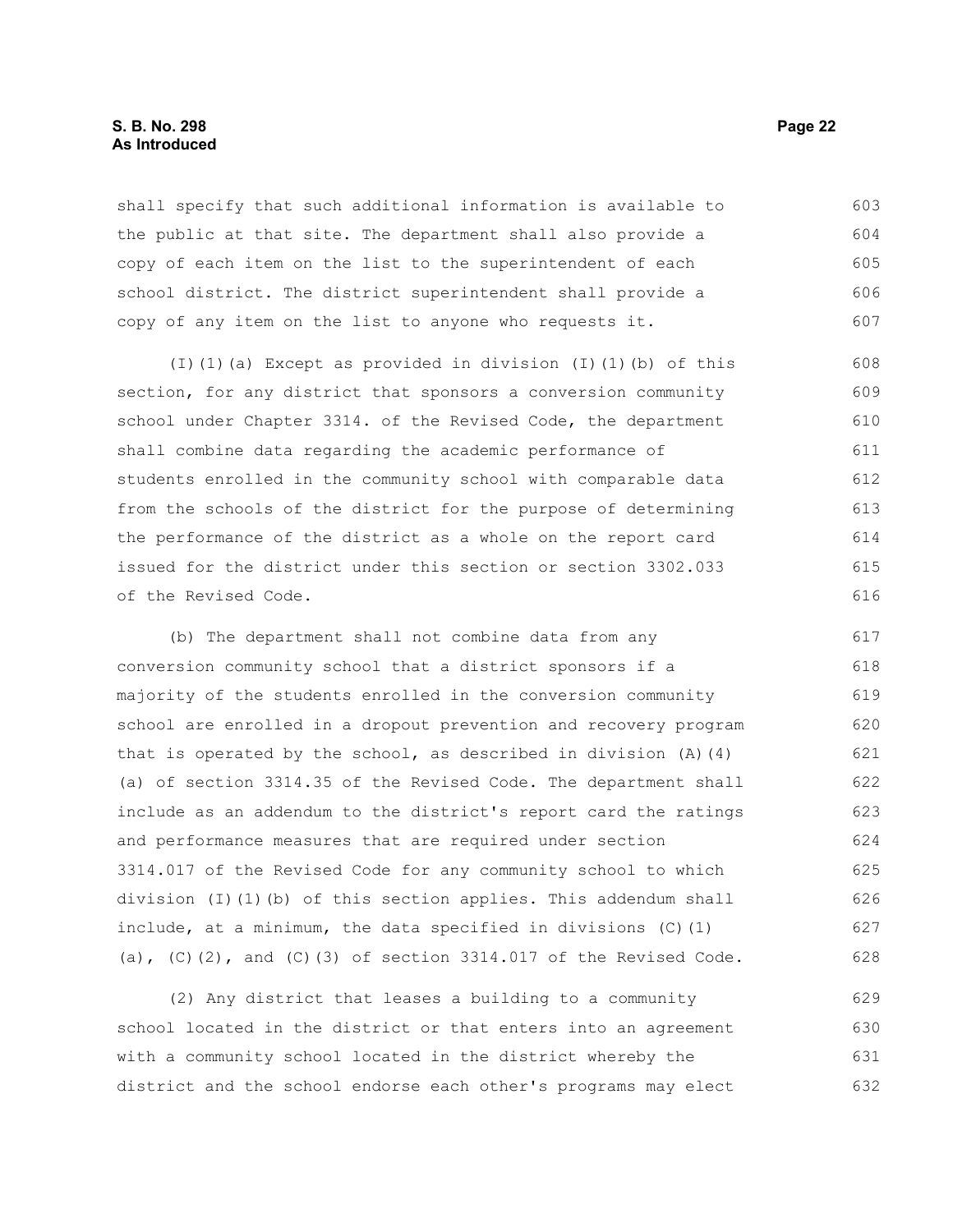#### **S. B. No. 298 Page 23 As Introduced**

to have data regarding the academic performance of students enrolled in the community school combined with comparable data from the schools of the district for the purpose of determining the performance of the district as a whole on the district report card. Any district that so elects shall annually file a copy of the lease or agreement with the department. 633 634 635 636 637 638

(3) Any municipal school district, as defined in section 3311.71 of the Revised Code, that sponsors a community school located within the district's territory, or that enters into an agreement with a community school located within the district's territory whereby the district and the community school endorse each other's programs, may exercise either or both of the following elections: 639 640 641 642 643 644 645

(a) To have data regarding the academic performance of students enrolled in that community school combined with comparable data from the schools of the district for the purpose of determining the performance of the district as a whole on the district's report card; 646 647 648 649 650

(b) To have the number of students attending that community school noted separately on the district's report card.

The election authorized under division  $(I)(3)(a)$  of this section is subject to approval by the governing authority of the community school. 653 654 655

Any municipal school district that exercises an election to combine or include data under division (I)(3) of this section, by the first day of October of each year, shall file with the department documentation indicating eligibility for that election, as required by the department. 656 657 658 659 660

(J) The department shall include on each report card the 661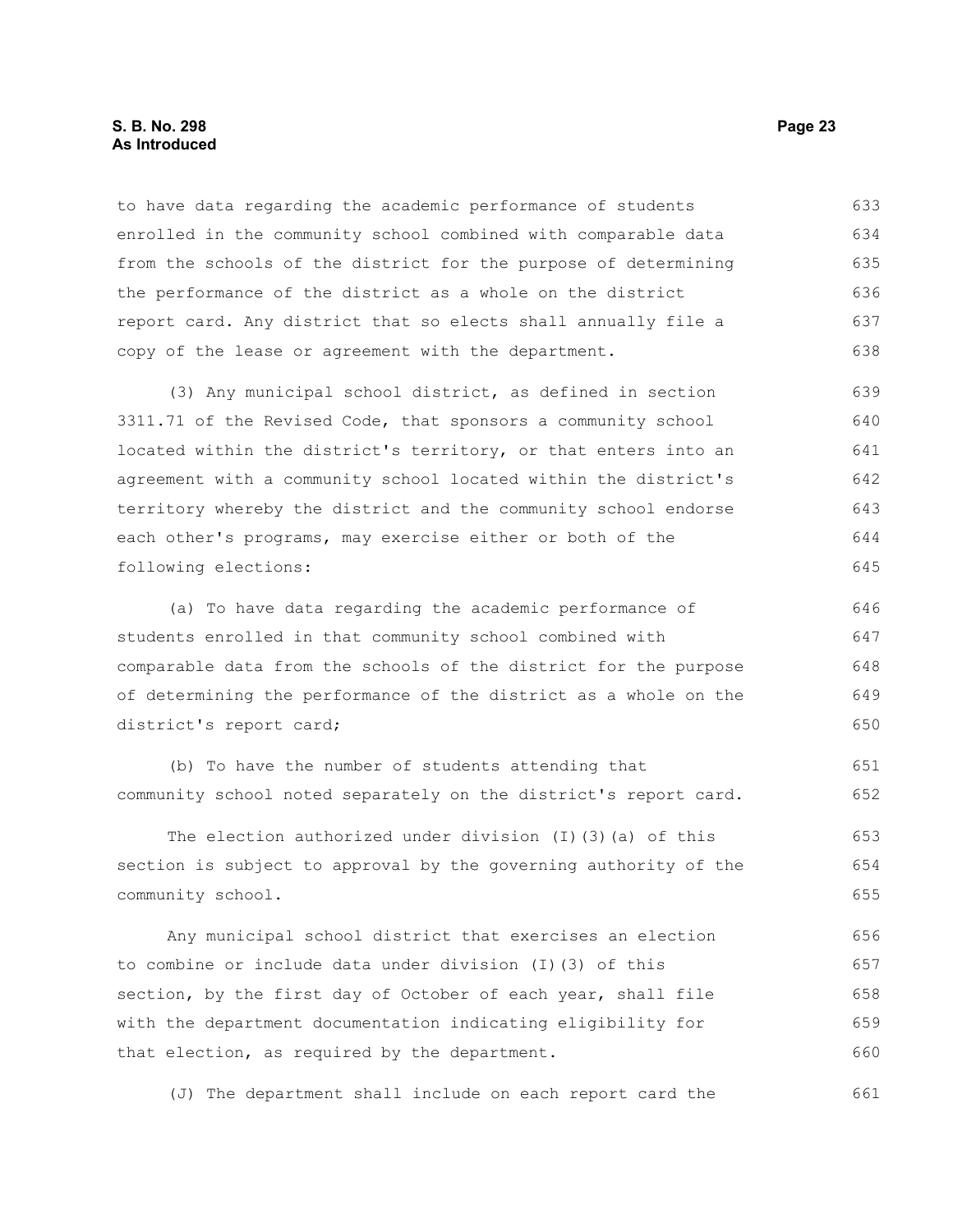#### **S. B. No. 298 Page 24 As Introduced**

percentage of teachers in the district or building who are highly qualified, as defined by the No Child Left Behind Act of 2001, and a comparison of that percentage with the percentages of such teachers in similar districts and buildings. 662 663 664 665

(K)(1) In calculating English language arts, mathematics, social studies, or science assessment passage rates used to determine school district or building performance under this section, the department shall include all students taking an assessment with accommodation or to whom an alternate assessment is administered pursuant to division (C)(1) or (3) of section 3301.0711 of the Revised Code. 666 667 668 669 670 671 672

(2) In calculating performance index scores, rates of achievement on the performance indicators established by the state board under section 3302.02 of the Revised Code, and annual measurable objectives for determining adequate yearly progress for school districts and buildings under this section, the department shall do all of the following: 673 674 675 676 677 678

(a) Include for each district or building only those students who are included in the ADM certified for the first full school week of October and are continuously enrolled in the district or building through the time of the spring administration of any assessment prescribed by division (A)(1) or (B)(1) of section 3301.0710 or division (B) of section 3301.0712 of the Revised Code that is administered to the student's grade level; 679 680 681 682 683 684 685 686

(b) Include cumulative totals from both the fall and spring administrations of the third grade English language arts achievement assessment; 687 688 689

(c) Except as required by the No Child Left Behind Act of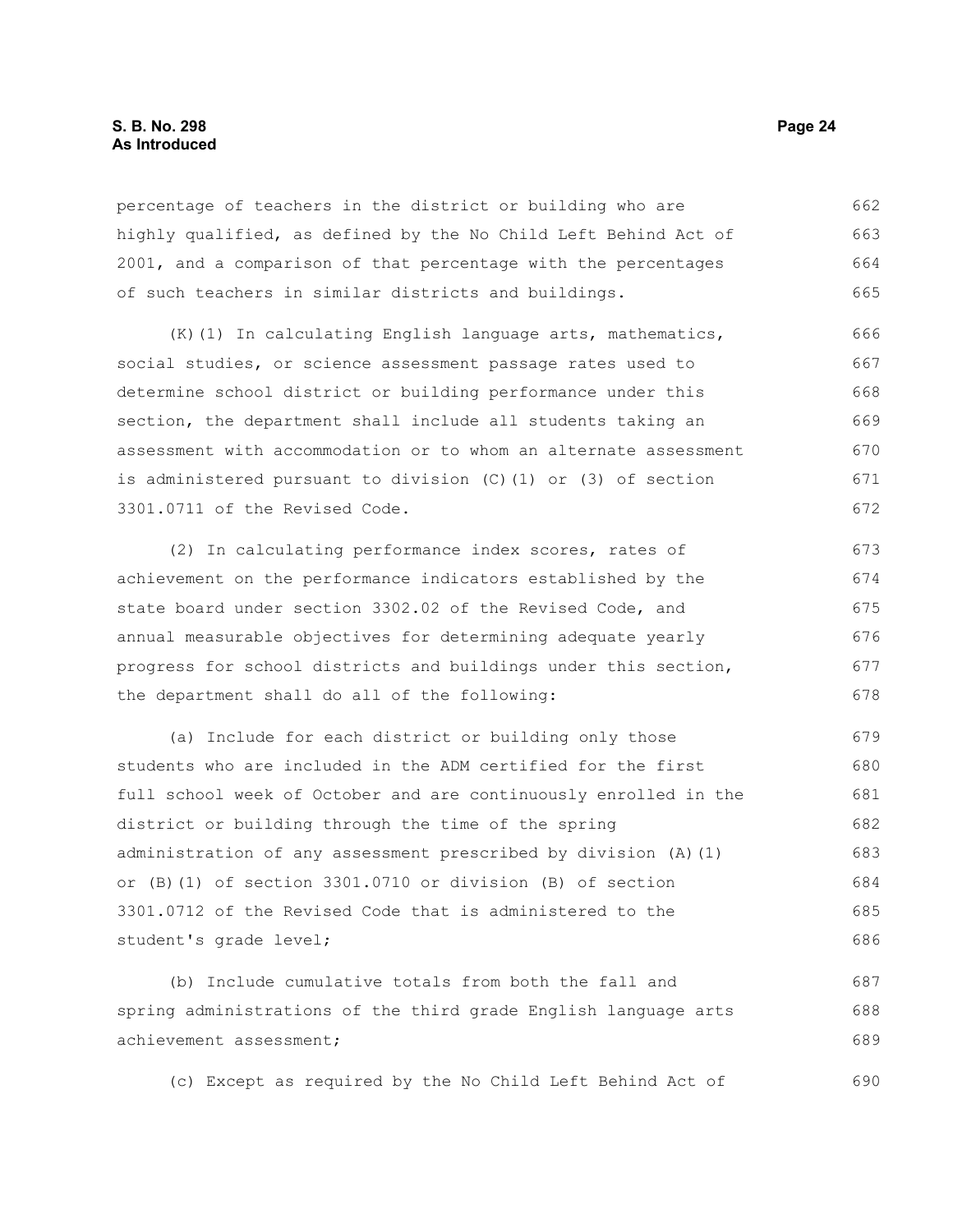2001, exclude for each district or building any limited English proficient student who has been enrolled in United States schools for less than one full school year. 691 692 693

(L) Beginning with the 2015-2016 school year and at least once every three years thereafter, the state board of education shall review and may adjust the benchmarks for assigning letter grades to the performance measures and components prescribed under divisions (C)(3) and (D) of this section. 694 695 696 697 698

 **Sec. 3302.038.** For purposes of calculating grades on the state report cards issued under section 3302.03 of the Revised Code on and after the effective date of this section, in the case of a student who is enrolled in an internet- or computerbased community school who has participated in learning opportunities of the school for more than ninety days during the school year for which the report card is issued, but who during that school year transfers to the school district in which the student is entitled to attend school, the department of education shall attribute the results of any assessments under section 3301.0710 or 3301.0712 of the Revised Code taken by that student to the community school and not to the school district. 699 700 701 702 703 704 705 706 707 708 709 710

**Sec. 3314.02.** (A) As used in this chapter:

(1) "Sponsor" means the board of education of a school district or the governing board of an educational service center that agrees to the conversion of all or part of a school or building under division (B) of this section, or an entity listed in division (C)(1) of this section, which has been approved by the department of education to sponsor community schools or is exempted by section 3314.021 or 3314.027 of the Revised Code from obtaining approval, and with which the governing authority of a community school enters into a contract under section 712 713 714 715 716 717 718 719 720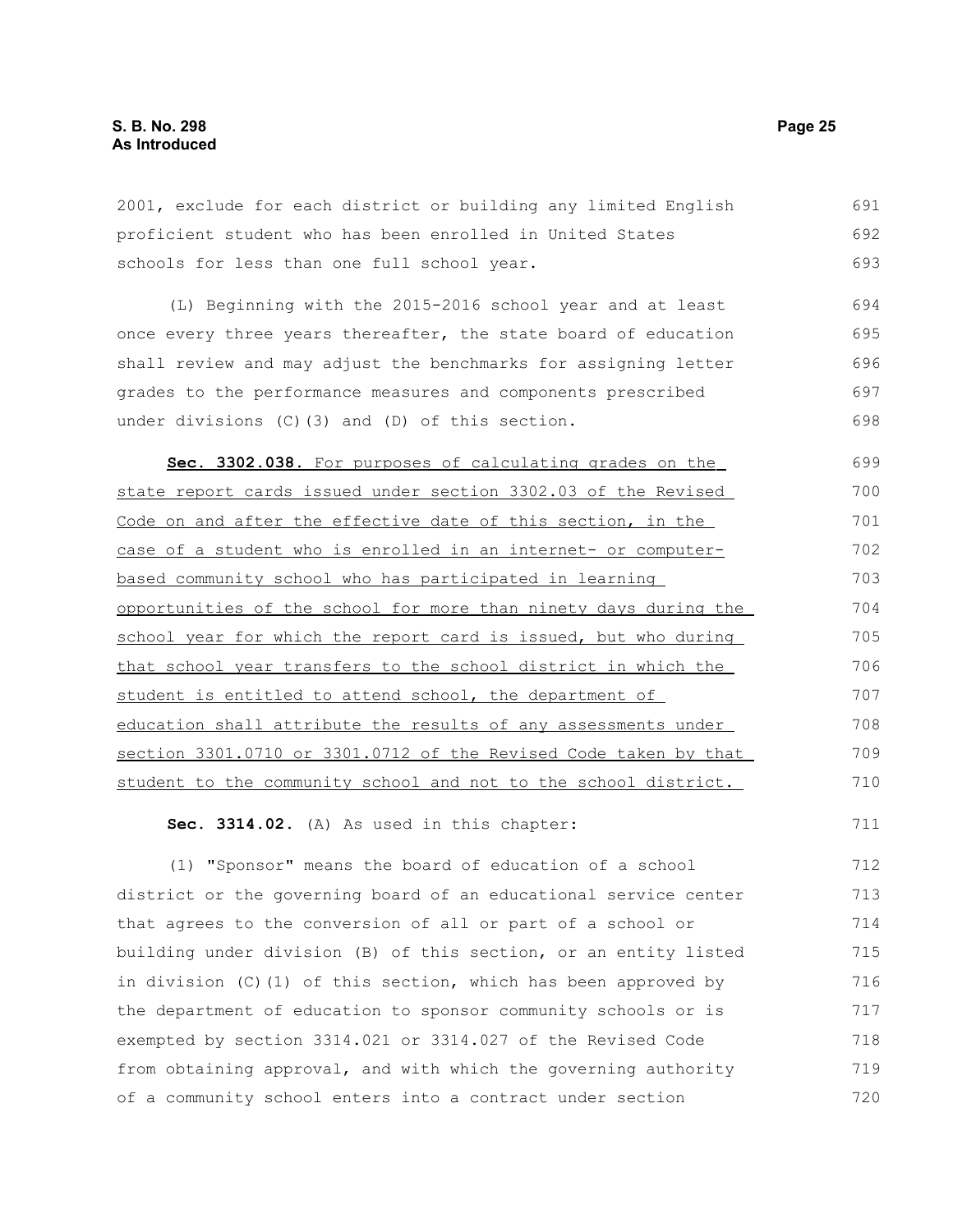| 3314.03 of the Revised Code.                                      | 721 |
|-------------------------------------------------------------------|-----|
| (2) "Pilot project area" means the school districts               | 722 |
| included in the territory of the former community school pilot    | 723 |
| project established by former Section 50.52 of Am. Sub. H.B. No.  | 724 |
| 215 of the 122nd general assembly.                                | 725 |
| (3) "Challenged school district" means any of the                 | 726 |
| following:                                                        | 727 |
| (a) A school district that is part of the pilot project           | 728 |
| area;                                                             | 729 |
| (b) A school district that meets one of the following             | 730 |
| conditions:                                                       | 731 |
| (i) On March 22, 2013, the district was in a state of             | 732 |
| academic emergency or in a state of academic watch under section  | 733 |
| 3302.03 of the Revised Code, as that section existed prior to     |     |
| March 22, 2013;                                                   |     |
| (ii) For two of the 2012-2013, 2013-2014, 2014-2015, and          | 736 |
| 2015-2016 school years, the district received a grade of "D" or   | 737 |
| "F" for the performance index score and a grade of "F" for the    | 738 |
| value-added progress dimension under section 3302.03 of the       | 739 |
| Revised Code;                                                     | 740 |
| (iii) For the 2016-2017 school year and for any school            | 741 |
| year thereafter, the district has received an overall grade of    | 742 |
| "D" or "F" under division (C) (3) of section 3302.03 of the       | 743 |
| Revised Code, or, for at least two of the three most recent       | 744 |
| school years, the district received a grade of "F" for the        | 745 |
| value-added progress dimension under division (C) (1) (e) of that | 746 |
| section.                                                          | 747 |

(c) A big eight school district;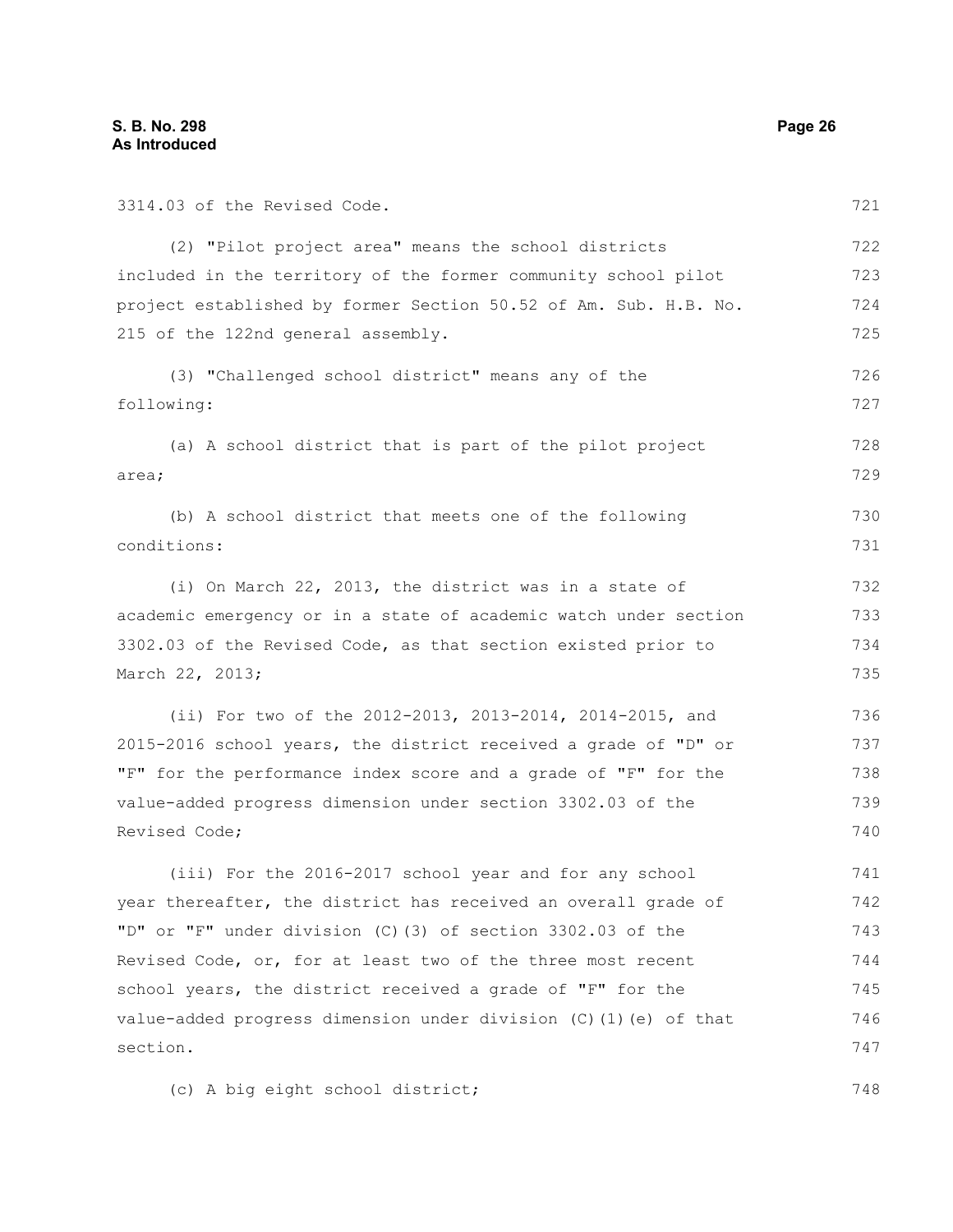#### **S. B. No. 298 Page 27 As Introduced**

of school districts according to performance index score under section 3302.21 of the Revised Code. (4) "Big eight school district" means a school district that for fiscal year 1997 had both of the following: (a) A percentage of children residing in the district and participating in the predecessor of Ohio works first greater than thirty per cent, as reported pursuant to section 3317.10 of the Revised Code; (b) An average daily membership greater than twelve thousand, as reported pursuant to former division (A) of section 3317.03 of the Revised Code. (5) "New start-up school" means a community school other than one created by converting all or part of an existing public school or educational service center building, as designated in the school's contract pursuant to division (A)(17) of section 750 751 752 753 754 755 756 757 758 759 760 761 762 763 764

(d) A school district ranked in the lowest five per cent

3314.03 of the Revised Code.

(6) "Urban school district" means one of the state's twenty-one urban school districts as defined in division (O) of section 3317.02 of the Revised Code as that section existed prior to July 1, 1998. 766 767 768 769

(7) "Internet- or computer-based community school" means a community school established under this chapter in which the enrolled students work primarily from their residences on assignments in nonclassroom-based learning opportunities provided via an internet- or other computer-based instructional method that does not rely on regular classroom instruction or via comprehensive instructional methods that include internetbased, other computer-based, and noncomputer-based learning 770 771 772 773 774 775 776 777

749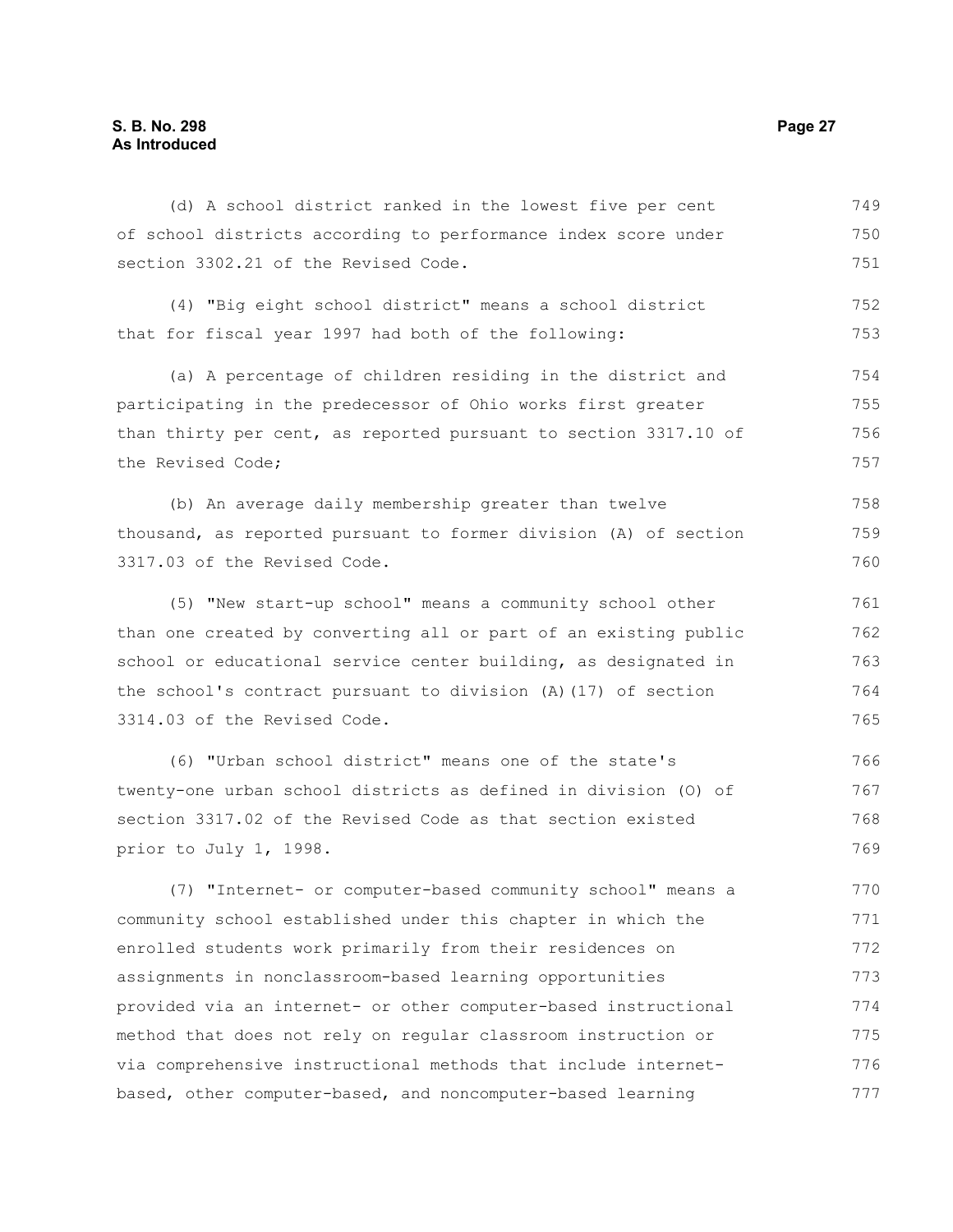opportunities unless a student receives career-technicaleducation under section 3314.086 of the Revised Code. A community school that operates mainly as an internet- orcomputer-based community school and provides career-technical education under section 3314.086 of the Revised Code shall be considered an internet- or computer-based community school, even if it provides some classroom-based instruction, so long as it provides instruction via the methods described in this division. (8) "Operator" means either of the following: (a) An individual or organization that manages the daily operations of a community school pursuant to a contract between the operator and the school's governing authority; (b) A nonprofit organization that provides programmatic oversight and support to a community school under a contract with the school's governing authority and that retains the right to terminate its affiliation with the school if the school fails to meet the organization's quality standards. (9) "Alliance municipal school district" has the same meaning as in section 3311.86 of the Revised Code. (B)(1) Any person or group of individuals may initially propose under this division the conversion of all or a portion of a public school to a community school. The proposal shall be made to the board of education of the city, local, exempted village, or joint vocational school district in which the public school is proposed to be converted. (2) Any person or group of individuals may initially propose under this division the conversion of all or a portion of a building operated by an educational service center to a community school. The proposal shall be made to the governing 778 779 780 781 782 783 784 785 786 787 788 789 790 791 792 793 794 795 796 797 798 799 800 801 802 803 804 805 806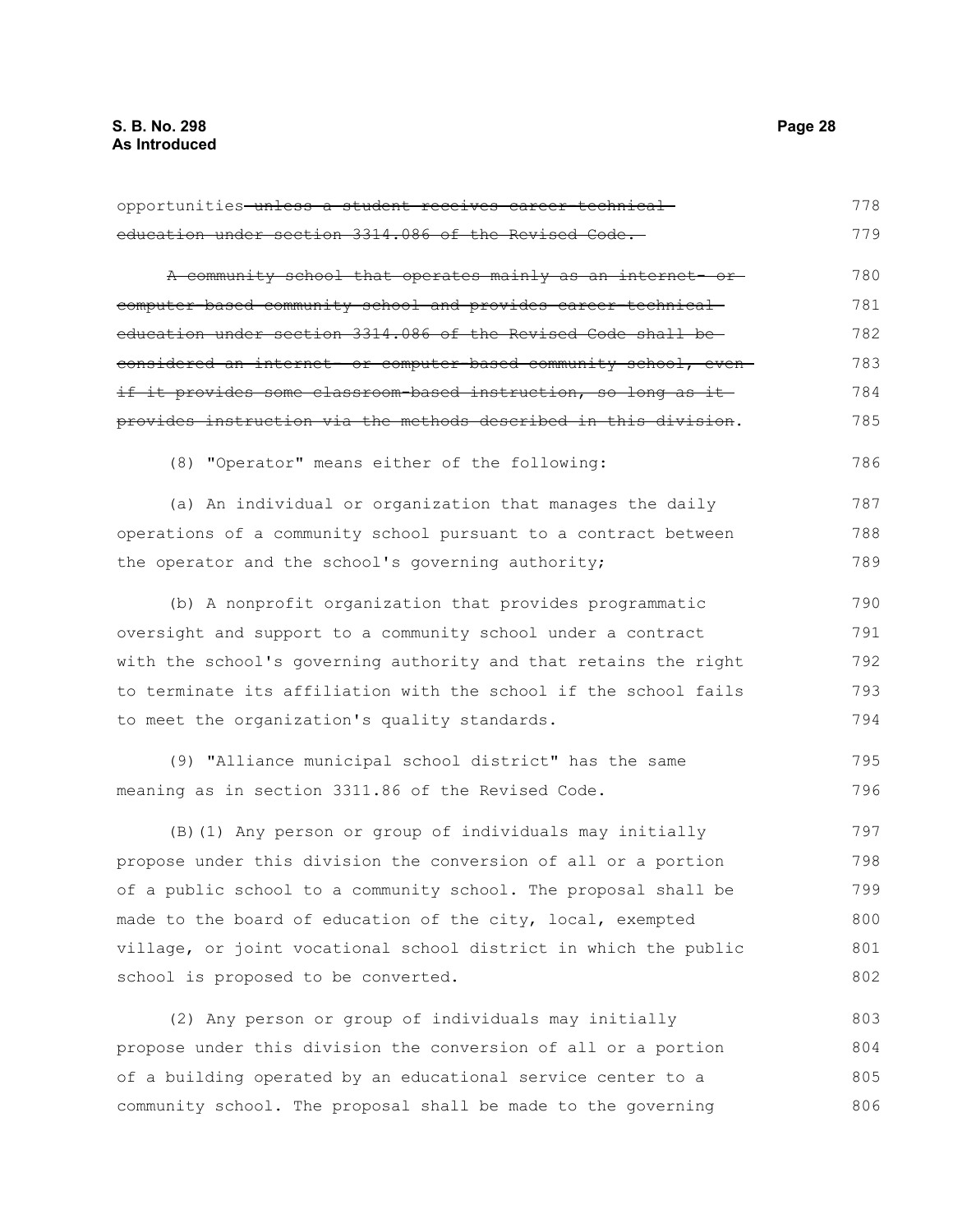board of the service center.

On or after July 1, 2017, except as provided in section 3314.027 of the Revised Code, any educational service center that sponsors a community school shall be approved by and enter into a written agreement with the department as described in section 3314.015 of the Revised Code. 808 809 810 811 812

(3) Upon receipt of a proposal, and after an agreement has been entered into pursuant to section 3314.015 of the Revised Code, a board may enter into a preliminary agreement with the person or group proposing the conversion of the public school or service center building, indicating the intention of the board to support the conversion to a community school. A proposing person or group that has a preliminary agreement under this division may proceed to finalize plans for the school, establish a governing authority for the school, and negotiate a contract with the board. Provided the proposing person or group adheres to the preliminary agreement and all provisions of this chapter, the board shall negotiate in good faith to enter into a contract in accordance with section 3314.03 of the Revised Code and division (C) of this section. 813 814 815 816 817 818 819 820 821 822 823 824 825 826

(4) The sponsor of a conversion community school proposed to open in an alliance municipal school district shall be subject to approval by the department of education for sponsorship of that school using the criteria established under division (A) of section 3311.87 of the Revised Code. 827 828 829 830 831

Division (B)(4) of this section does not apply to a sponsor that, on or before September 29, 2015, was exempted under section 3314.021 or 3314.027 of the Revised Code from the requirement to be approved for sponsorship under divisions (A) (2) and (B)(1) of section 3314.015 of the Revised Code. 832 833 834 835 836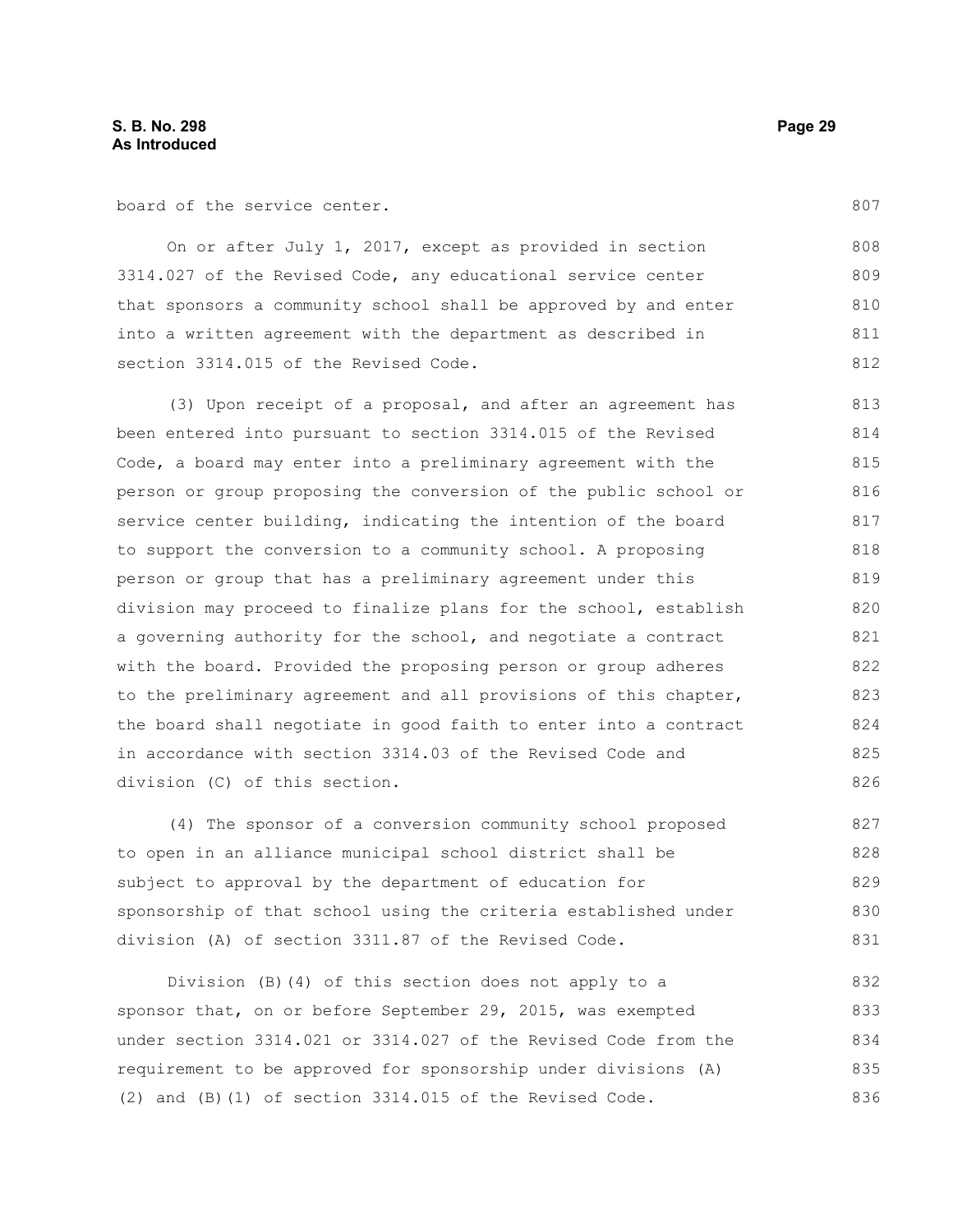### **S. B. No. 298 Page 30 As Introduced**

| (C)(1) Any person or group of individuals may propose            | 837 |
|------------------------------------------------------------------|-----|
| under this division the establishment of a new start-up school   | 838 |
| to be located in a challenged school district. The proposal may  | 839 |
| be made to any of the following entities:                        | 840 |
| (a) The board of education of the district in which the          | 841 |
| school is proposed to be located;                                | 842 |
| (b) The board of education of any joint vocational school        | 843 |
| district with territory in the county in which is located the    | 844 |
| majority of the territory of the district in which the school is | 845 |
| proposed to be located;                                          | 846 |
| (c) The board of education of any other city, local, or          | 847 |
| exempted village school district having territory in the same    | 848 |
| county where the district in which the school is proposed to be  | 849 |
| located has the major portion of its territory;                  | 850 |
| (d) The governing board of any educational service center,       | 851 |
| regardless of the location of the proposed school, may sponsor a | 852 |
| new start-up school in any challenged school district in the     | 853 |
| state if all of the following are satisfied:                     | 854 |
| (i) If applicable, it satisfies the requirements of              | 855 |
| division (E) of section 3311.86 of the Revised Code;             | 856 |
| (ii) It is approved to do so by the department;                  | 857 |
| (iii) It enters into an agreement with the department            | 858 |
| under section 3314.015 of the Revised Code.                      | 859 |
| (e) A sponsoring authority designated by the board of            | 860 |
| trustees of any of the thirteen state universities listed in     | 861 |
| section 3345.011 of the Revised Code or the board of trustees    | 862 |
| itself as long as a mission of the proposed school to be         | 863 |
| specified in the contract under division (A) (2) of section      | 864 |
|                                                                  |     |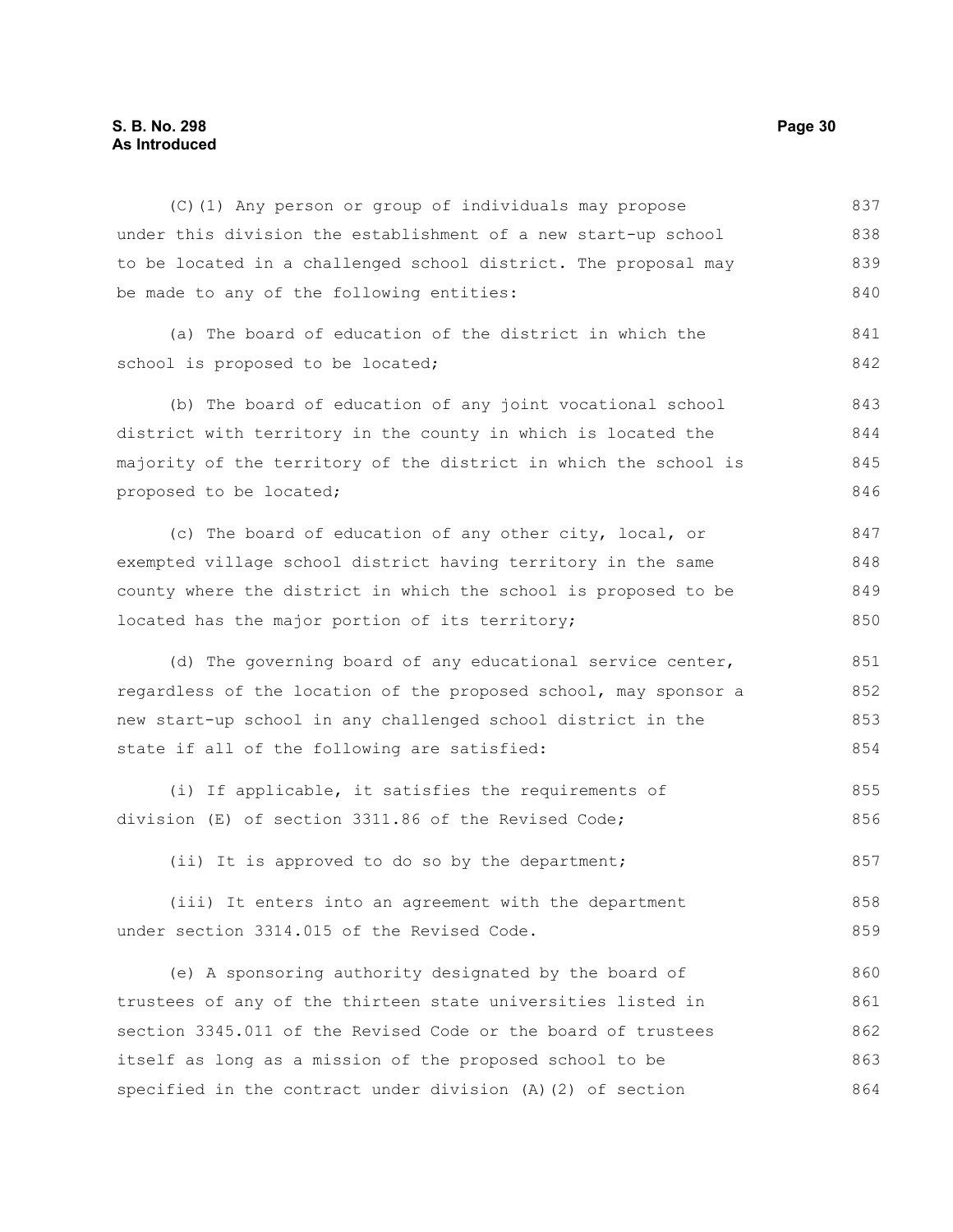3314.03 of the Revised Code and as approved by the department under division (B)(3) of section 3314.015 of the Revised Code will be the practical demonstration of teaching methods, educational technology, or other teaching practices that are included in the curriculum of the university's teacher preparation program approved by the state board of education; (f) Any qualified tax-exempt entity under section 501(c) 865 866 867 868 869 870 871

(3) of the Internal Revenue Code as long as all of the following conditions are satisfied: 872 873

(i) The entity has been in operation for at least five years prior to applying to be a community school sponsor. 874 875

(ii) The entity has assets of at least five hundred thousand dollars and a demonstrated record of financial responsibility. 876 877 878

(iii) The department has determined that the entity is an education-oriented entity under division  $(B)$  (3)(3) of section 3314.015 of the Revised Code and the entity has a demonstrated record of successful implementation of educational programs. 879 880 881 882

(iv) The entity is not a community school.

(g) The mayor of a city in which the majority of the territory of a school district to which section 3311.60 of the Revised Code applies is located, regardless of whether that district has created the position of independent auditor as prescribed by that section. The mayor's sponsorship authority under this division is limited to community schools that are located in that school district. Such mayor may sponsor community schools only with the approval of the city council of that city, after establishing standards with which community schools sponsored by the mayor must comply, and after entering 884 885 886 887 888 889 890 891 892 893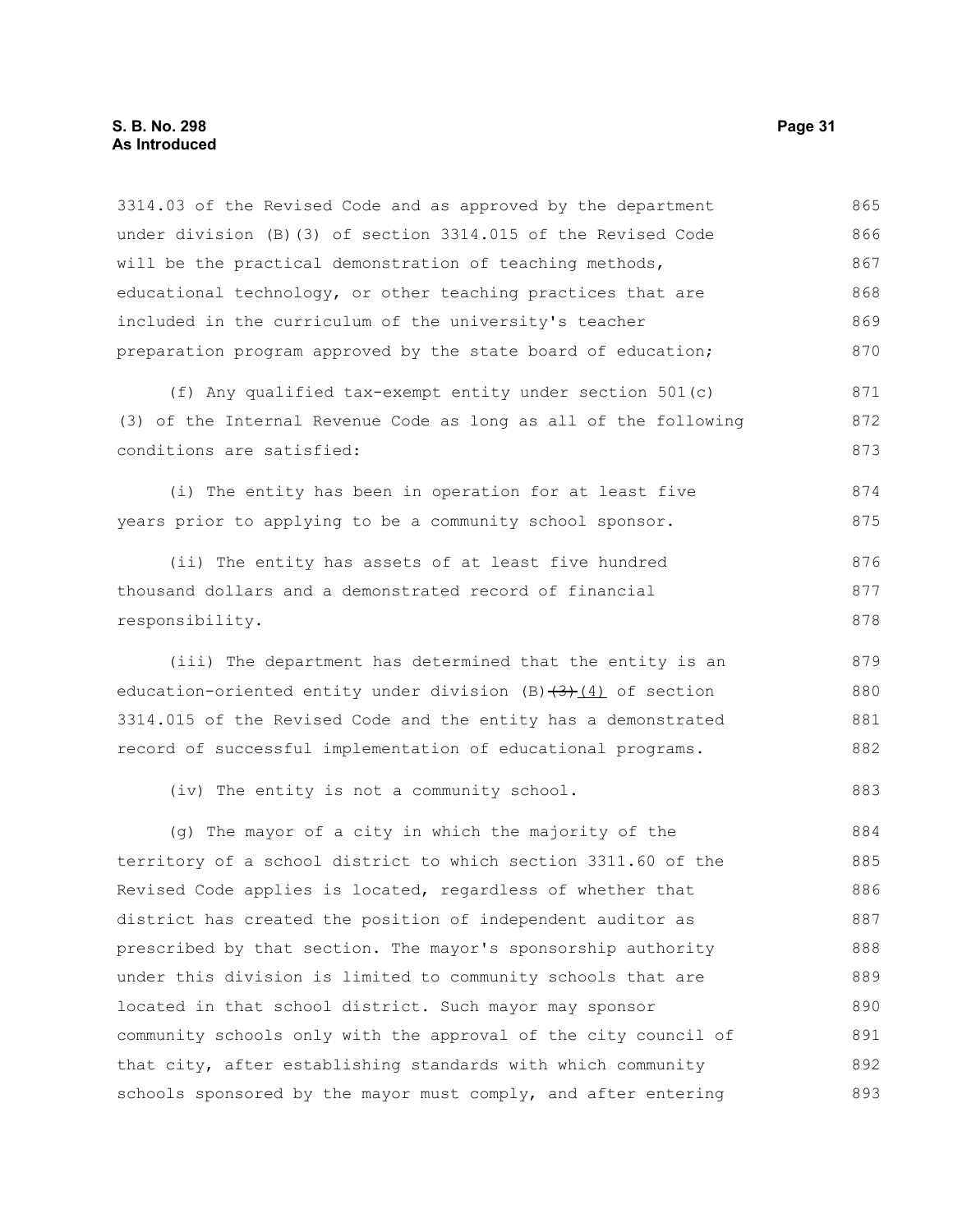#### **S. B. No. 298 Page 32 As Introduced**

into a sponsor agreement with the department as prescribed under section 3314.015 of the Revised Code. The mayor shall establish the standards for community schools sponsored by the mayor not later than one hundred eighty days after July 15, 2013, and shall submit them to the department upon their establishment. The department shall approve the mayor to sponsor community schools in the district, upon receipt of an application by the mayor to do so. Not later than ninety days after the department's approval of the mayor as a community school sponsor, the department shall enter into the sponsor agreement with the mayor. 894 895 896 897 898 899 900 901 902 903 904

Any entity described in division (C)(1) of this section may enter into a preliminary agreement pursuant to division (C) (2) of this section with the proposing person or group, provided that entity has been approved by and entered into a written agreement with the department pursuant to section 3314.015 of the Revised Code.

(2) A preliminary agreement indicates the intention of an entity described in division (C)(1) of this section to sponsor the community school. A proposing person or group that has such a preliminary agreement may proceed to finalize plans for the school, establish a governing authority as described in division (E) of this section for the school, and negotiate a contract with the entity. Provided the proposing person or group adheres to the preliminary agreement and all provisions of this chapter, the entity shall negotiate in good faith to enter into a contract in accordance with section 3314.03 of the Revised Code. 911 912 913 914 915 916 917 918 919 920

(3) A new start-up school that is established in a school district described in either division (A)(3)(b) or (d) of this section may continue in existence once the school district no 921 922 923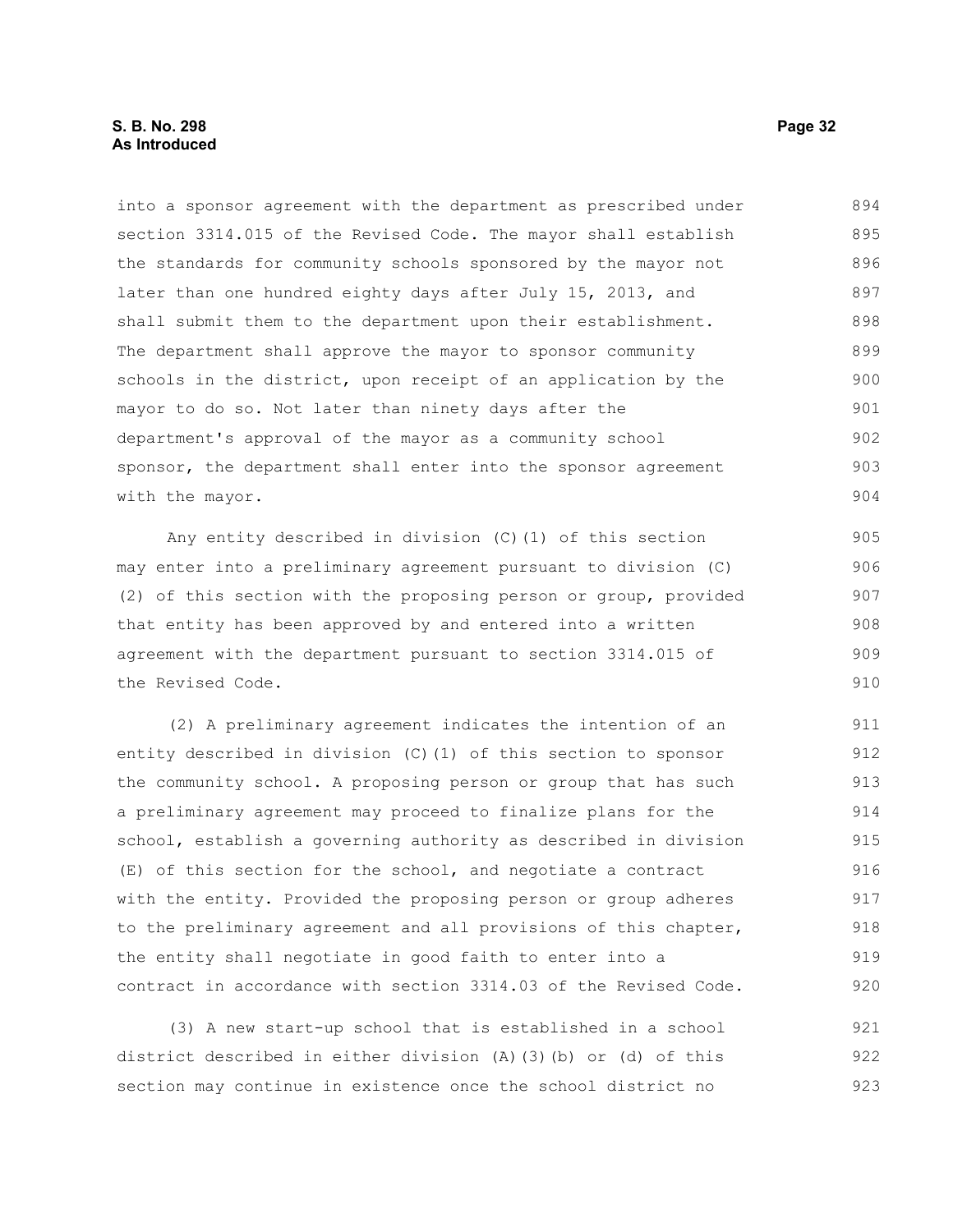longer meets the conditions described in either division, provided there is a valid contract between the school and a sponsor.

(4) A copy of every preliminary agreement entered into under this division shall be filed with the superintendent of public instruction. 927 928 929

(D) A majority vote of the board of a sponsoring entity and a majority vote of the members of the governing authority of a community school shall be required to adopt a contract and convert the public school or educational service center building to a community school or establish the new start-up school. Beginning September 29, 2005, adoption of the contract shall occur not later than the fifteenth day of March, and signing of the contract shall occur not later than the fifteenth day of May, prior to the school year in which the school will open. The governing authority shall notify the department of education when the contract has been signed. Subject to sections 3314.013 and 3314.016 of the Revised Code, an unlimited number of community schools may be established in any school district provided that a contract is entered into for each community school pursuant to this chapter. 930 931 932 933 934 935 936 937 938 939 940 941 942 943 944

(E)(1) As used in this division, "immediate relatives" are limited to spouses, children, parents, grandparents, siblings, and in-laws. 945 946 947

Each new start-up community school established under this chapter shall be under the direction of a governing authority which shall consist of a board of not less than five individuals. 948 949 950 951

(2)(a) No person shall serve on the governing authority or

924 925 926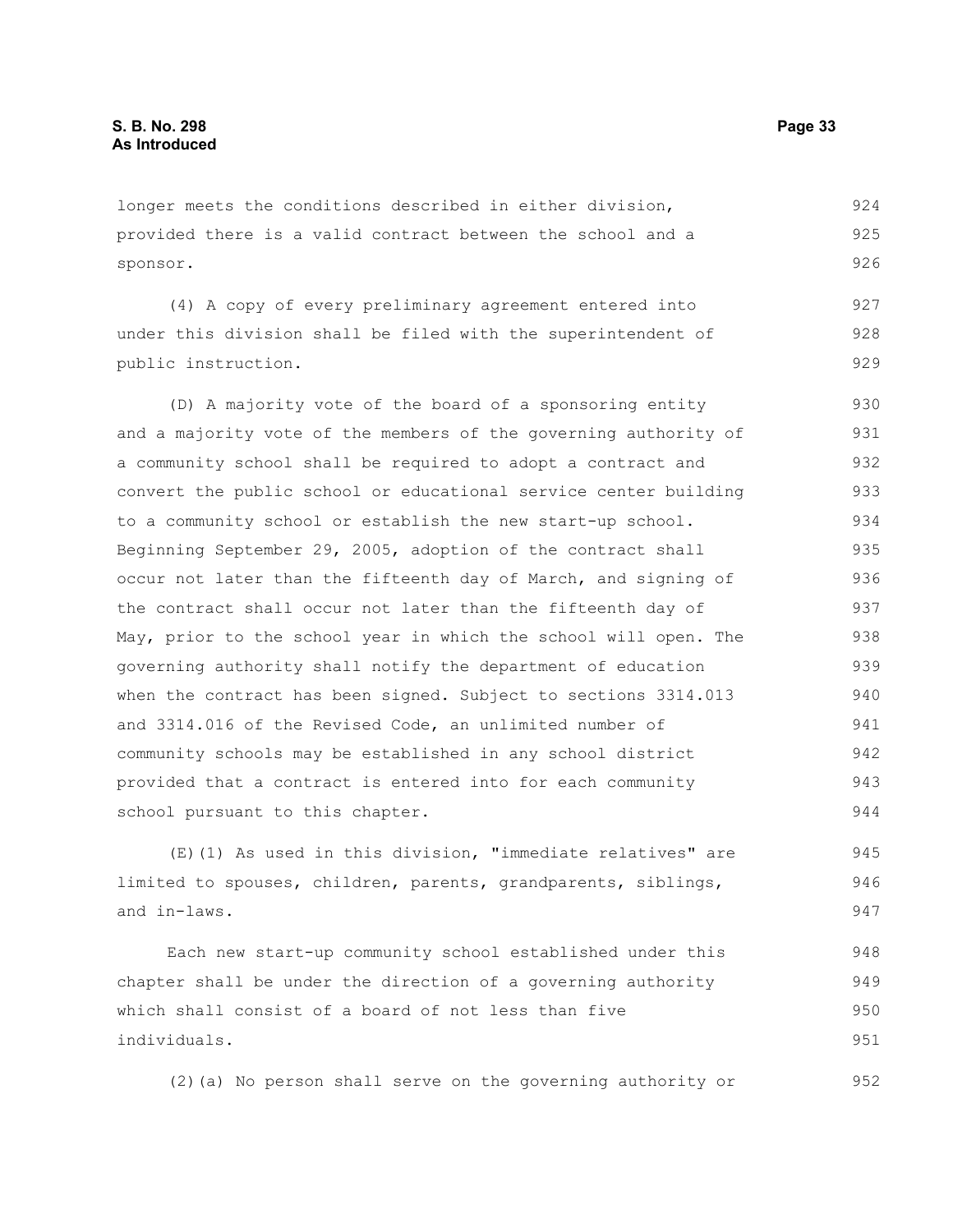operate the community school under contract with the governing authority under any of the following circumstances: 953 954

(i) The person owes the state any money or is in a dispute over whether the person owes the state any money concerning the operation of a community school that has closed. 955 956 957

(ii) The person would otherwise be subject to division (B) of section 3319.31 of the Revised Code with respect to refusal, limitation, or revocation of a license to teach, if the person were a licensed educator. 958 959 960 961

(iii) The person has pleaded guilty to or been convicted of theft in office under section 2921.41 of the Revised Code, or has pleaded guilty to or been convicted of a substantially similar offense in another state.

(b) No person shall serve on the governing authority or engage in the financial day-to-day management of the community school under contract with the governing authority unless and until that person has submitted to a criminal records check in the manner prescribed by section 3319.39 of the Revised Code. 966 967 968 969 970

(c) Each sponsor of a community school shall annually verify that a finding for recovery has not been issued by the auditor of state against any individual or individuals who propose to create a community school or any member of the governing authority, the operator, or any employee of each community school. 971 972 973 974 975 976

(3) No person shall serve on the governing authorities of more than five start-up community schools at the same time.

(4) No present or former member, or immediate relative of a present or former member, of the governing authority of any community school established under this chapter shall be an 979 980 981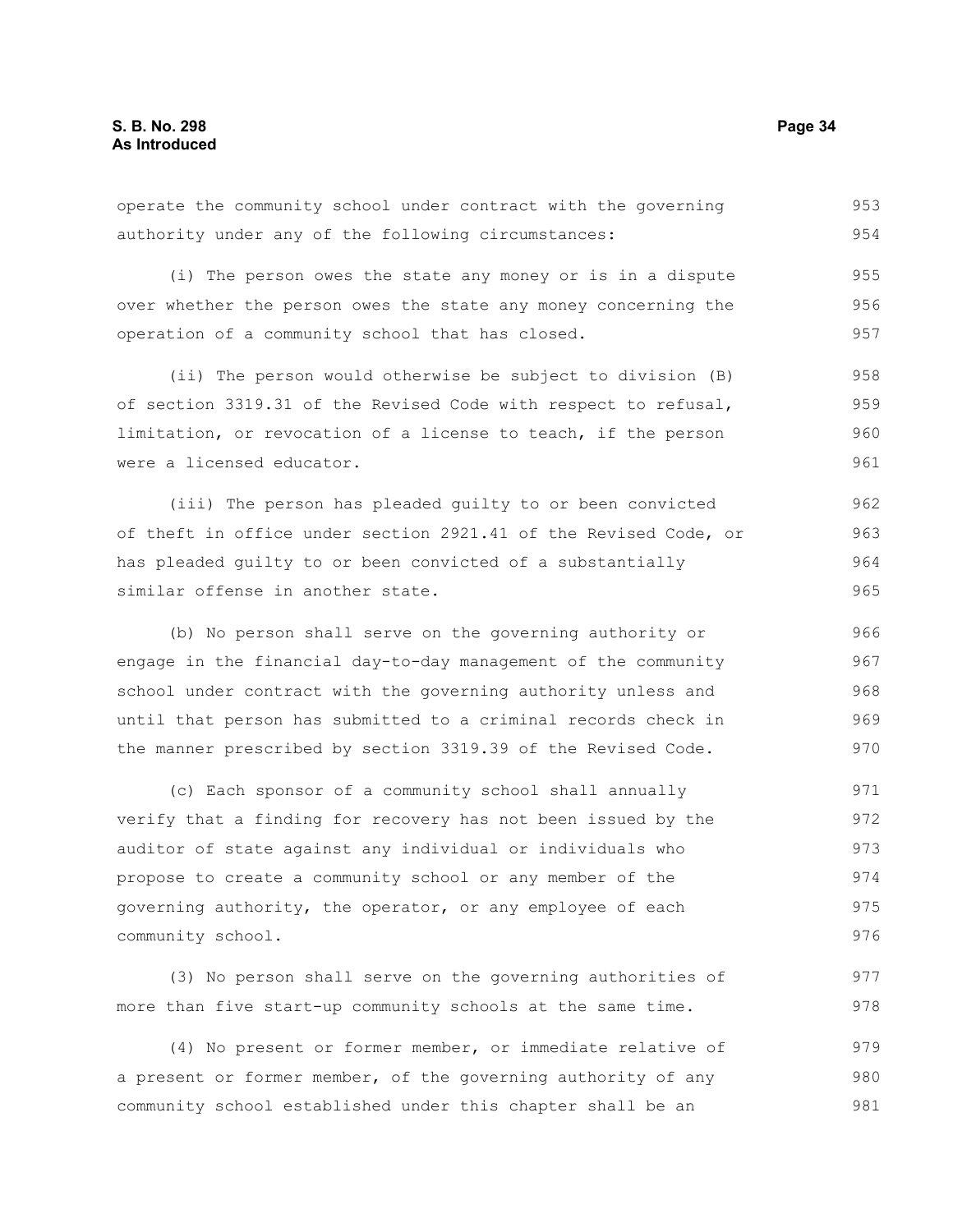owner, employee, or consultant of any sponsor or operator of a community school, unless at least one year has elapsed since the conclusion of the person's membership. 982 983 984

(5) The governing authority of a start-up or conversion community school may provide by resolution for the compensation of its members. However, no individual who serves on the governing authority of a start-up or conversion community school shall be compensated more than one hundred twenty-five dollars per meeting of that governing authority and no such individual shall be compensated more than a total amount of five thousand dollars per year for all governing authorities upon which the individual serves. Each member of the governing authority may be paid compensation for attendance at an approved training program, provided that such compensation shall not exceed sixty dollars a day for attendance at a training program three hours or less in length and one hundred twenty-five dollars a day for attendance at a training program longer than three hours in length. 985 986 987 988 989 990 991 992 993 994 995 996 997 998 999

(6) No person who is the employee of a school district or educational service center shall serve on the governing authority of any community school sponsored by that school district or service center. 1000 1001 1002 1003

(7) Each member of the governing authority of a community school shall annually file a disclosure statement setting forth the names of any immediate relatives or business associates employed by any of the following within the previous three years: 1004 1005 1006 1007 1008

(a) The sponsor or operator of that community school; (b) A school district or educational service center that 1009 1010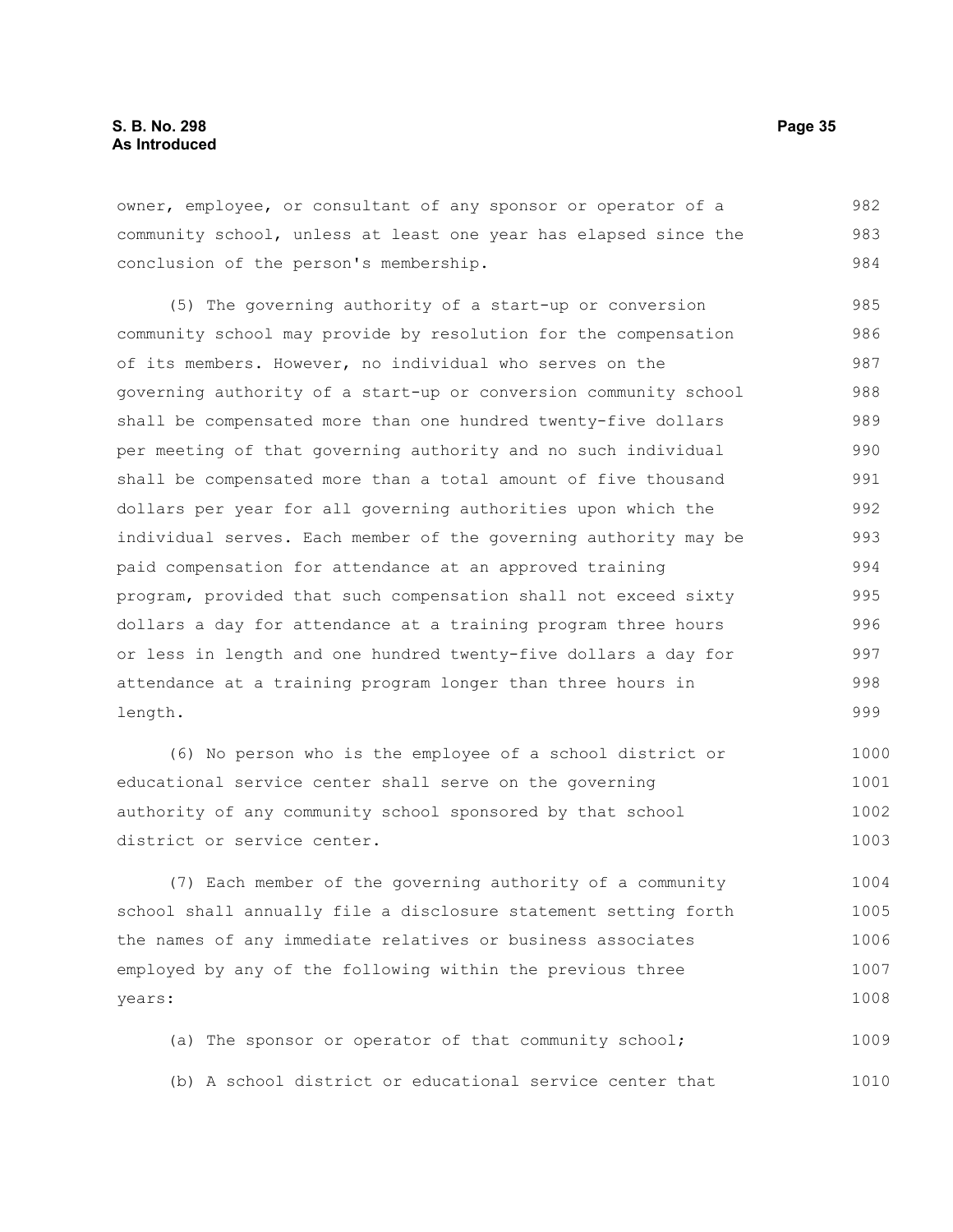has contracted with that community school; (c) A vendor that is or has engaged in business with that community school. (8) No person who is a member of a school district board of education shall serve on the governing authority of any community school. (F)(1) A new start-up school that is established prior to August 15, 2003, in an urban school district that is not also a big-eight school district may continue to operate after that date and the contract between the school's governing authority and the school's sponsor may be renewed, as provided under this chapter, after that date, but no additional new start-up schools may be established in such a district unless the district is a challenged school district as defined in this section as it exists on and after that date. (2) A community school that was established prior to June 29, 1999, and is located in a county contiguous to the pilot project area and in a school district that is not a challenged school district may continue to operate after that date, provided the school complies with all provisions of this chapter. The contract between the school's governing authority and the school's sponsor may be renewed, but no additional start-up community school may be established in that district 1011 1012 1013 1014 1015 1016 1017 1018 1019 1020 1021 1022 1023 1024 1025 1026 1027 1028 1029 1030 1031 1032 1033

(3) Any educational service center that, on June 30, 2007, sponsors a community school that is not located in a county within the territory of the service center or in a county contiguous to such county may continue to sponsor that community school on and after June 30, 2007, and may renew its contract 1035 1036 1037 1038 1039

unless the district is a challenged school district.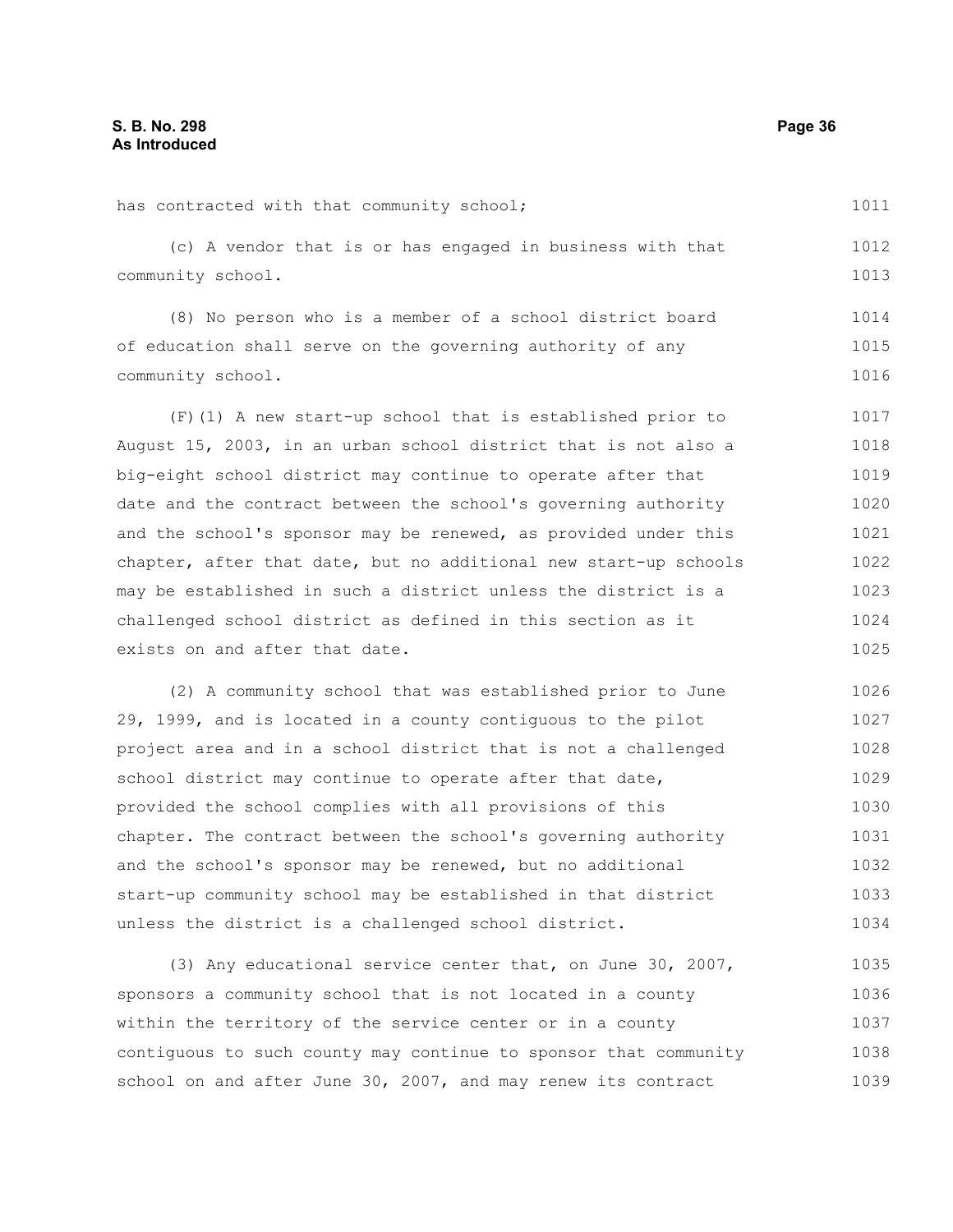with the school. However, the educational service center shall not enter into a contract with any additional community school, unless the governing board of the service center has entered into an agreement with the department authorizing the service center to sponsor a community school in any challenged school district in the state. 1040 1041 1042 1043 1044 1045

**Sec. 3314.03.** A copy of every contract entered into under this section shall be filed with the superintendent of public instruction. The department of education shall make available on its web site a copy of every approved, executed contract filed with the superintendent under this section. 1046 1047 1048 1049 1050

(A) Each contract entered into between a sponsor and the governing authority of a community school shall specify the following: 1051 1052 1053

(1) That the school shall be established as either of the following: 1054 1055

(a) A nonprofit corporation established under Chapter 1702. of the Revised Code, if established prior to April 8, 2003; 1056 1057 1058

(b) A public benefit corporation established under Chapter 1702. of the Revised Code, if established after April 8, 2003. 1059 1060

(2) The education program of the school, including the school's mission, the characteristics of the students the school is expected to attract, the ages and grades of students, and the focus of the curriculum; 1061 1062 1063 1064

(3) The academic goals to be achieved and the method of measurement that will be used to determine progress toward those goals, which shall include the statewide achievement assessments; 1065 1066 1067 1068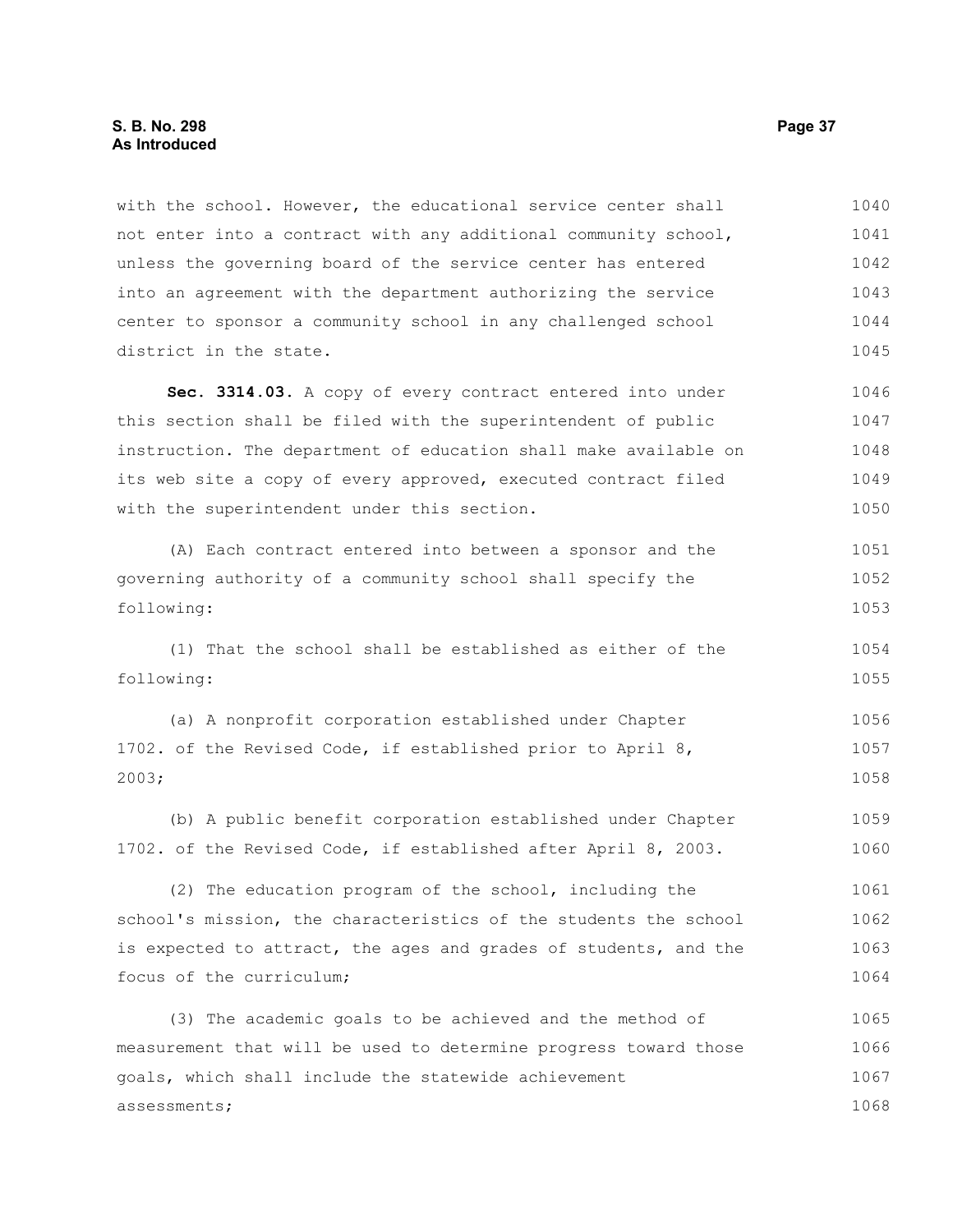# **S. B. No. 298 Page 38 As Introduced**

(4) Performance standards, including but not limited to all applicable report card measures set forth in section 3302.03 or 3314.017 of the Revised Code, by which the success of the school will be evaluated by the sponsor; (5) The admission standards of section 3314.06 of the Revised Code and, if applicable, section 3314.061 of the Revised Code; (6)(a) Dismissal procedures; (b) A requirement that the governing authority adopt an attendance policy that includes a procedure for automatically withdrawing a student from the school if the student without a legitimate excuse fails to participate in one hundred five consecutive hours of the learning opportunities offered to the student, unless section 3314.088 of the Revised Code applies to the student. (7) The ways by which the school will achieve racial and ethnic balance reflective of the community it serves; (8) Requirements for financial audits by the auditor of state. The contract shall require financial records of the school to be maintained in the same manner as are financial records of school districts, pursuant to rules of the auditor of state. Audits shall be conducted in accordance with section 117.10 of the Revised Code. (9) An addendum to the contract outlining the facilities to be used that contains at least the following information: (a) A detailed description of each facility used for instructional purposes; 1069 1070 1071 1072 1073 1074 1075 1076 1077 1078 1079 1080 1081 1082 1083 1084 1085 1086 1087 1088 1089 1090 1091 1092 1093 1094 1095

(b) The annual costs associated with leasing each facility 1096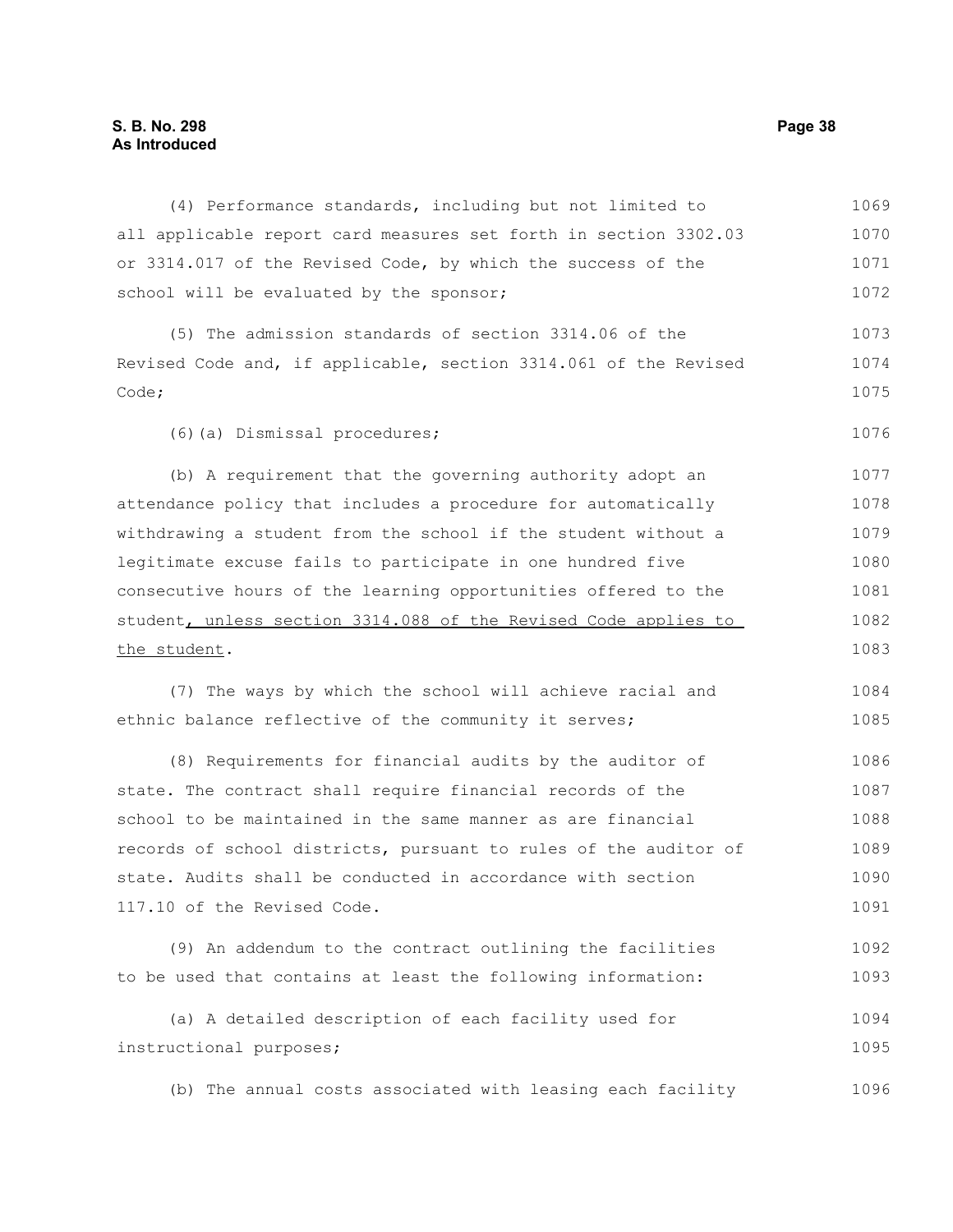that are paid by or on behalf of the school; (c) The annual mortgage principal and interest payments that are paid by the school; (d) The name of the lender or landlord, identified as such, and the lender's or landlord's relationship to the operator, if any. (10) Qualifications of teachers, including a requirement that the school's classroom teachers be licensed in accordance with sections 3319.22 to 3319.31 of the Revised Code, except that a community school may engage noncertificated persons to teach up to twelve hours per week pursuant to section 3319.301 of the Revised Code. (11) That the school will comply with the following requirements: (a) The school will provide learning opportunities to a minimum of twenty-five students for a minimum of nine hundred twenty hours per school year. (b) The governing authority will purchase liability insurance, or otherwise provide for the potential liability of the school. (c) The school will be nonsectarian in its programs, admission policies, employment practices, and all other operations, and will not be operated by a sectarian school or religious institution. (d) The school will comply with sections 9.90, 9.91, 109.65, 121.22, 149.43, 2151.357, 2151.421, 2313.19, 3301.0710, 3301.0711, 3301.0712, 3301.0715, 3301.948, 3313.472, 3313.50, 3313.536, 3313.539, 3313.608, 3313.609, 3313.6012, 3313.6013, 1097 1098 1099 1100 1101 1102 1103 1104 1105 1106 1107 1108 1109 1110 1111 1112 1113 1114 1115 1116 1117 1118 1119 1120 1121 1122 1123 1124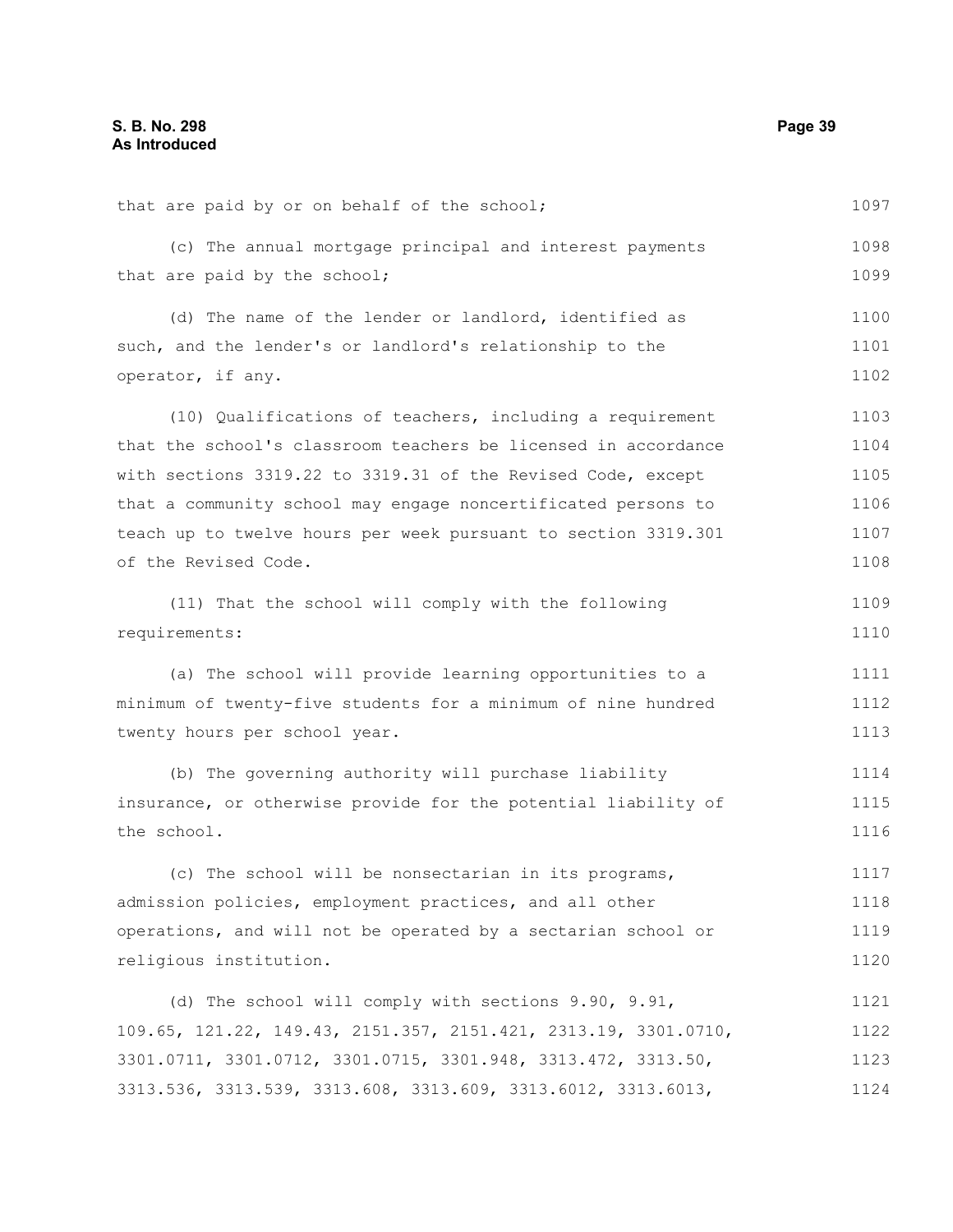3313.6014, 3313.6015, 3313.6020, 3313.643, 3313.648, 3313.6411, 3313.66, 3313.661, 3313.662, 3313.666, 3313.667, 3313.67, 3313.671, 3313.672, 3313.673, 3313.69, 3313.71, 3313.716, 3313.718, 3313.719, 3313.7112, 3313.721, 3313.80, 3313.814, 3313.816, 3313.817, 3313.86, 3313.89, 3313.96, 3319.073, 3319.321, 3319.39, 3319.391, 3319.41, 3319.46, 3321.01, 3321.041, 3321.13, 3321.14, 3321.17, 3321.18, 3321.19, 3321.191, 3327.10, 4111.17, 4113.52, and 5705.391 and Chapters 117., 1347., 2744., 3365., 3742., 4112., 4123., 4141., and 4167. of the Revised Code as if it were a school district and will comply with section 3301.0714 of the Revised Code in the manner specified in section 3314.17 of the Revised Code. (e) The school shall comply with Chapter 102. and section 2921.42 of the Revised Code. (f) The school will comply with sections 3313.61, 3313.611, and 3313.614 of the Revised Code, except that for students who enter ninth grade for the first time before July 1, 2010, the requirement in sections 3313.61 and 3313.611 of the Revised Code that a person must successfully complete the curriculum in any high school prior to receiving a high school diploma may be met by completing the curriculum adopted by the governing authority of the community school rather than the curriculum specified in Title XXXIII of the Revised Code or any rules of the state board of education. Beginning with students who enter ninth grade for the first time on or after July 1, 2010, the requirement in sections 3313.61 and 3313.611 of the 1125 1126 1127 1128 1129 1130 1131 1132 1133 1134 1135 1136 1137 1138 1139 1140 1141 1142 1143 1144 1145 1146 1147 1148 1149 1150

Revised Code that a person must successfully complete the curriculum of a high school prior to receiving a high school diploma shall be met by completing the requirements prescribed in division (C) of section 3313.603 of the Revised Code, unless the person qualifies under division (D) or (F) of that section. 1151 1152 1153 1154 1155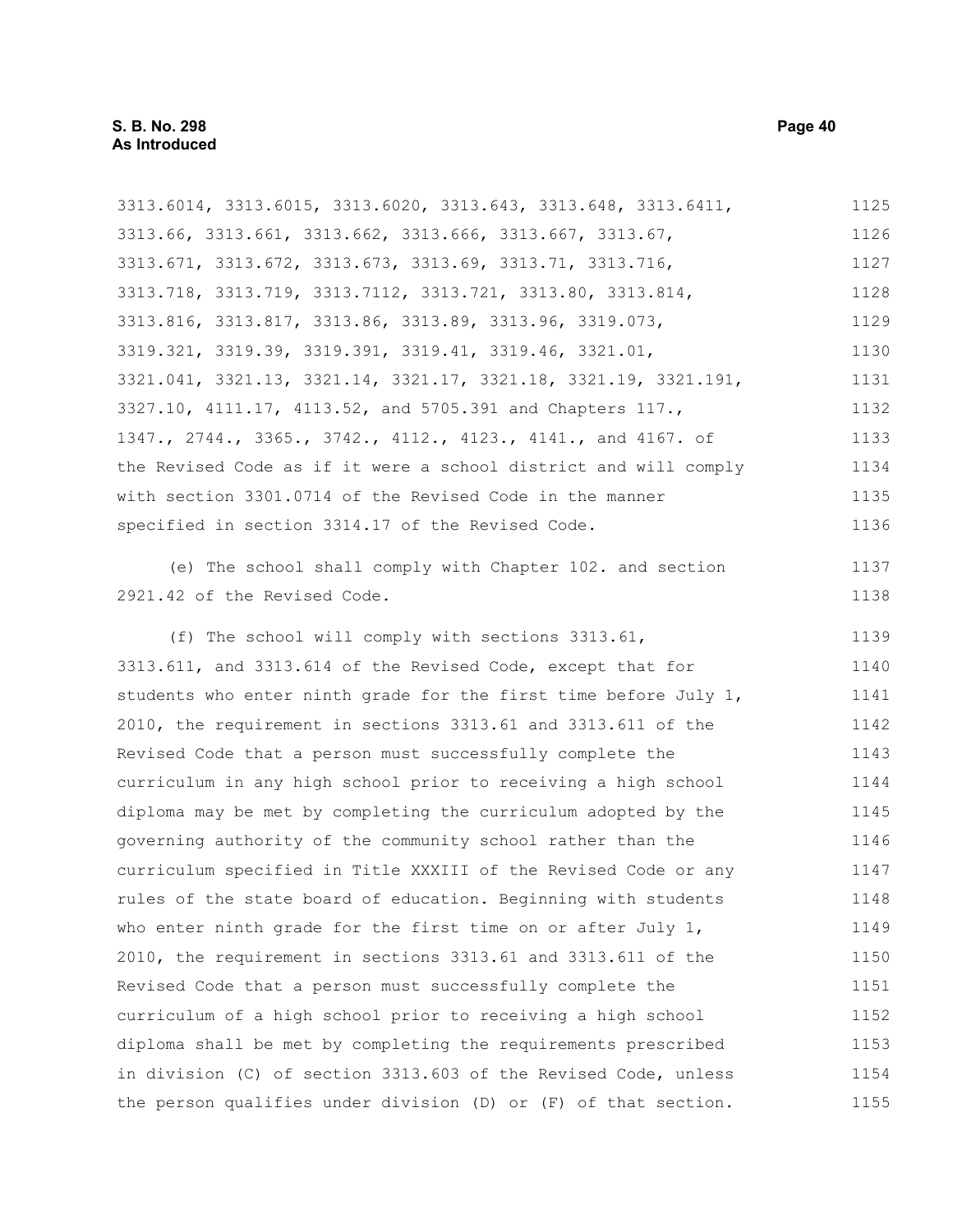Each school shall comply with the plan for awarding high school credit based on demonstration of subject area competency, and beginning with the 2016-2017 school year, with the updated plan that permits students enrolled in seventh and eighth grade to meet curriculum requirements based on subject area competency adopted by the state board of education under divisions (J)(1) and (2) of section 3313.603 of the Revised Code. 1156 1157 1158 1159 1160 1161 1162

(g) The school governing authority will submit within four months after the end of each school year a report of its activities and progress in meeting the goals and standards of divisions (A)(3) and (4) of this section and its financial status to the sponsor and the parents of all students enrolled in the school. 1163 1164 1165 1166 1167 1168

(h) The school, unless it is an internet- or computerbased community school, will comply with section 3313.801 of the Revised Code as if it were a school district. 1169 1170 1171

(i) If the school is the recipient of moneys from a grant awarded under the federal race to the top program, Division (A), Title XIV, Sections 14005 and 14006 of the "American Recovery and Reinvestment Act of 2009," Pub. L. No. 111-5, 123 Stat. 115, the school will pay teachers based upon performance in accordance with section 3317.141 and will comply with section 3319.111 of the Revised Code as if it were a school district. 1172 1173 1174 1175 1176 1177 1178

(j) If the school operates a preschool program that is licensed by the department of education under sections 3301.52 to 3301.59 of the Revised Code, the school shall comply with sections 3301.50 to 3301.59 of the Revised Code and the minimum standards for preschool programs prescribed in rules adopted by the state board under section 3301.53 of the Revised Code. 1179 1180 1181 1182 1183 1184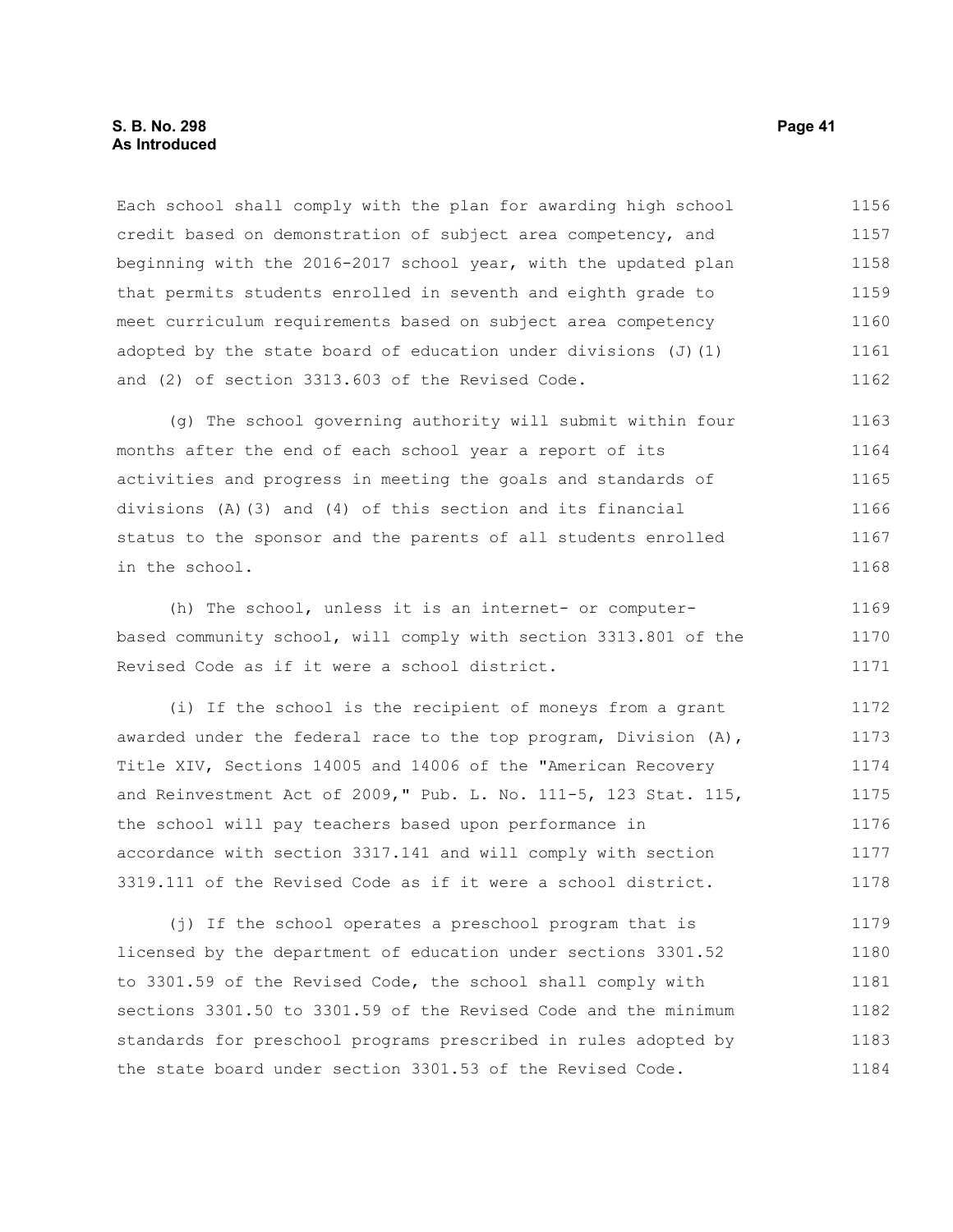| (k) The school will comply with all attendance                   | 1185 |
|------------------------------------------------------------------|------|
| requirements and standards, including those for excused          | 1186 |
| absences, established by rule of the state board as if it were a | 1187 |
| <u>school district.</u>                                          | 1188 |
| (12) Arrangements for providing health and other benefits        | 1189 |
| to employees;                                                    | 1190 |
| (13) The length of the contract, which shall begin at the        | 1191 |
| beginning of an academic year. No contract shall exceed five     | 1192 |
| years unless such contract has been renewed pursuant to division | 1193 |
| (E) of this section.                                             | 1194 |
| (14) The governing authority of the school, which shall be       | 1195 |
| responsible for carrying out the provisions of the contract;     | 1196 |
| (15) A financial plan detailing an estimated school budget       | 1197 |
| for each year of the period of the contract and specifying the   | 1198 |
| total estimated per pupil expenditure amount for each such year. | 1199 |
| (16) Requirements and procedures regarding the disposition       | 1200 |
| of employees of the school in the event the contract is          | 1201 |
| terminated or not renewed pursuant to section 3314.07 of the     | 1202 |
| Revised Code;                                                    | 1203 |
| (17) Whether the school is to be created by converting all       | 1204 |
| or part of an existing public school or educational service      | 1205 |
| center building or is to be a new start-up school, and if it is  | 1206 |
| a converted public school or service center building,            | 1207 |
| specification of any duties or responsibilities of an employer   | 1208 |
| that the board of education or service center governing board    | 1209 |
| that operated the school or building before conversion is        | 1210 |
| delegating to the governing authority of the community school    | 1211 |
| with respect to all or any specified group of employees provided | 1212 |
| the delegation is not prohibited by a collective bargaining      | 1213 |
|                                                                  |      |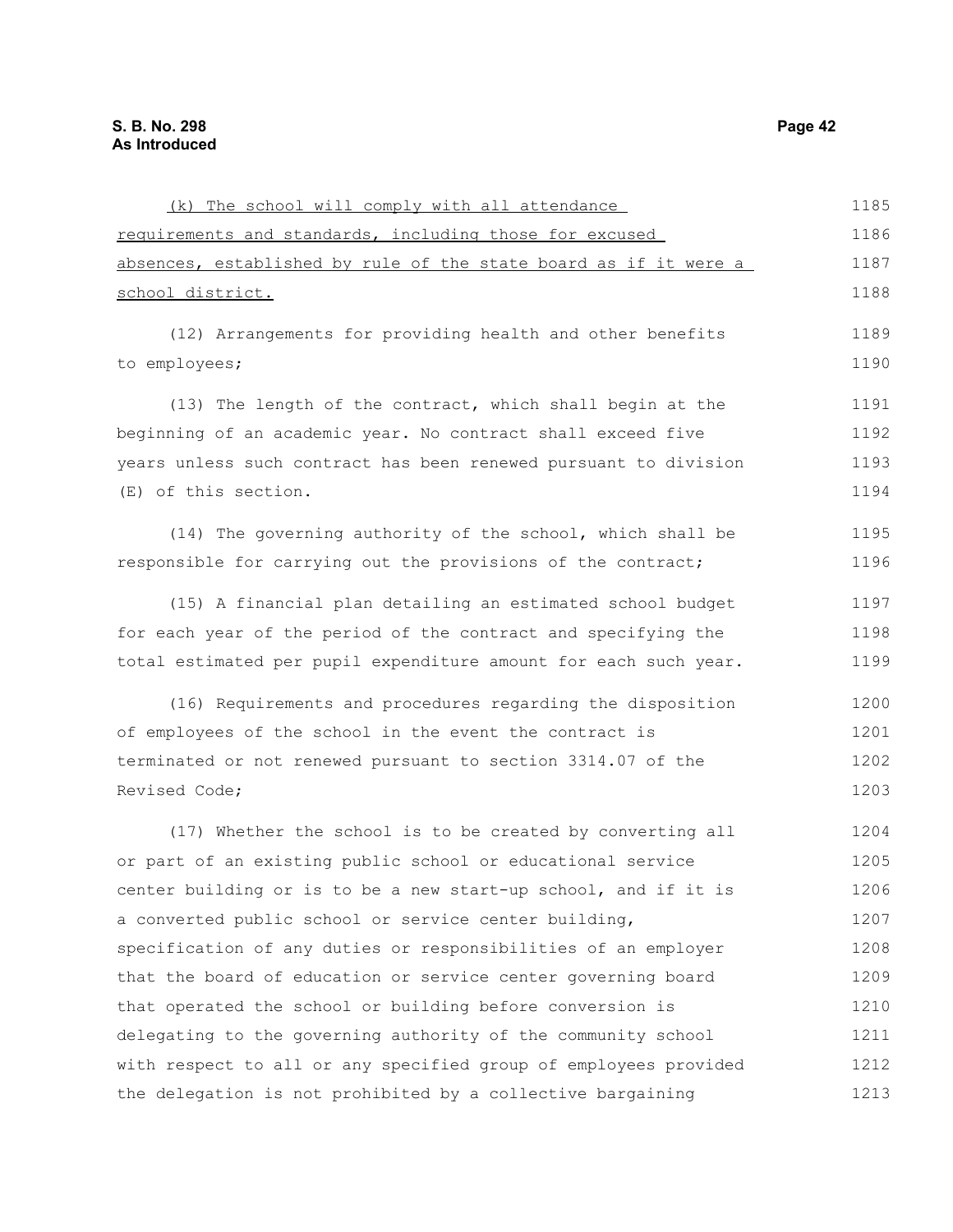agreement applicable to such employees; (18) Provisions establishing procedures for resolving disputes or differences of opinion between the sponsor and the governing authority of the community school; (19) A provision requiring the governing authority to adopt a policy regarding the admission of students who reside outside the district in which the school is located. That policy shall comply with the admissions procedures specified in sections 3314.06 and 3314.061 of the Revised Code and, at the sole discretion of the authority, shall do one of the following: (a) Prohibit the enrollment of students who reside outside the district in which the school is located; (b) Permit the enrollment of students who reside in districts adjacent to the district in which the school is located; (c) Permit the enrollment of students who reside in any other district in the state. (20) A provision recognizing the authority of the department of education to take over the sponsorship of the school in accordance with the provisions of division (C) of section 3314.015 of the Revised Code; (21) A provision recognizing the sponsor's authority to assume the operation of a school under the conditions specified in division (B) of section 3314.073 of the Revised Code; (22) A provision recognizing both of the following: (a) The authority of public health and safety officials to inspect the facilities of the school and to order the facilities closed if those officials find that the facilities are not in 1214 1215 1216 1217 1218 1219 1220 1221 1222 1223 1224 1225 1226 1227 1228 1229 1230 1231 1232 1233 1234 1235 1236 1237 1238 1239 1240 1241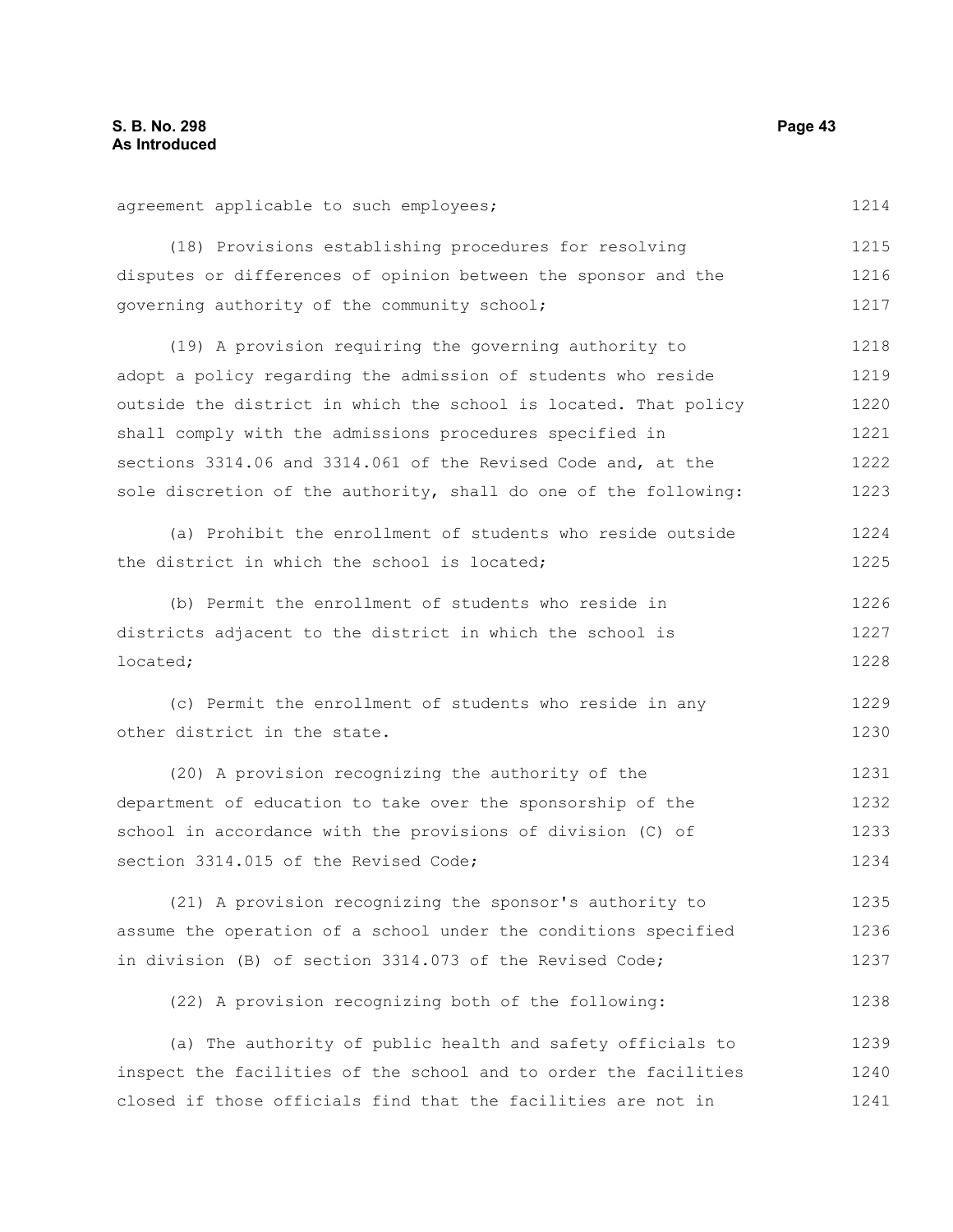#### compliance with health and safety laws and regulations; (b) The authority of the department of education as the community school oversight body to suspend the operation of the school under section 3314.072 of the Revised Code if the department has evidence of conditions or violations of law at the school that pose an imminent danger to the health and safety of the school's students and employees and the sponsor refuses to take such action. 1242 1243 1244 1245 1246 1247 1248 1249

(23) A description of the learning opportunities that will be offered to students including both classroom-based and nonclassroom-based learning opportunities that is in compliance with criteria for student participation established by the department under division (H)(2) of section 3314.08 of the Revised Code; 1250 1251 1252 1253 1254 1255

(24) The school will comply with sections 3302.04 and 3302.041 of the Revised Code, except that any action required to be taken by a school district pursuant to those sections shall be taken by the sponsor of the school. However, the sponsor shall not be required to take any action described in division (F) of section 3302.04 of the Revised Code. 1256 1257 1258 1259 1260 1261

(25) Beginning in the 2006-2007 school year, the school will open for operation not later than the thirtieth day of September each school year, unless the mission of the school as specified under division (A)(2) of this section is solely to serve dropouts. In its initial year of operation, if the school fails to open by the thirtieth day of September, or within one year after the adoption of the contract pursuant to division (D) of section 3314.02 of the Revised Code if the mission of the school is solely to serve dropouts, the contract shall be void. 1262 1263 1264 1265 1266 1267 1268 1269 1270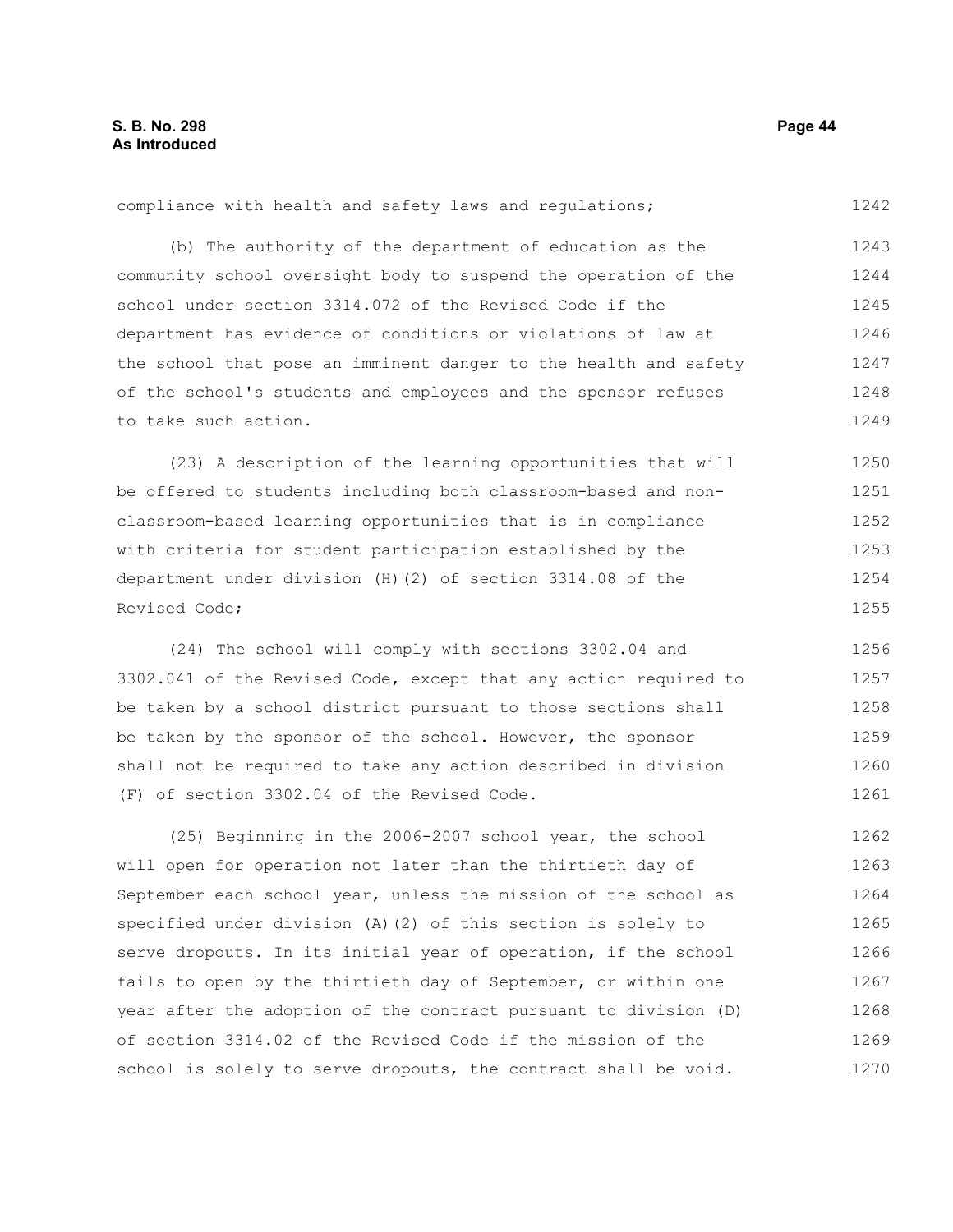# **S. B. No. 298 Page 45 As Introduced**

(26) Whether the school's governing authority is planning to seek designation for the school as a STEM school equivalent under section 3326.032 of the Revised Code; (27) That the school's attendance and participation policies will be available for public inspection; (28) That the school's attendance and participation records shall be made available to the department of education, auditor of state, and school's sponsor to the extent permitted under and in accordance with the "Family Educational Rights and Privacy Act of 1974," 88 Stat. 571, 20 U.S.C. 1232g, as amended, and any regulations promulgated under that act, and section 3319.321 of the Revised Code; (29) If a school operates using the blended learning model, as defined in section 3301.079 of the Revised Code, all of the following information: (a) An indication of what blended learning model or models will be used; (b) A description of how student instructional needs will be determined and documented; (c) The method to be used for determining competency, granting credit, and promoting students to a higher grade level; (d) The school's attendance requirements, including how the school will document participation in learning opportunities; (e) A statement describing how student progress will be monitored; (f) A statement describing how private student data will 1271 1272 1273 1274 1275 1276 1277 1278 1279 1280 1281 1282 1283 1284 1285 1286 1287 1288 1289 1290 1291 1292 1293 1294 1295 1296 1297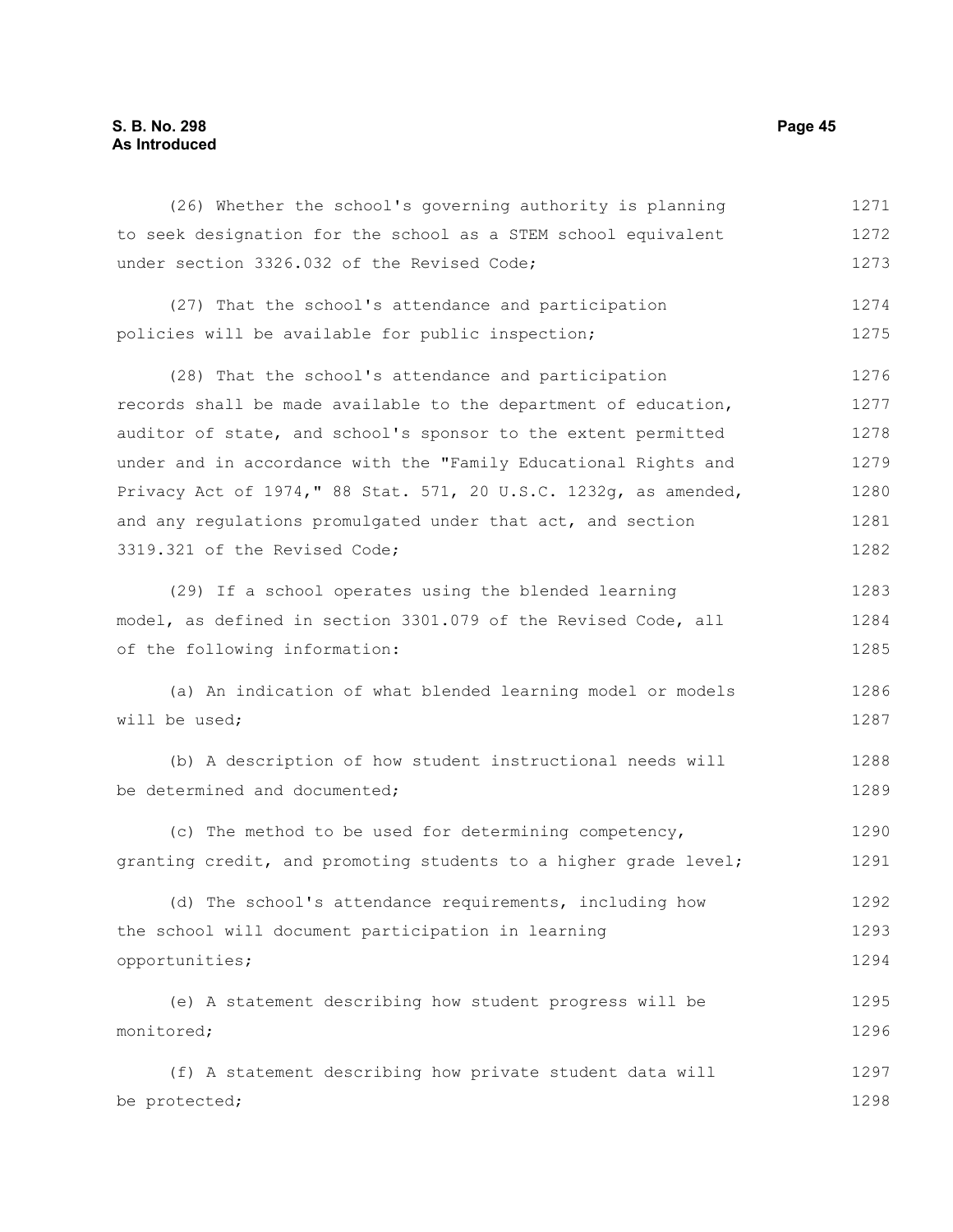(g) A description of the professional development activities that will be offered to teachers. (30) A provision requiring that all moneys the school's operator loans to the school, including facilities loans or cash flow assistance, must be accounted for, documented, and bear interest at a fair market rate; (31) A provision requiring that, if the governing authority contracts with an attorney, accountant, or entity specializing in audits, the attorney, accountant, or entity shall be independent from the operator with which the school has contracted. (B) The community school shall also submit to the sponsor a comprehensive plan for the school. The plan shall specify the following: (1) The process by which the governing authority of the school will be selected in the future; (2) The management and administration of the school; (3) If the community school is a currently existing public school or educational service center building, alternative arrangements for current public school students who choose not to attend the converted school and for teachers who choose not to teach in the school or building after conversion; (4) The instructional program and educational philosophy of the school; (5) Internal financial controls. When submitting the plan under this division, the school shall also submit copies of all policies and procedures regarding internal financial controls adopted by the governing 1299 1300 1301 1302 1303 1304 1305 1306 1307 1308 1309 1310 1311 1312 1313 1314 1315 1316 1317 1318 1319 1320 1321 1322 1323 1324 1325 1326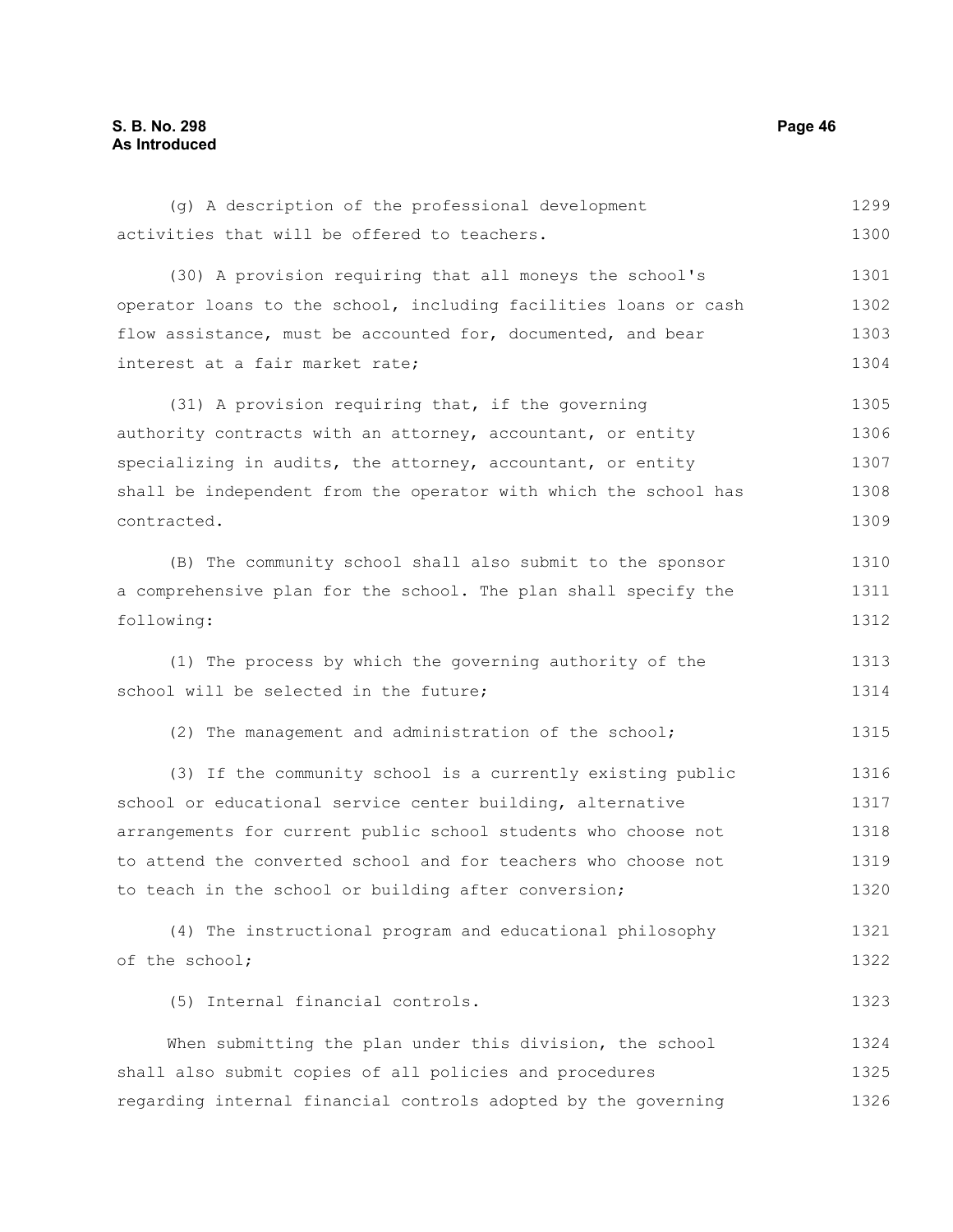authority of the school.

(C) A contract entered into under section 3314.02 of the Revised Code between a sponsor and the governing authority of a community school may provide for the community school governing authority to make payments to the sponsor, which is hereby authorized to receive such payments as set forth in the contract between the governing authority and the sponsor. The total amount of such payments for monitoring, oversight, and technical assistance of the school shall not exceed three per cent of the total amount of payments for operating expenses that the school receives from the state. 1328 1329 1330 1331 1332 1333 1334 1335 1336 1337

(D) The contract shall specify the duties of the sponsor which shall be in accordance with the written agreement entered into with the department of education under division (B) of section 3314.015 of the Revised Code and shall include the following: 1338 1339 1340 1341 1342

(1) Monitor the community school's compliance with all laws applicable to the school and with the terms of the contract; 1344 1345

(2) Monitor and evaluate the academic and fiscal performance and the organization and operation of the community school on at least an annual basis; 1346 1347 1348

(3) Report on an annual basis the results of the evaluation conducted under division (D)(2) of this section to the department of education and to the parents of students enrolled in the community school; 1349 1350 1351 1352

(4) Provide technical assistance to the community school in complying with laws applicable to the school and terms of the contract; 1353 1354 1355

1327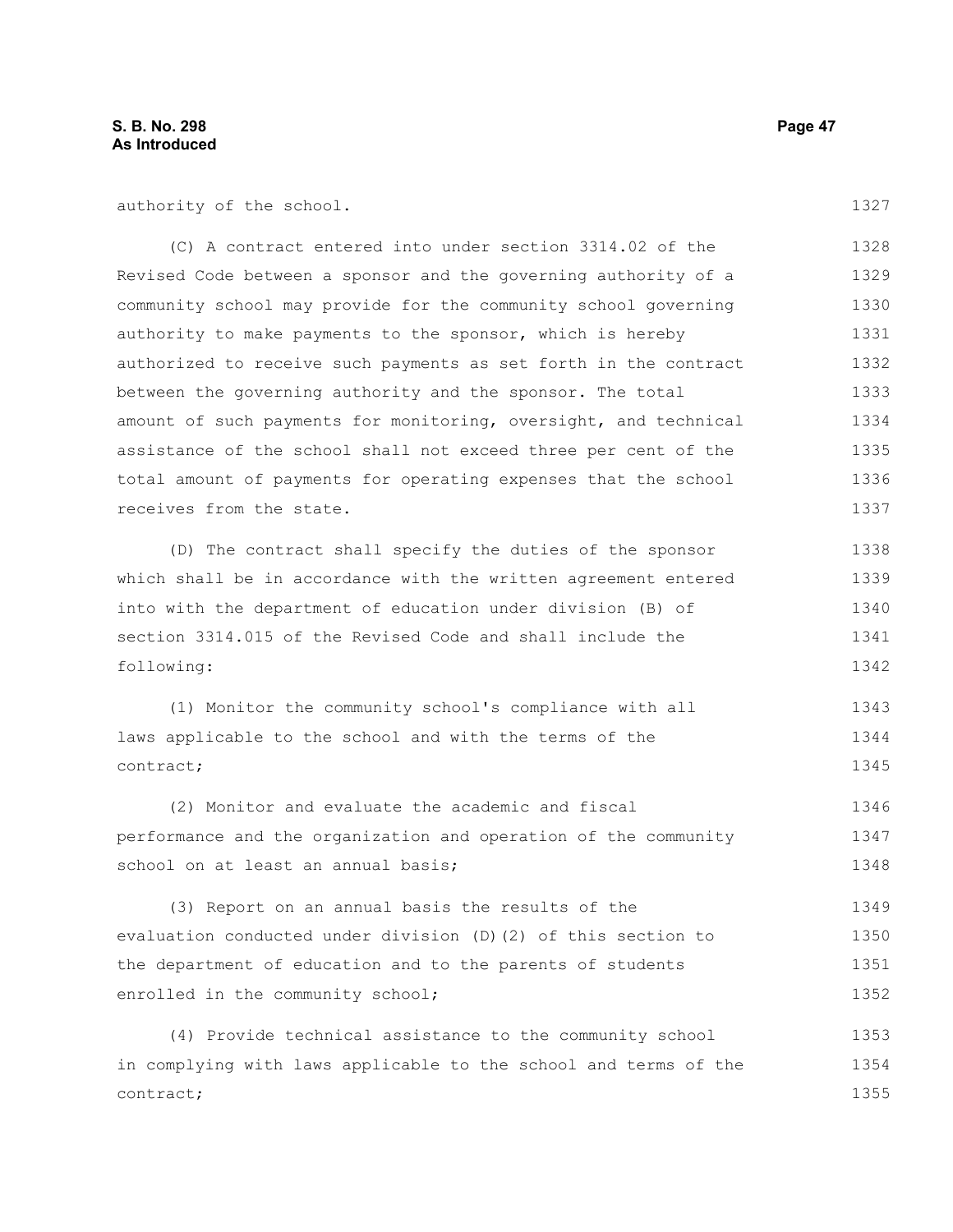# **S. B. No. 298 Page 48 As Introduced**

(5) Take steps to intervene in the school's operation to correct problems in the school's overall performance, declare the school to be on probationary status pursuant to section 3314.073 of the Revised Code, suspend the operation of the school pursuant to section 3314.072 of the Revised Code, or terminate the contract of the school pursuant to section 3314.07 of the Revised Code as determined necessary by the sponsor; 1356 1357 1358 1359 1360 1361 1362

(6) Have in place a plan of action to be undertaken in the event the community school experiences financial difficulties or closes prior to the end of a school year. 1363 1364 1365

(E) Upon the expiration of a contract entered into under this section, the sponsor of a community school may, with the approval of the governing authority of the school, renew that contract for a period of time determined by the sponsor, but not ending earlier than the end of any school year, if the sponsor finds that the school's compliance with applicable laws and terms of the contract and the school's progress in meeting the academic goals prescribed in the contract have been satisfactory. Any contract that is renewed under this division remains subject to the provisions of sections 3314.07, 3314.072, and 3314.073 of the Revised Code. 1366 1367 1368 1369 1370 1371 1372 1373 1374 1375 1376

(F) If a community school fails to open for operation within one year after the contract entered into under this section is adopted pursuant to division (D) of section 3314.02 of the Revised Code or permanently closes prior to the expiration of the contract, the contract shall be void and the school shall not enter into a contract with any other sponsor. A school shall not be considered permanently closed because the operations of the school have been suspended pursuant to section 3314.072 of the Revised Code. 1377 1378 1379 1380 1381 1382 1383 1384 1385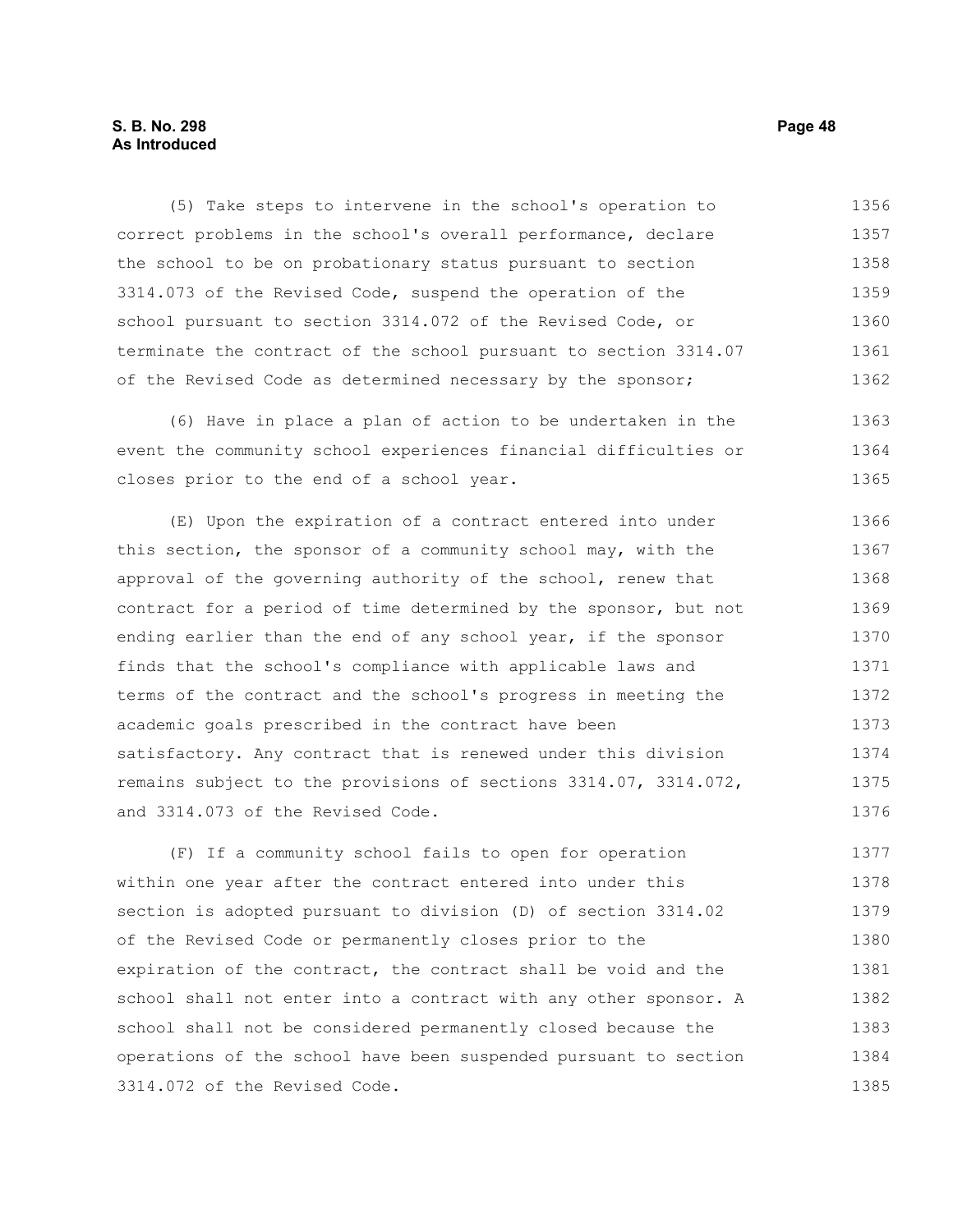**Sec. 3314.032.** (A) On and after the effective date of this section, any new or renewed contract between the governing authority of a community school and an operator shall include at least the following: (1) Criteria to be used for early termination of the operator contract; (2) Required notification procedures and timeline for early termination or nonrenewal of the operator contract; (3) A stipulation of which entity owns all community school facilities and property including, but not limited to, equipment, furniture, fixtures, instructional materials and supplies, computers, printers, and other digital devices purchased by the governing authority or operator. Any stipulation regarding property ownership shall comply with the requirements of section 3314.0210 of the Revised Code. (B)(1) The operator with which the governing authority of a community school contracts for services shall not lease any parcel of real property to that community school until an independent professional in the real estate field verifies via addendum that at the time the lease was agreed to, the lease was commercially reasonable. (2) The independent professional described in division (B) (1) of this section shall be immune from civil liability for any decision rendered pursuant to this section. (C) Beginning with the 2016-2017 school year, the governing authority of a community school, with the assistance 1386 1387 1388 1389 1390 1391 1392 1393 1394 1395 1396 1397 1398 1399 1400 1401 1402 1403 1404 1405 1406 1407 1408 1409 1410 1411

of the school's designated fiscal officer, shall adopt an annual budget by the thirty-first day of October of each year. 1412 1413

Not later than ninety days after the effective date of 1414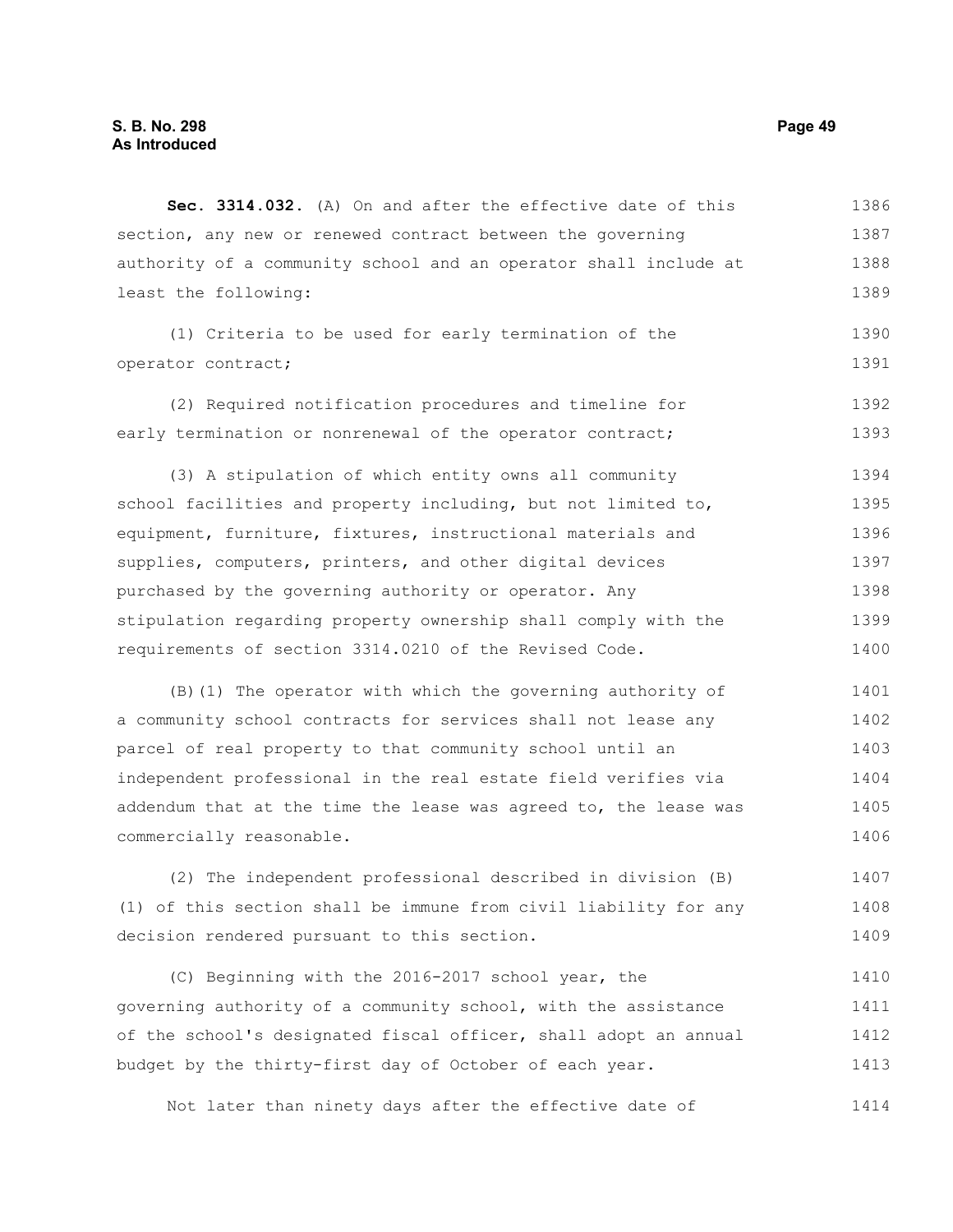this section, the department of education shall develop a format for annual budgets of community schools. The format shall prescribe inclusion of the following information in a school's budget: 1415 1416 1417 1418

(1) Administrative costs for the community school as a whole; 1419 1420

(2) Instructional services costs for each category of service provided directly to students, compiled and reported in terms of average expenditure per pupil receiving the service; 1421 1422 1423

(3) The cost of instructional support services, such as services provided by a speech-language pathologist, classroom aide, multimedia aide, or librarian, provided directly to students; 1424 1425 1426 1427

(4) The cost of administrative support services, such as the cost of personnel that develop the curriculum and the cost of personnel supervising or coordinating the delivery of the instructional services; 1428 1429 1430 1431

(5) The cost of support or extracurricular services costs for services directly provided to students; 1432 1433

(6) The cost of services provided directly to students by a nonlicensed employee related to support or extracurricular services, such as janitorial services, cafeteria services, or services of a sports trainer; 1434 1435 1436 1437

(7) The cost of administrative services related to support or extracurricular services, such as the cost of any licensed or unlicensed employees that develop, supervise, coordinate, or otherwise are involved in administrating or aiding the delivery of services. 1438 1439 1440 1441 1442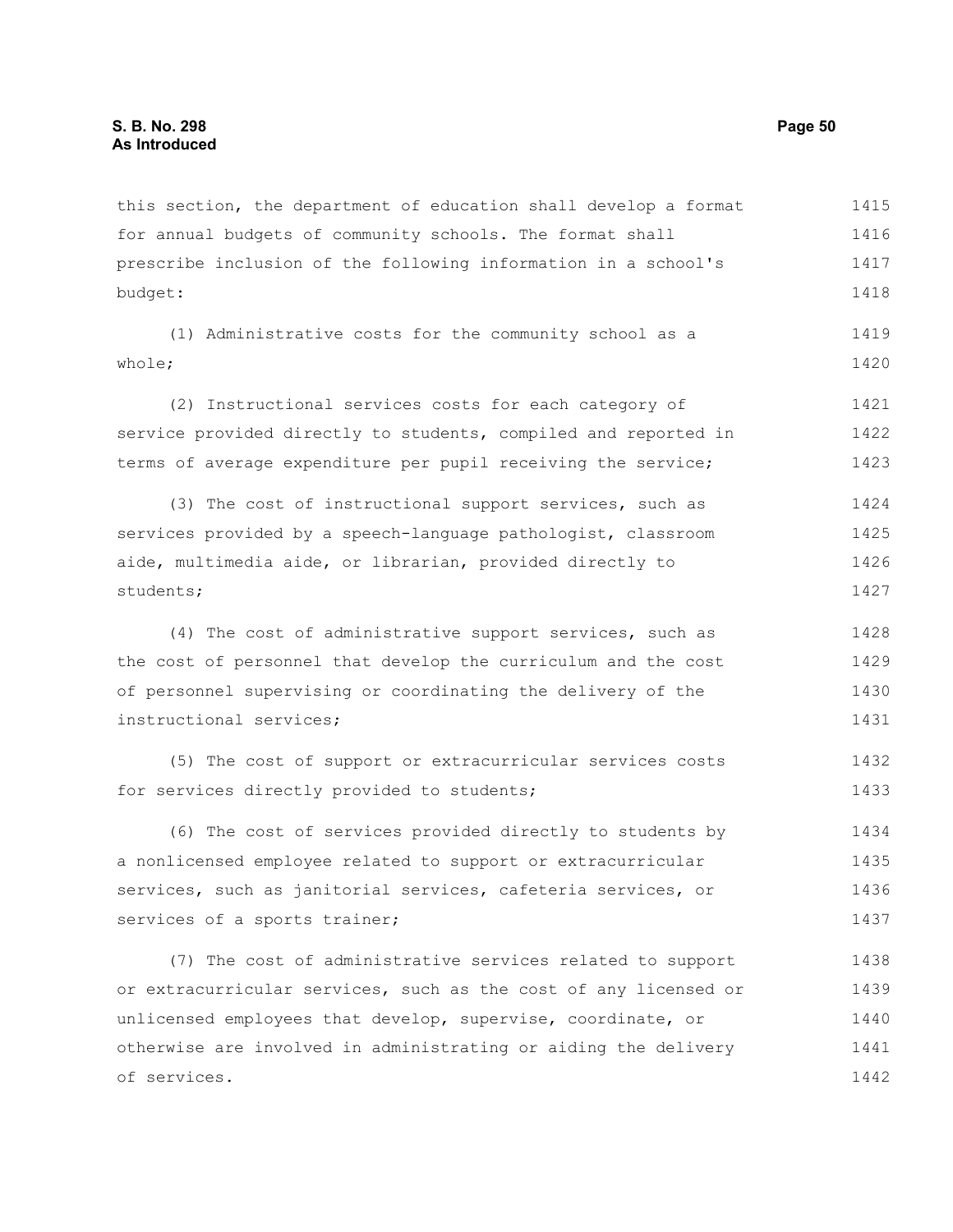(D) The governing authority of a community school shall be the sole entity responsible for the adoption of the school's annual budget, but the governing authority shall adopt such budget with the assistance of the school's designated fiscal officer. (E) On and after the effective date of this amendment, the duration of any new or renewed contract between the governing authority of a community school and an operator shall not exceed a term of three years. (F) The contract between the governing authority of a community school and an operator may be renewed provided that, upon renewal, the parties incorporate into the contract references to, and comply with, any and all applicable provisions of this chapter that were amended or enacted prior to the effective date of the renewed contract. **Sec. 3314.08.** (A) As used in this section: (1)(a) "Category one career-technical education student" means a student who is receiving the career-technical education services described in division (A) of section 3317.014 of the Revised Code. (b) "Category two career-technical student" means a 1443 1444 1445 1446 1447 1448 1449 1450 1451 1452 1453 1454 1455 1456 1457 1458 1459 1460 1461 1462 1463

student who is receiving the career-technical education services described in division (B) of section 3317.014 of the Revised Code. 1464 1465 1466

(c) "Category three career-technical student" means a student who is receiving the career-technical education services described in division (C) of section 3317.014 of the Revised Code. 1467 1468 1469 1470

(d) "Category four career-technical student" means a 1471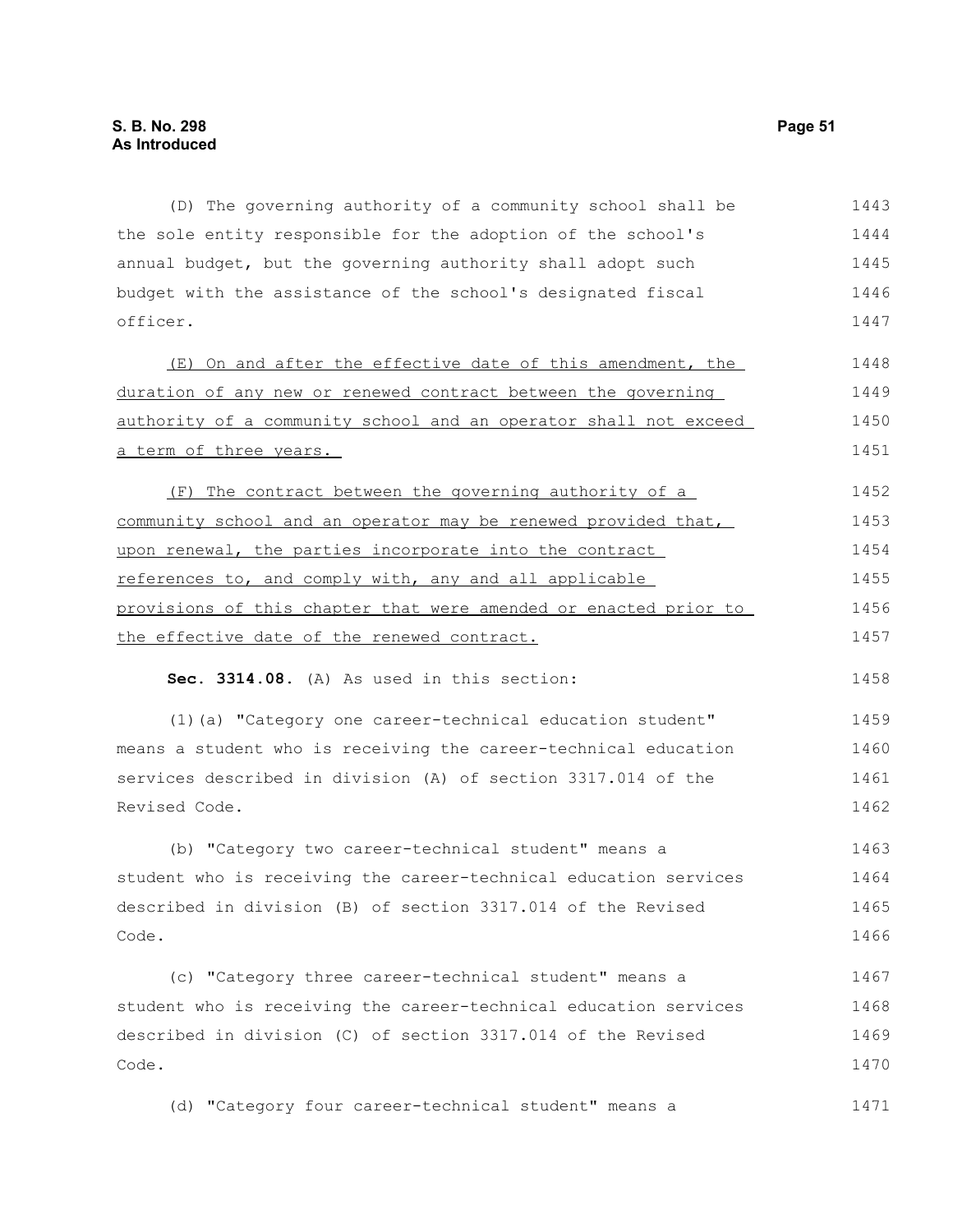Revised Code.

student who is receiving the career-technical education services described in division (D) of section 3317.014 of the Revised Code. (e) "Category five career-technical education student" means a student who is receiving the career-technical education services described in division (E) of section 3317.014 of the Revised Code. (2)(a) "Category one limited English proficient student" means a limited English proficient student described in division (A) of section 3317.016 of the Revised Code. (b) "Category two limited English proficient student" means a limited English proficient student described in division (B) of section 3317.016 of the Revised Code. (c) "Category three limited English proficient student" means a limited English proficient student described in division (C) of section 3317.016 of the Revised Code. (3)(a) "Category one special education student" means a student who is receiving special education services for a disability specified in division (A) of section 3317.013 of the Revised Code. (b) "Category two special education student" means a student who is receiving special education services for a disability specified in division (B) of section 3317.013 of the Revised Code. (c) "Category three special education student" means a student who is receiving special education services for a disability specified in division (C) of section 3317.013 of the 1472 1473 1474 1475 1476 1477 1478 1479 1480 1481 1482 1483 1484 1485 1486 1487 1488 1489 1490 1491 1492 1493 1494 1495 1496 1497 1498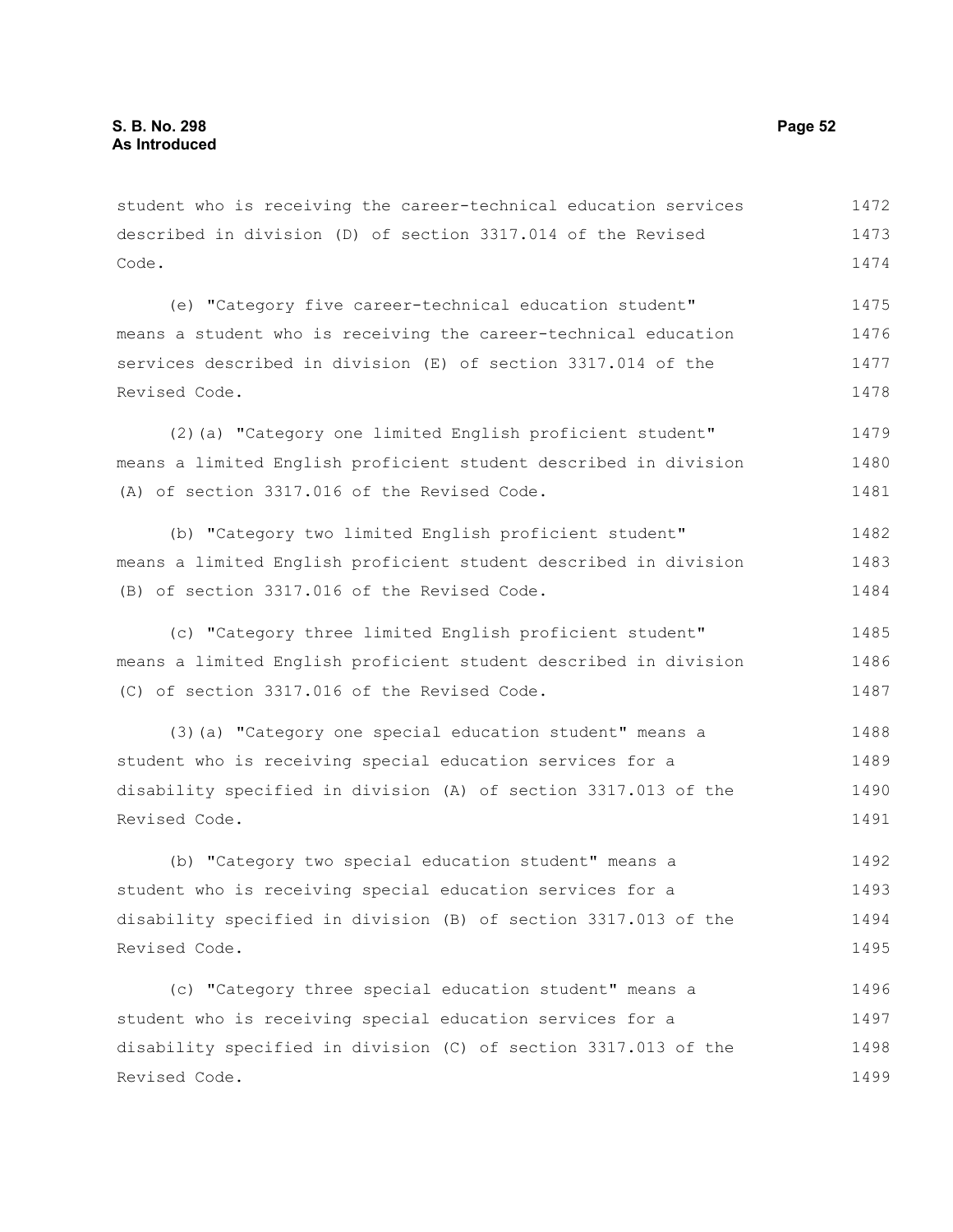| (d) "Category four special education student" means a           | 1500 |
|-----------------------------------------------------------------|------|
| student who is receiving special education services for a       | 1501 |
| disability specified in division (D) of section 3317.013 of the | 1502 |
| Revised Code.                                                   | 1503 |
| (e) "Category five special education student" means a           | 1504 |
| student who is receiving special education services for a       | 1505 |
| disability specified in division (E) of section 3317.013 of the | 1506 |
| Revised Code.                                                   | 1507 |
| (f) "Category six special education student" means a            | 1508 |
| student who is receiving special education services for a       | 1509 |
| disability specified in division (F) of section 3317.013 of the | 1510 |
| Revised Code.                                                   | 1511 |
| (4) "Formula amount" has the same meaning as in section         | 1512 |
| 3317.02 of the Revised Code.                                    | 1513 |
| (5) "IEP" has the same meaning as in section 3323.01 of         | 1514 |
| the Revised Code.                                               | 1515 |
| (6) "Resident district" means the school district in which      | 1516 |
| a student is entitled to attend school under section 3313.64 or | 1517 |
| 3313.65 of the Revised Code.                                    | 1518 |
| (7) "State education aid" has the same meaning as in            | 1519 |
| section 5751.20 of the Revised Code.                            | 1520 |
| (B) The state board of education shall adopt rules              | 1521 |
| requiring both of the following:                                | 1522 |
| (1) The board of education of each city, exempted village,      | 1523 |
| and local school district to annually report the number of      | 1524 |
| students entitled to attend school in the district who are      | 1525 |
| enrolled in each grade kindergarten through twelve in a         | 1526 |
| community school established under this chapter, and for each   | 1527 |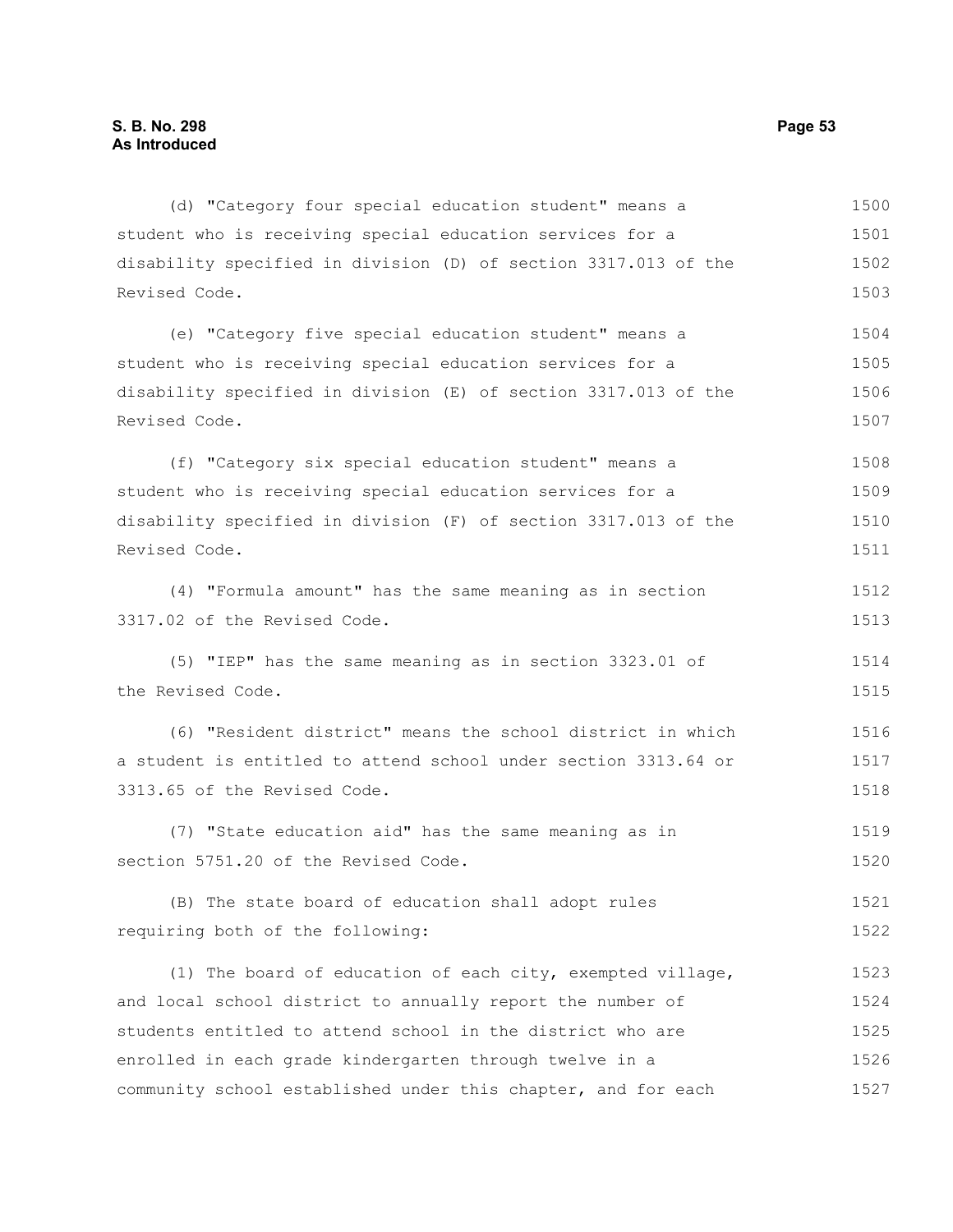assigned;

(2) The governing authority of each community school established under this chapter to annually report all of the following: (a) The number of students enrolled in grades one through twelve and the full-time equivalent number of students enrolled in kindergarten in the school who are not receiving special education and related services pursuant to an IEP; (b) The number of enrolled students in grades one through twelve and the full-time equivalent number of enrolled students in kindergarten, who are receiving special education and related services pursuant to an IEP; (c) The number of students reported under division (B)(2) (b) of this section receiving special education and related services pursuant to an IEP for a disability described in each of divisions (A) to (F) of section 3317.013 of the Revised Code; (d) The full-time equivalent number of students reported under divisions (B)(2)(a) and (b) of this section who are enrolled in career-technical education programs or classes described in each of divisions (A) to (E) of section 3317.014 of the Revised Code that are provided by the community school; (e) The number of students reported under divisions (B)(2) (a) and (b) of this section who are not reported under division (B)(2)(d) of this section but who are enrolled in careertechnical education programs or classes described in each of divisions (A) to (E) of section 3317.014 of the Revised Code at a joint vocational school district or another district in the 1529 1530 1531 1532 1533 1534 1535 1536 1537 1538 1539 1540 1541 1542 1543 1544 1545 1546 1547 1548 1549 1550 1551 1552 1553 1554

child, the community school in which the child is enrolled.

career-technical planning district to which the school is

1528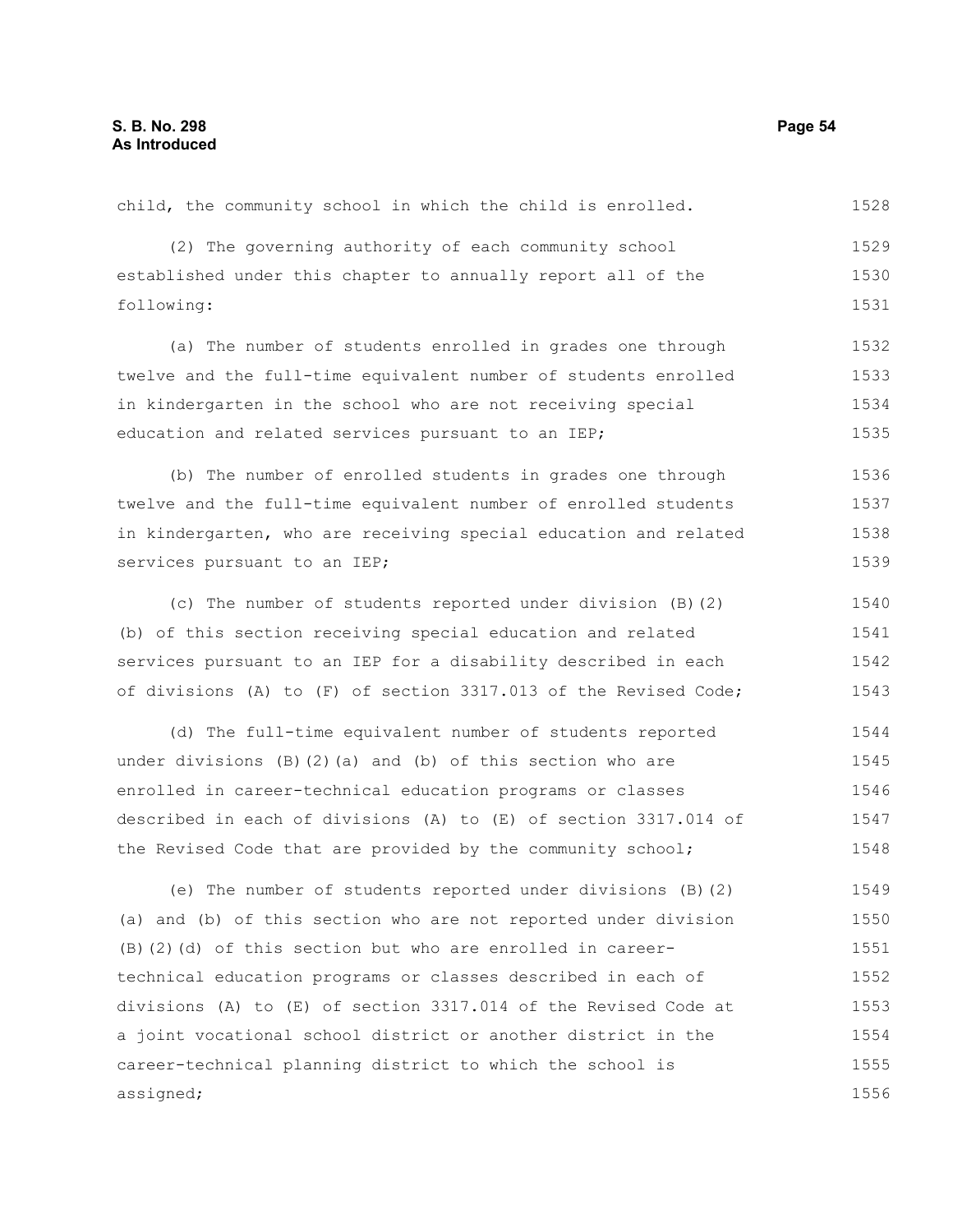# **S. B. No. 298 Page 55 As Introduced**

(f) The number of students reported under divisions (B)(2) (a) and (b) of this section who are category one to three limited English proficient students described in each of divisions (A) to (C) of section 3317.016 of the Revised Code; (g) The number of students reported under divisions (B)(2) (a) and (b) who are economically disadvantaged, as defined by the department. A student shall not be categorically excluded from the number reported under division (B)(2)(g) of this section based on anything other than family income. (h) For each student, the city, exempted village, or local school district in which the student is entitled to attend school under section 3313.64 or 3313.65 of the Revised Code. (i) The number of students enrolled in a preschool program operated by the school that is licensed by the department of education under sections 3301.52 to 3301.59 of the Revised Code who are not receiving special education and related services pursuant to an IEP. A school district board and a community school governing authority shall include in their respective reports under division (B) of this section any child admitted in accordance 1557 1558 1559 1560 1561 1562 1563 1564 1565 1566 1567 1568 1569 1570 1571 1572 1573 1574 1575 1576

A governing authority of a community school shall not include in its report under divisions (B)(2)(a) to (h) of this section any student for whom tuition is charged under division (F) of this section. 1578 1579 1580 1581

with division (A)(2) of section 3321.01 of the Revised Code.

(C)(1) Except as provided in division (C)(2) of this section, and subject to divisions  $(C)(3)$ ,  $(4)$ ,  $(5)$ ,  $(6)$ , and  $(7)$ of this section, on a full-time equivalency basis, for each student enrolled in a community school established under this 1582 1583 1584 1585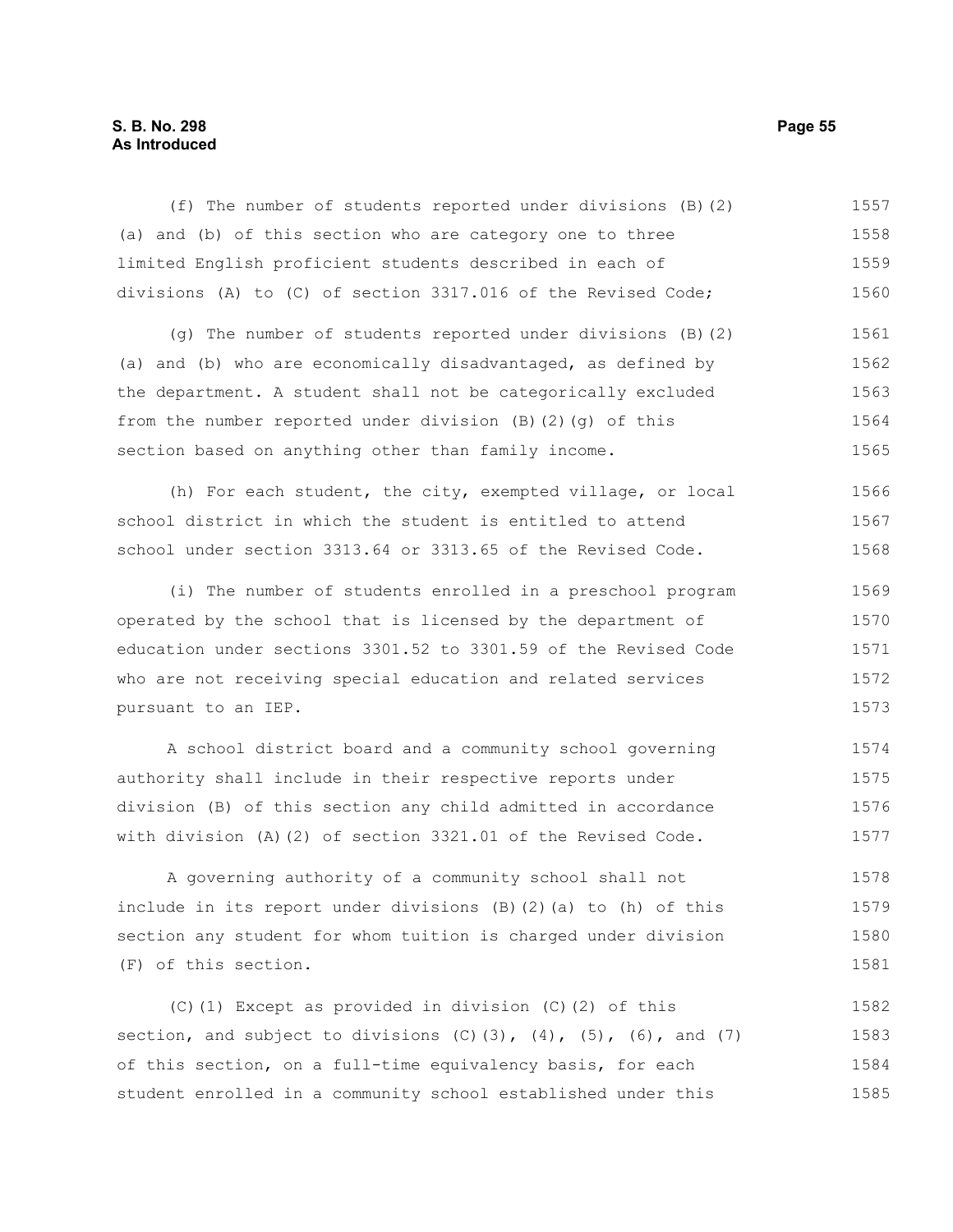chapter, the department of education annually shall deduct from the state education aid of a student's resident district and, if necessary, from the payment made to the district under sections 321.24 and 323.156 of the Revised Code and pay to the community school the sum of the following: 1586 1587 1588 1589 1590

(a) An opportunity grant in an amount equal to the formula amount;

(b) The per pupil amount of targeted assistance funds calculated under division (A) of section 3317.0217 of the Revised Code for the student's resident district, as determined by the department, X 0.25; 1593 1594 1595 1596

(c) Additional state aid for special education and related services provided under Chapter 3323. of the Revised Code as follows: 1597 1598 1599

(i) If the student is a category one special education student, the amount specified in division (A) of section 3317.013 of the Revised Code; 1600 1601 1602

(ii) If the student is a category two special education student, the amount specified in division (B) of section 3317.013 of the Revised Code; 1603 1604 1605

(iii) If the student is a category three special education student, the amount specified in division (C) of section 3317.013 of the Revised Code; 1606 1607 1608

(iv) If the student is a category four special education student, the amount specified in division (D) of section 3317.013 of the Revised Code; 1609 1610 1611

(v) If the student is a category five special education student, the amount specified in division (E) of section 1612 1613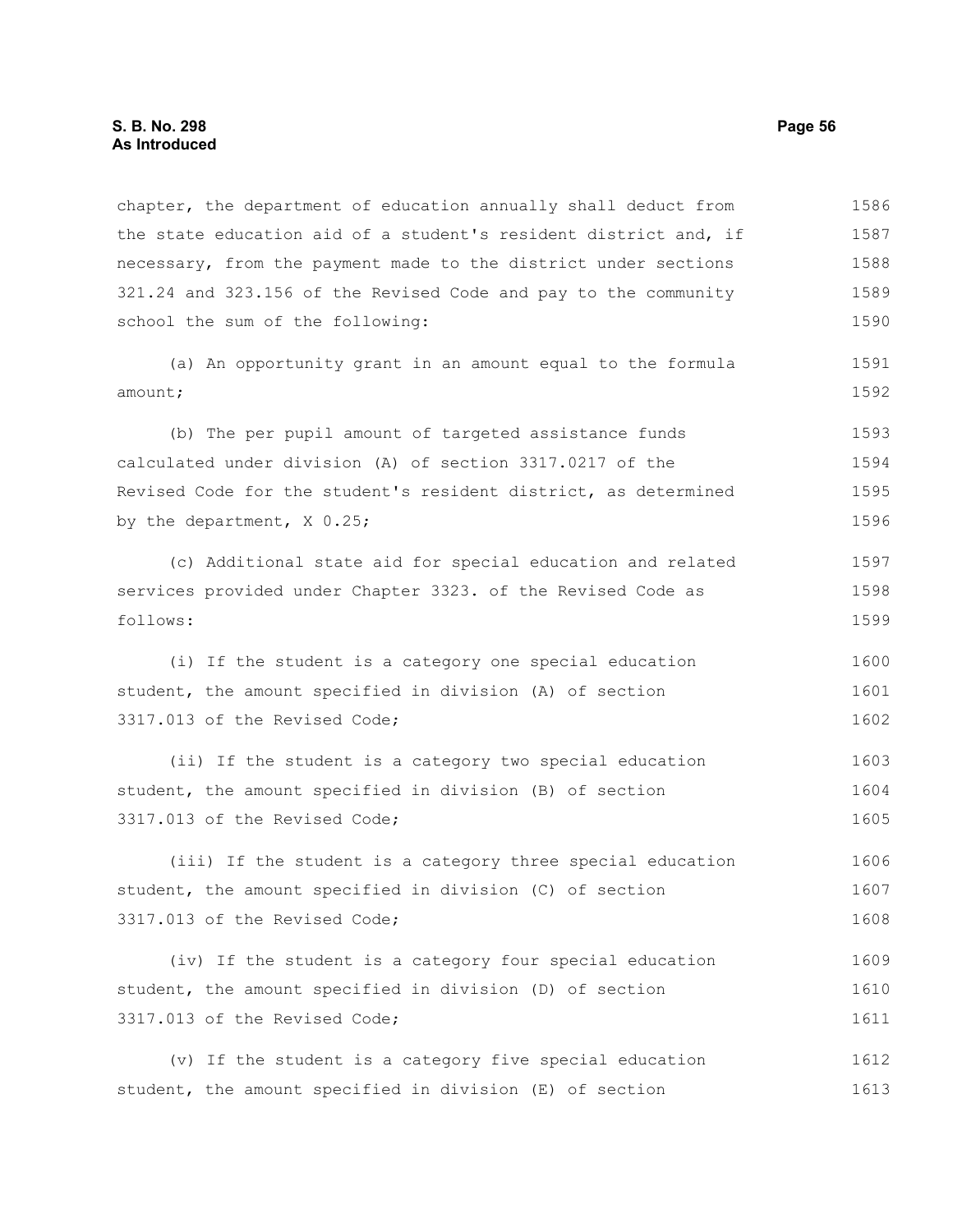3317.013 of the Revised Code; (vi) If the student is a category six special education student, the amount specified in division (F) of section 3317.013 of the Revised Code. (d) If the student is in kindergarten through third grade, an additional amount of \$305, in fiscal year 2016, and \$320, in fiscal year 2017; (e) If the student is economically disadvantaged, an additional amount equal to the following: \$272 X the resident district's economically disadvantaged index (f) Limited English proficiency funds as follows: (i) If the student is a category one limited English proficient student, the amount specified in division (A) of section 3317.016 of the Revised Code; (ii) If the student is a category two limited English proficient student, the amount specified in division (B) of section 3317.016 of the Revised Code; (iii) If the student is a category three limited English proficient student, the amount specified in division (C) of section 3317.016 of the Revised Code. (g) If the student is reported under division (B)(2)(d) of this section, career-technical education funds as follows: (i) If the student is a category one career-technical education student, the amount specified in division (A) of section 3317.014 of the Revised Code; (ii) If the student is a category two career-technical 1614 1615 1616 1617 1618 1619 1620 1621 1622 1623 1624 1625 1626 1627 1628 1629 1630 1631 1632 1633 1634 1635 1636 1637 1638 1639 1640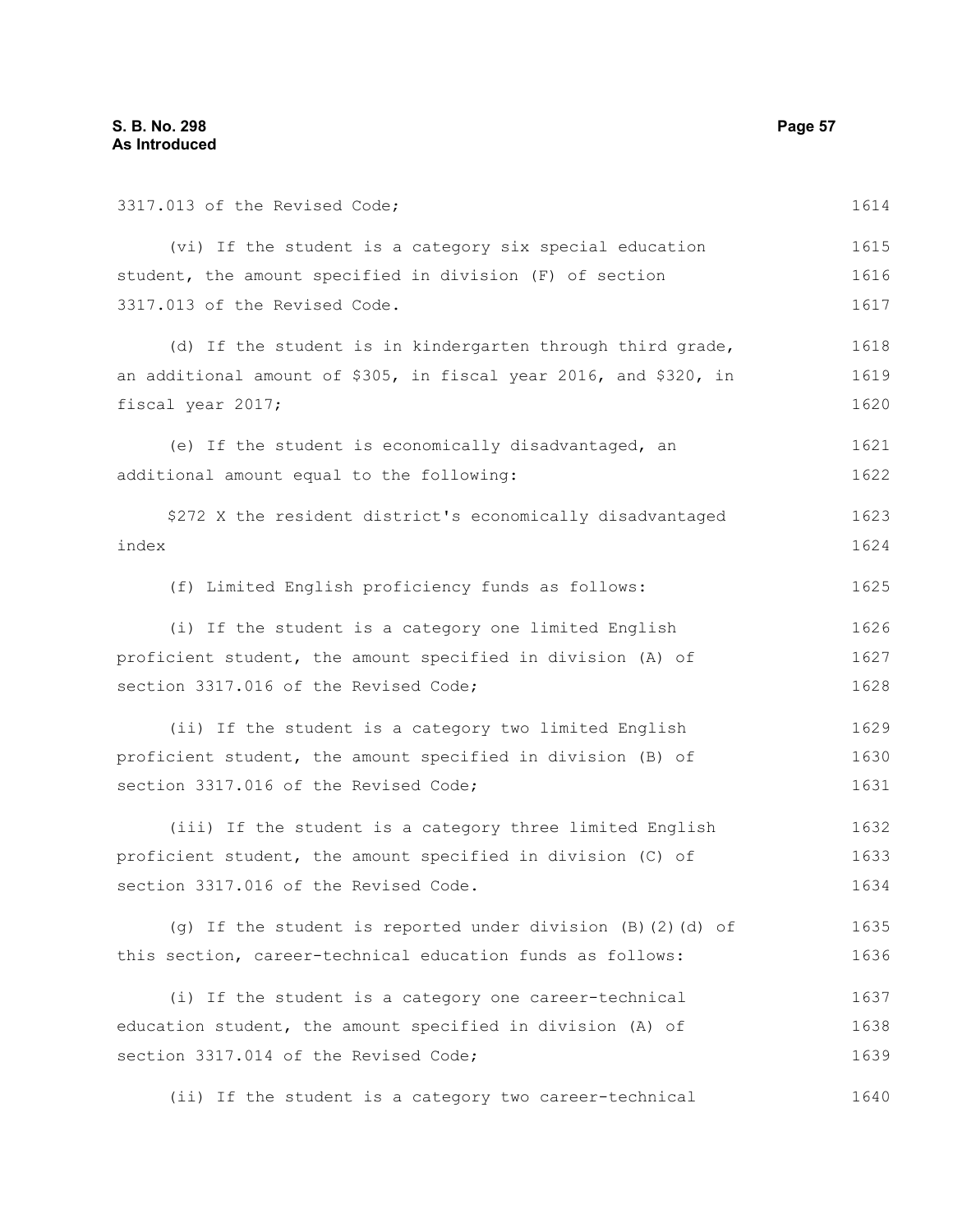section 3317.014 of the Revised Code; (iii) If the student is a category three career-technical education student, the amount specified in division (C) of section 3317.014 of the Revised Code; (iv) If the student is a category four career-technical education student, the amount specified in division (D) of section 3317.014 of the Revised Code; (v) If the student is a category five career-technical education student, the amount specified in division (E) of section 3317.014 of the Revised Code. Deduction and payment of funds under division  $(C)$  (1)(q) of this section is subject to approval by the lead district of a career-technical planning district or the department of education under section 3317.161 of the Revised Code. (2) When deducting from the state education aid of a student's resident district for students enrolled in an internet- or computer-based community school and making payments to such school under this section, the department shall make the deductions and payments described in only divisions (C)(1)(a) $\tau$ and (c), and  $(g)$  of this section. No deductions or payments shall be made for a student 1642 1643 1644 1645 1646 1647 1648 1649 1650 1651 1652 1653 1654 1655 1656 1657 1658 1659 1660 1661 1662

education student, the amount specified in division (B) of

enrolled in such school under division (C)(1)(b), (d), (e),  $\theta$ (f), or (g) of this section. 1663 1664

(3)(a) If a community school's costs for a fiscal year for a student receiving special education and related services pursuant to an IEP for a disability described in divisions (B) to (F) of section 3317.013 of the Revised Code exceed the threshold catastrophic cost for serving the student as specified 1665 1666 1667 1668 1669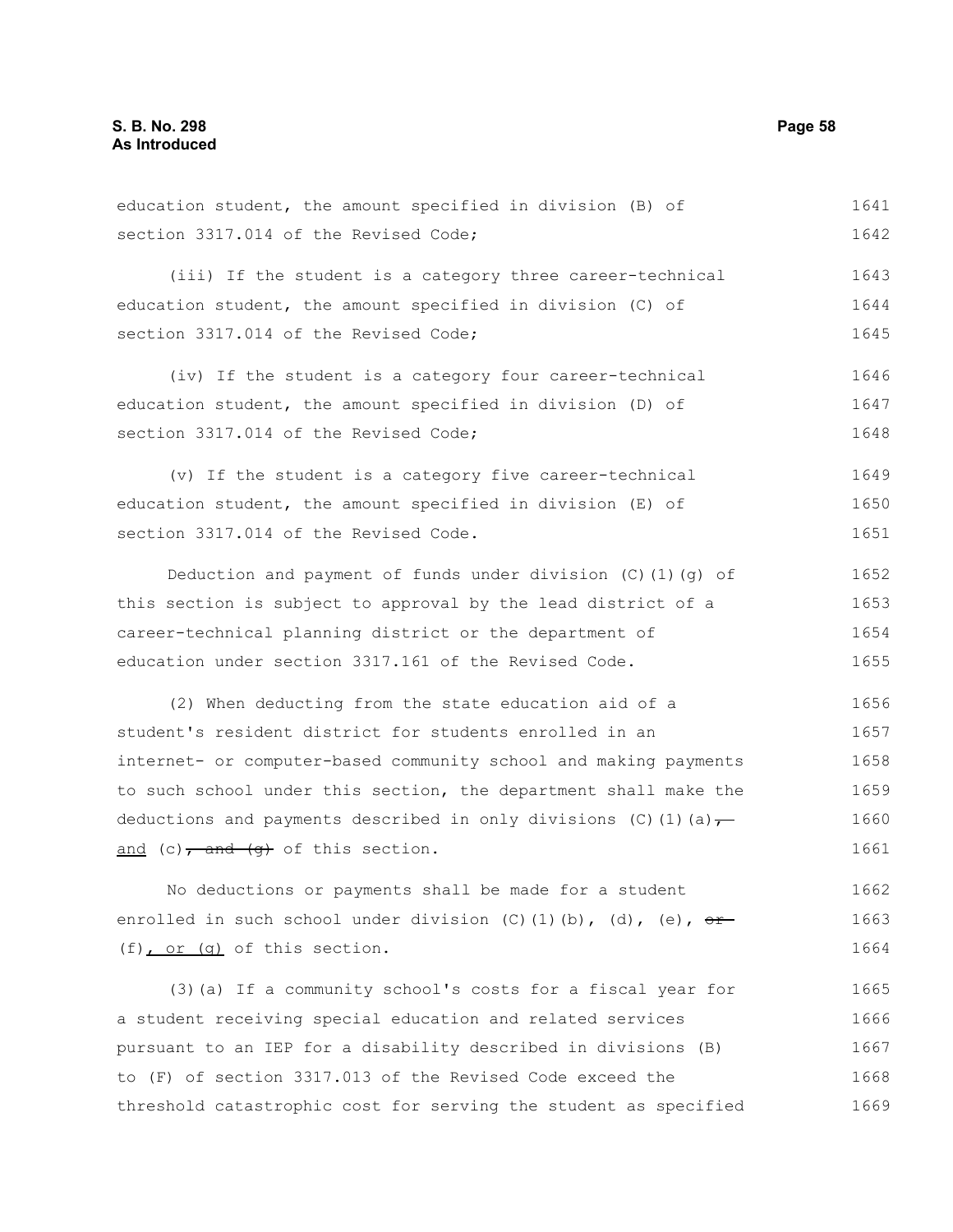in division (B) of section 3317.0214 of the Revised Code, the school may submit to the superintendent of public instruction documentation, as prescribed by the superintendent, of all its costs for that student. Upon submission of documentation for a student of the type and in the manner prescribed, the department shall pay to the community school an amount equal to the school's costs for the student in excess of the threshold catastrophic costs. 1670 1671 1672 1673 1674 1675 1676 1677

(b) The community school shall report under division (C) (3)(a) of this section, and the department shall pay for, only the costs of educational expenses and the related services provided to the student in accordance with the student's individualized education program. Any legal fees, court costs, or other costs associated with any cause of action relating to the student may not be included in the amount. 1678 1679 1680 1681 1682 1683 1684

(4) In any fiscal year, a community school receiving funds under division (C)(1)(q) of this section shall spend those funds only for the purposes that the department designates as approved for career-technical education expenses. Career-technical education expenses approved by the department shall include only expenses connected to the delivery of career-technical programming to career-technical students. The department shall require the school to report data annually so that the department may monitor the school's compliance with the requirements regarding the manner in which funding received under division (C)(1)(g) of this section may be spent. 1685 1686 1687 1688 1689 1690 1691 1692 1693 1694 1695

(5) All funds received under division (C)(1)(g) of this section shall be spent in the following manner: 1696 1697

(a) At least seventy-five per cent of the funds shall be spent on curriculum development, purchase, and implementation; 1698 1699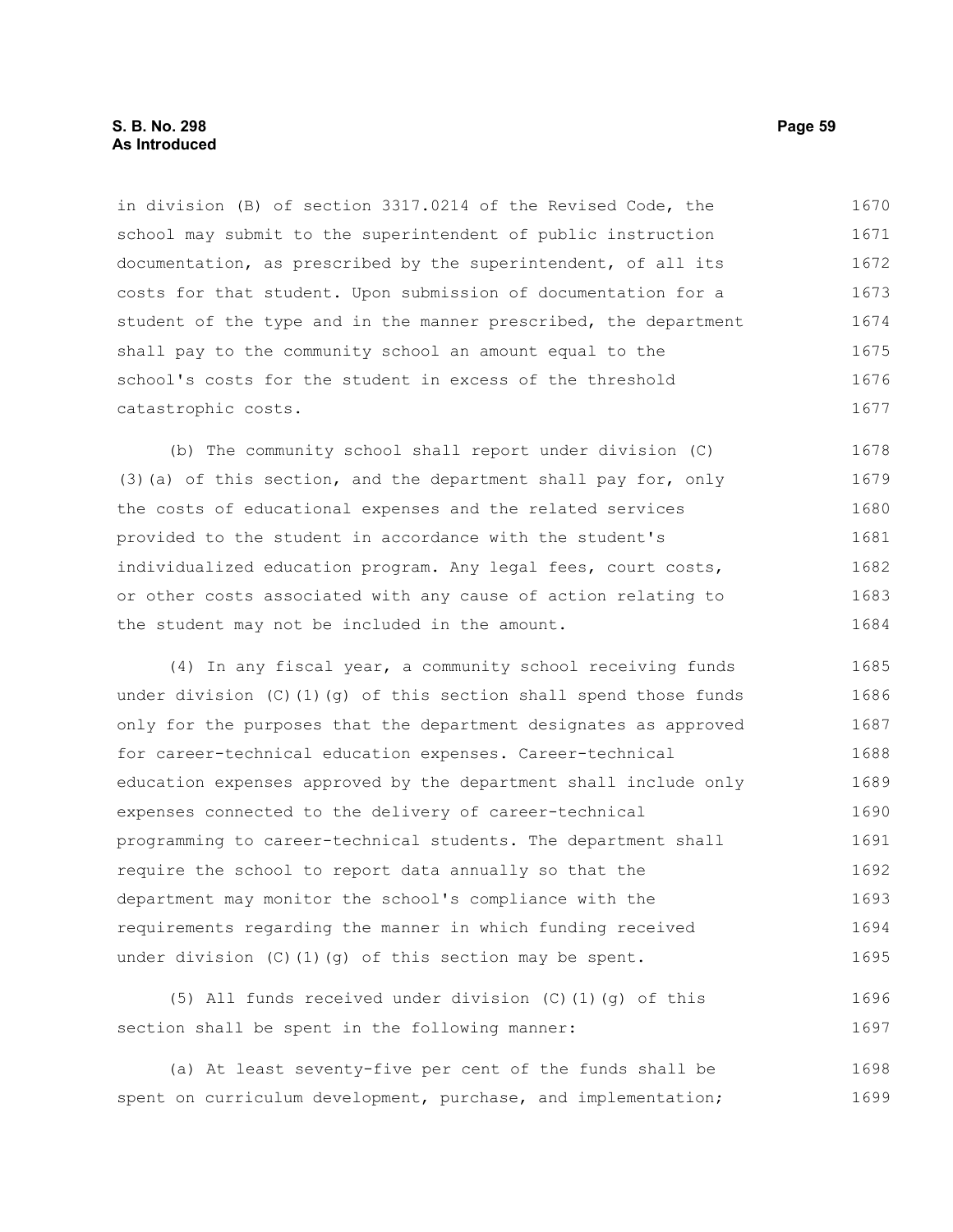instructional resources and supplies; industry-based program certification; student assessment, credentialing, and placement; curriculum specific equipment purchases and leases; careertechnical student organization fees and expenses; home and agency linkages; work-based learning experiences; professional development; and other costs directly associated with careertechnical education programs including development of new programs. 1700 1701 1702 1703 1704 1705 1706 1707

(b) Not more than twenty-five per cent of the funds shall be used for personnel expenditures. 1708 1709

(6) A community school shall spend the funds it receives under division  $(C)$  (1)(e) of this section in accordance with section 3317.25 of the Revised Code. 1710 1711 1712

(7) If the sum of the payments computed under divisions (C)(1) and (8)(a) of this section for the students entitled to attend school in a particular school district under sections 3313.64 and 3313.65 of the Revised Code exceeds the sum of that district's state education aid and its payment under sections 321.24 and 323.156 of the Revised Code, the department shall calculate and apply a proration factor to the payments to all community schools under that division for the students entitled to attend school in that district. 1713 1714 1715 1716 1717 1718 1719 1720 1721

(8)(a) Subject to division (C)(7) of this section, the department annually shall pay to each community school, including each internet- or computer-based community school, an amount equal to the following: 1722 1723 1724 1725

(The number of students reported by the community school under division (B)(2)(e) of this section X the formula amount X.20) 1726 1727 1728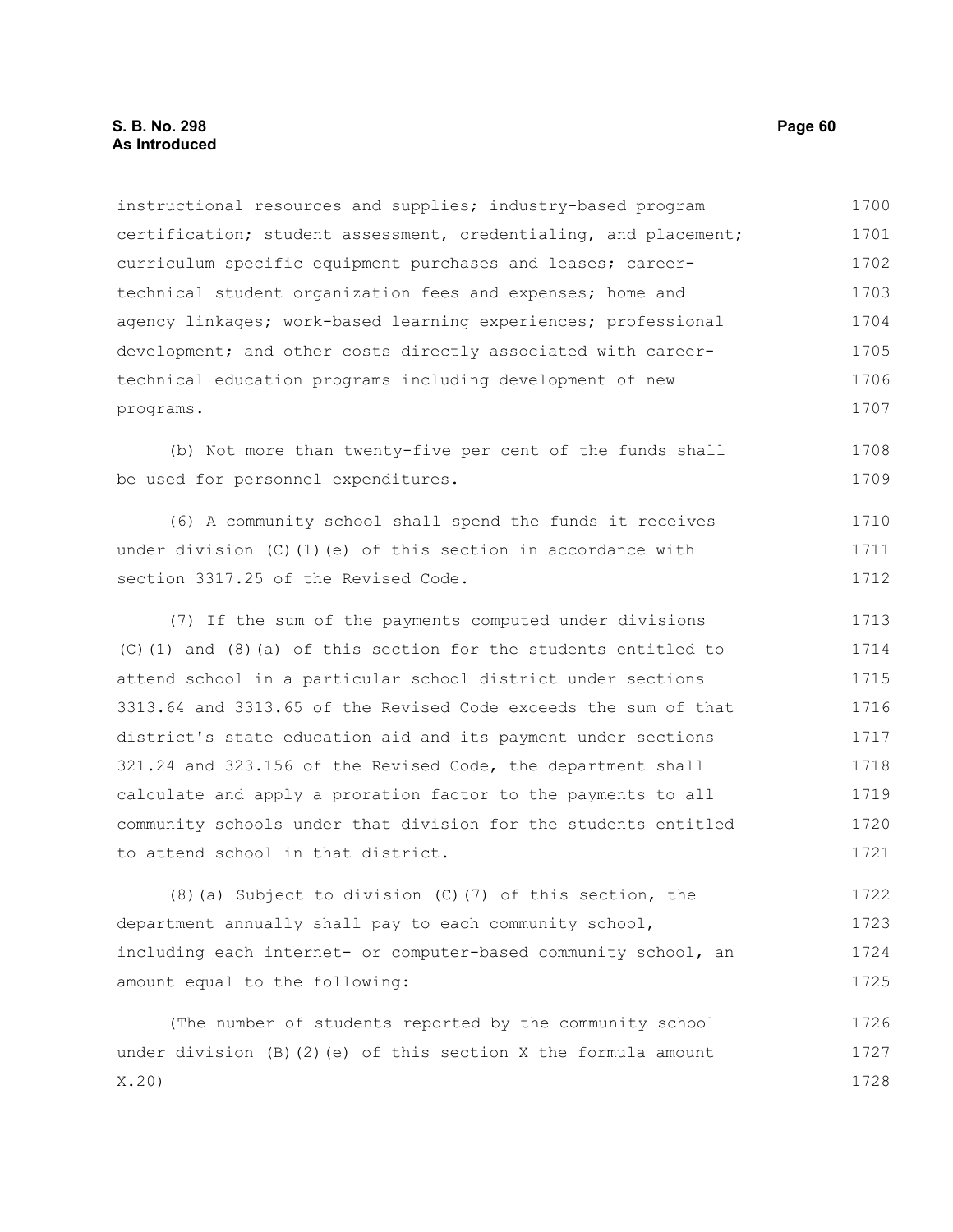# **S. B. No. 298 Page 61 As Introduced**

(b) For each payment made to a community school under division (C)(8)(a) of this section, the department shall deduct from the state education aid of each city, local, and exempted village school district and, if necessary, from the payment made to the district under sections 321.24 and 323.156 of the Revised Code an amount equal to the following: 1729 1730 1731 1732 1733 1734

(The number of the district's students reported by the community school under division (B)(2)(e) of this section X the formula amount X.20) 1735 1736 1737

(D) A board of education sponsoring a community school may utilize local funds to make enhancement grants to the school or may agree, either as part of the contract or separately, to provide any specific services to the community school at no cost to the school. 1738 1739 1740 1741 1742

(E) A community school may not levy taxes or issue bonds secured by tax revenues. 1743 1744

(F) No community school shall charge tuition for the enrollment of any student who is a resident of this state. A community school may charge tuition for the enrollment of any student who is not a resident of this state. 1745 1746 1747 1748

(G)(1)(a) A community school may borrow money to pay any necessary and actual expenses of the school in anticipation of the receipt of any portion of the payments to be received by the school pursuant to division (C) of this section. The school may issue notes to evidence such borrowing. The proceeds of the notes shall be used only for the purposes for which the anticipated receipts may be lawfully expended by the school. 1749 1750 1751 1752 1753 1754 1755

(b) A school may also borrow money for a term not to exceed fifteen years for the purpose of acquiring facilities. 1756 1757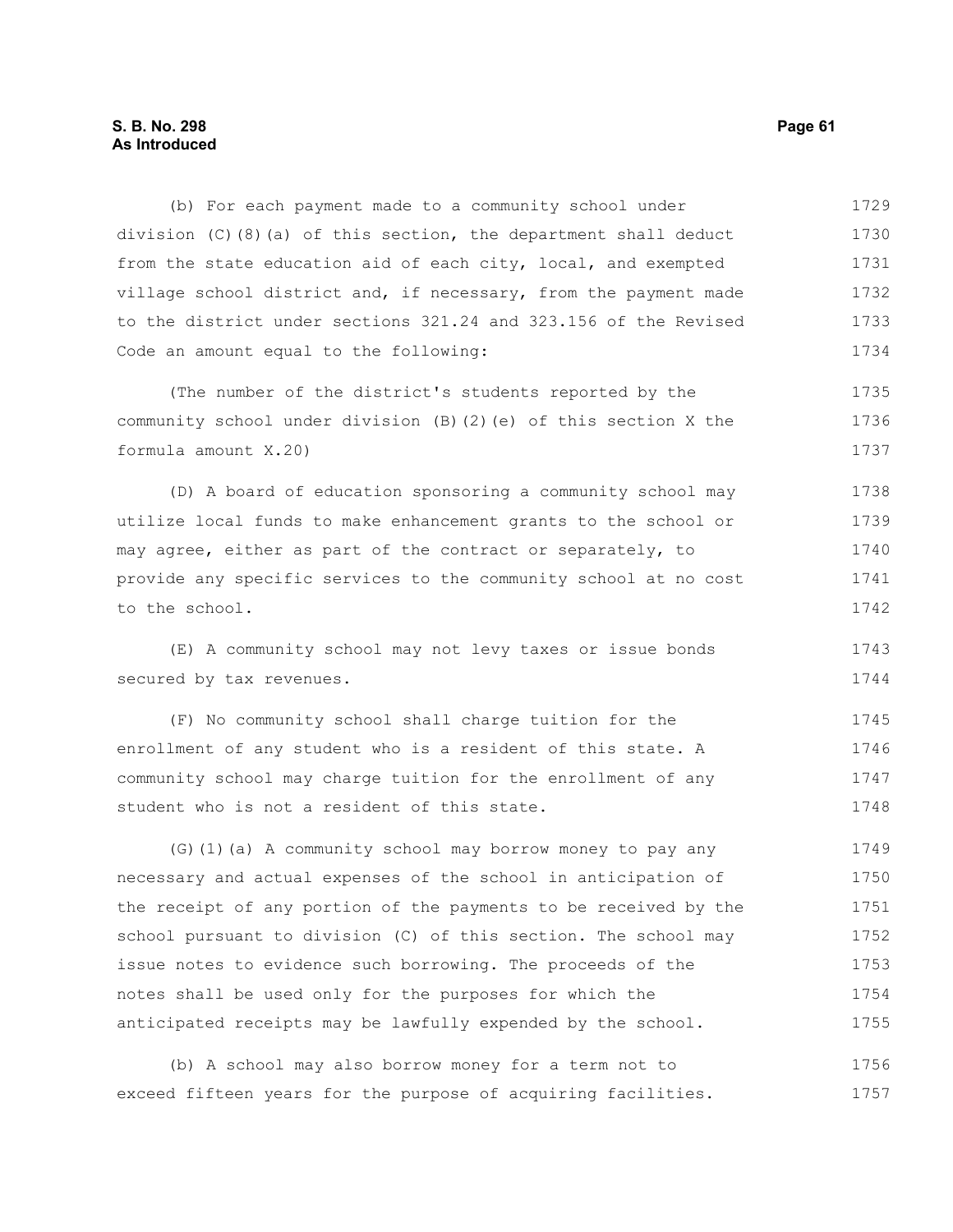# **S. B. No. 298 Page 62 As Introduced**

(2) Except for any amount guaranteed under section 3318.50 of the Revised Code, the state is not liable for debt incurred by the governing authority of a community school. 1758 1759 1760

(H) The department of education shall adjust the amounts subtracted and paid under division (C) of this section to reflect any enrollment of students in community schools for less than the equivalent of a full school year. The state board of education within ninety days after April 8, 2003, shall adopt in accordance with Chapter 119. of the Revised Code rules governing the payments to community schools under this section including initial payments in a school year and adjustments and reductions made in subsequent periodic payments to community schools and corresponding deductions from school district accounts as provided under division (C) of this section. For purposes of this section: 1761 1762 1763 1764 1765 1766 1767 1768 1769 1770 1771 1772

(1) A student shall be considered enrolled in the community school for any portion of the school year the student is participating at a college under Chapter 3365. of the Revised Code. 1773 1774 1775 1776

(2) A student shall be considered to be enrolled in a community school for the period of time beginning on the later of the date on which the school both has received documentation of the student's enrollment from a parent and the student has commenced participation in learning opportunities as defined in the contract with the sponsor, or thirty days prior to the date on which the student is entered into the education management information system established under section 3301.0714 of the Revised Code. For purposes of applying this division and divisions (H)(3) and (4) of this section to a community school student, "learning opportunities" shall be defined in the 1777 1778 1779 1780 1781 1782 1783 1784 1785 1786 1787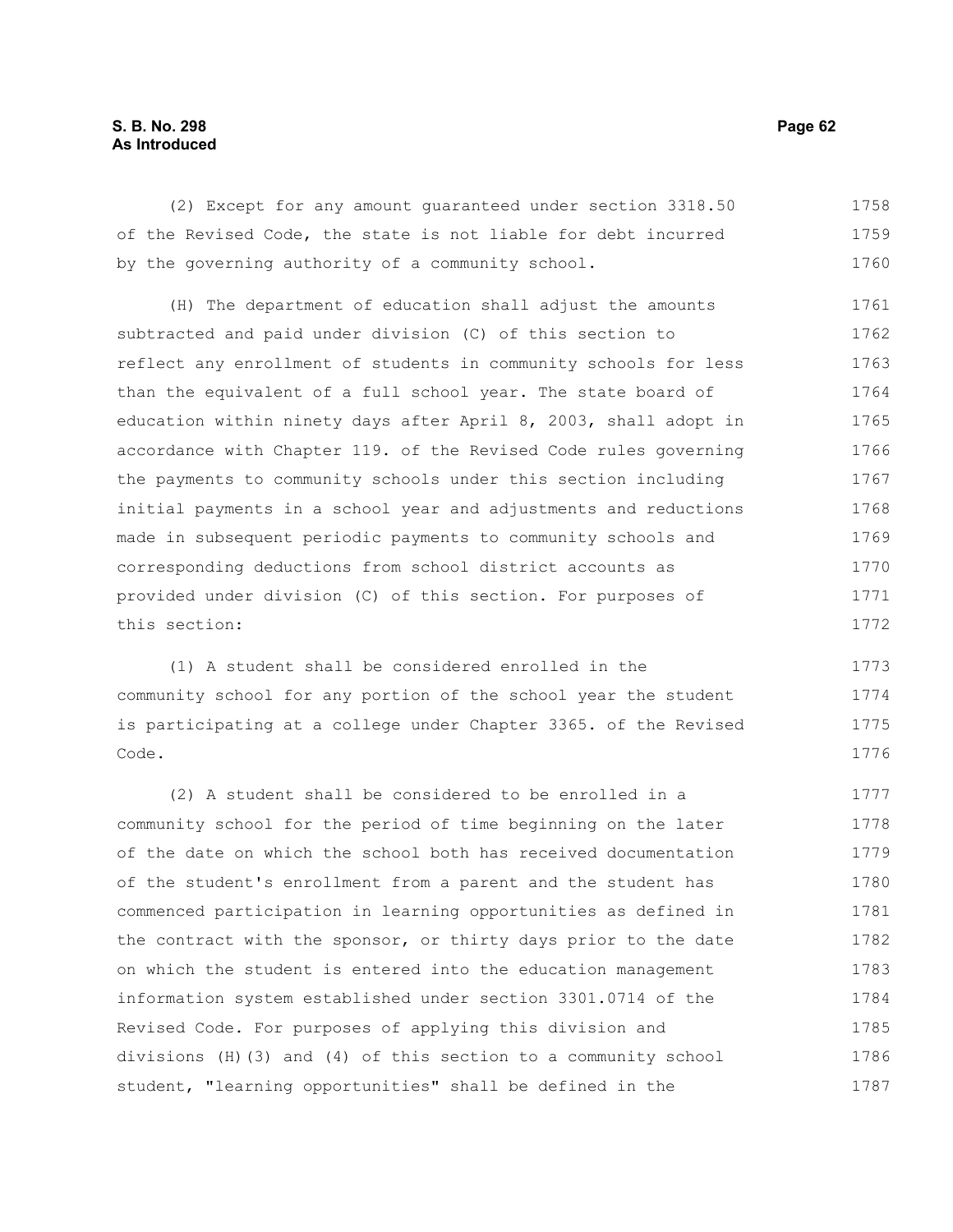contract, which shall describe both classroom-based and nonclassroom-based learning opportunities and shall be in compliance with criteria and documentation requirements for student participation which shall be established by the department. Any student's instruction time in non-classroombased learning opportunities shall be certified by an employee of the community school. A student's enrollment shall be considered to cease on the date on which any of the following occur: 1788 1789 1790 1791 1792 1793 1794 1795 1796

(a) The community school receives documentation from a parent terminating enrollment of the student. 1797 1798

(b) The community school is provided documentation of a student's enrollment in another public or private school. 1799 1800

(c) The community school ceases to offer learning opportunities to the student pursuant to the terms of the contract with the sponsor or the operation of any provision of this chapter. 1801 1802 1803 1804

Except as otherwise specified in this paragraph, beginning in the 2011-2012 school year, any student who completed the prior school year in an internet- or computer-based community school shall be considered to be enrolled in the same school in the subsequent school year until the student's enrollment has ceased as specified in division (H)(2) of this section. The department shall continue subtracting and paying amounts for the student under division (C) of this section without interruption at the start of the subsequent school year. However, unless section 3314.088 of the Revised Code applies to the student, if the student without a legitimate excuse fails to participate in the first one hundred five consecutive hours of learning opportunities offered to the student in that subsequent school 1805 1806 1807 1808 1809 1810 1811 1812 1813 1814 1815 1816 1817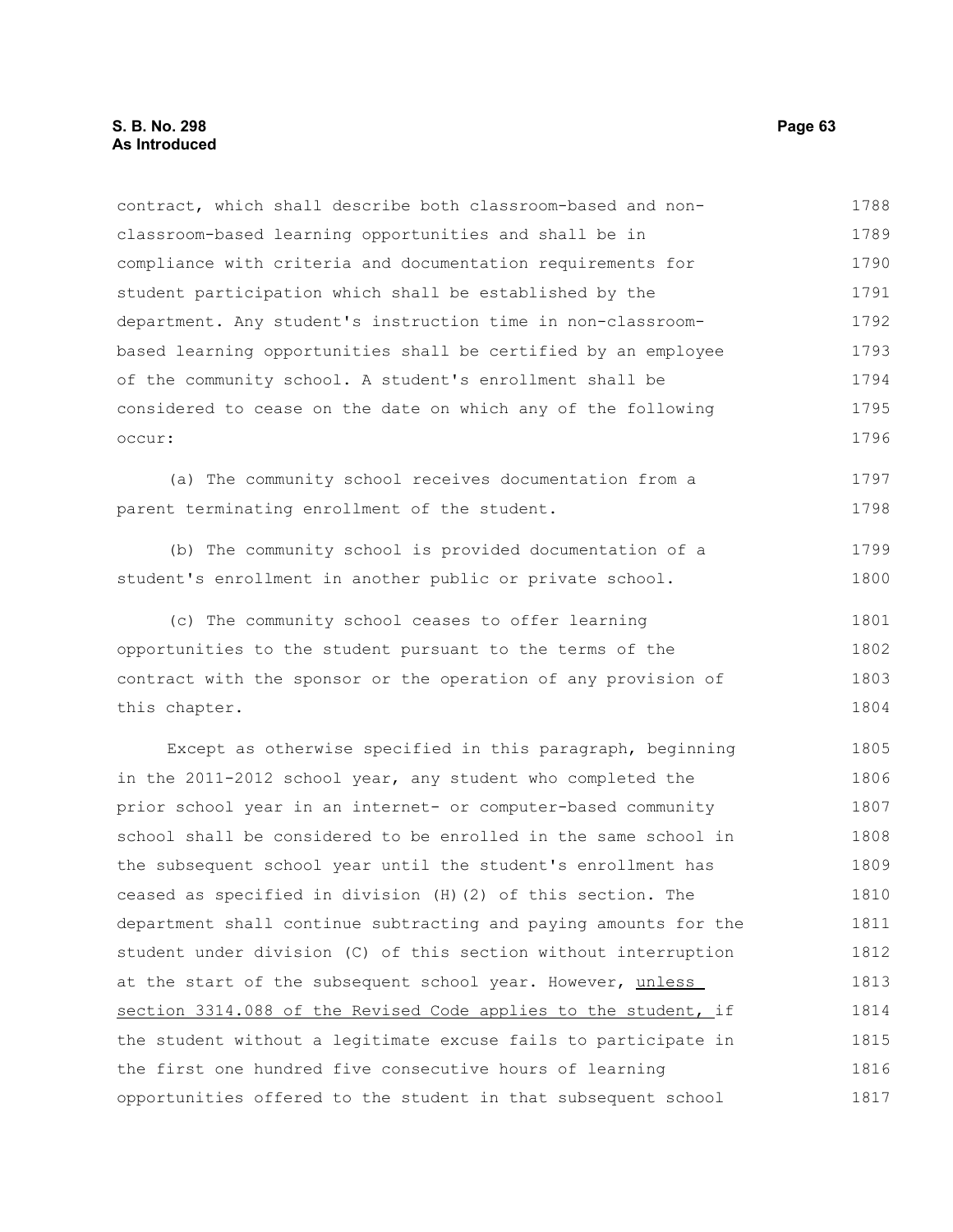# **S. B. No. 298 Page 64 As Introduced**

year, the student shall be considered not to have re-enrolled in the school for that school year and the department shall recalculate the payments to the school for that school year to account for the fact that the student is not enrolled. 1818 1819 1820 1821

(3) The department shall determine each community school student's percentage of full-time equivalency based on the percentage of learning opportunities offered by the community school to that student, reported either as number of hours or number of days, is of the total learning opportunities offered by the community school to a student who attends for the school's entire school year. However, no internet- or computerbased community school shall be credited for any time a student spends participating in learning opportunities beyond ten hours within any period of twenty-four consecutive hours. Whether it reports hours or days of learning opportunities, each community school shall offer not less than nine hundred twenty hours of learning opportunities during the school year. 1822 1823 1824 1825 1826 1827 1828 1829 1830 1831 1832 1833 1834

In order to determine an internet- or computer-based community school student's percentage of full-time equivalency under division (H)(3) of this section, the "percentage of learning opportunities offered by the community school to that student" shall be equal to the amount of time that the student was actively engaging in learning opportunities during that school year, unless section 3314.088 of the Revised Code applies to the student. 1835 1836 1837 1838 1839 1840 1841 1842

(4) With respect to the calculation of full-time equivalency under division (H)(3) of this section, the department shall waive the number of hours or days of learning opportunities not offered to a student because the community school was closed during the school year due to disease 1843 1844 1845 1846 1847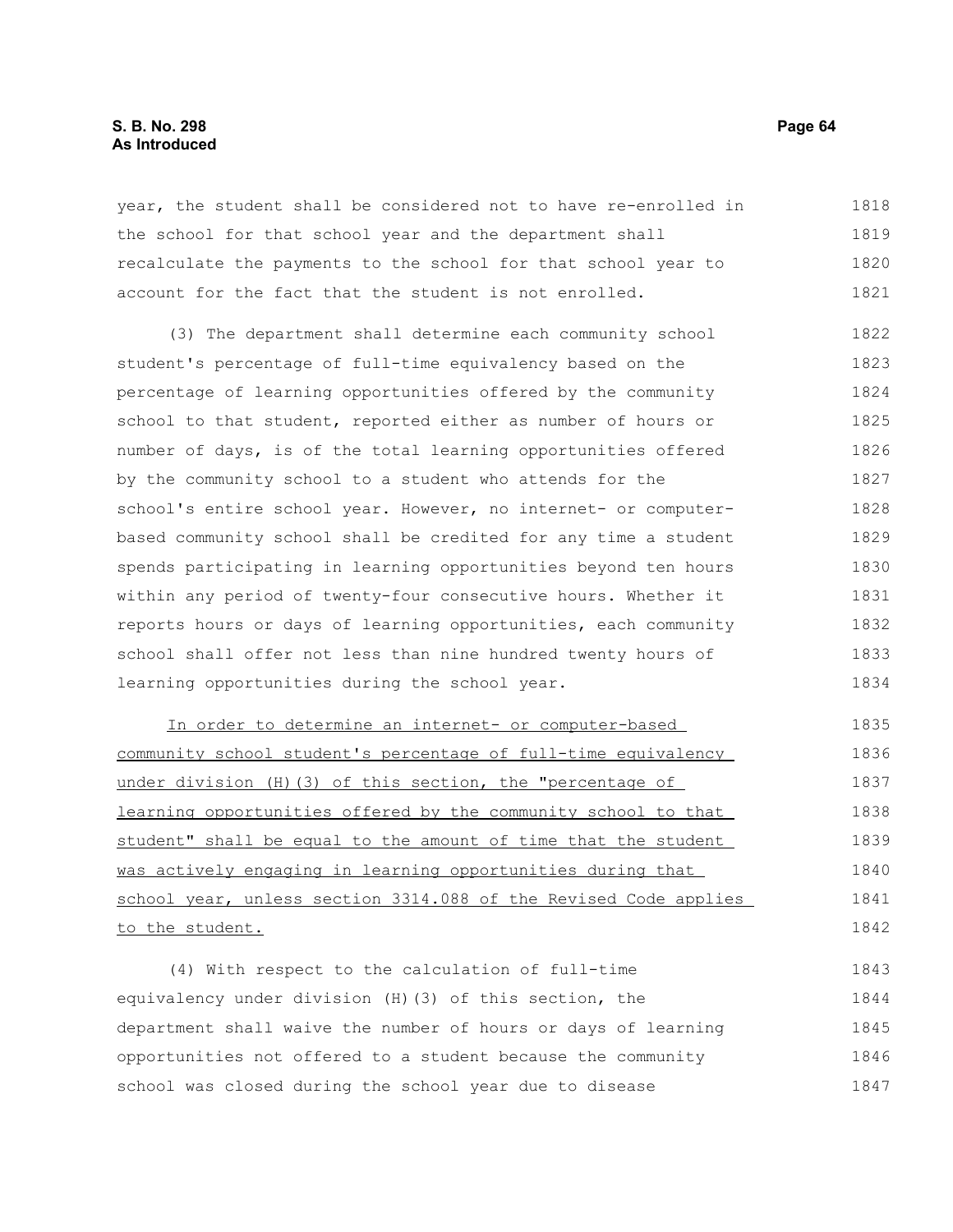## **S. B. No. 298 Page 65 As Introduced**

epidemic, hazardous weather conditions, law enforcement emergencies, inoperability of school buses or other equipment necessary to the school's operation, damage to a school building, or other temporary circumstances due to utility failure rendering the school building unfit for school use, so long as the school was actually open for instruction with students in attendance during that school year for not less than the minimum number of hours required by this chapter. The department shall treat the school as if it were open for instruction with students in attendance during the hours or days waived under this division. 1848 1849 1850 1851 1852 1853 1854 1855 1856 1857 1858

(I) The department of education shall reduce the amounts paid under this section to reflect payments made to colleges under section 3365.07 of the Revised Code. 1859 1860 1861

(J)(1) No student shall be considered enrolled in any internet- or computer-based community school or, if applicable to the student, in any community school that is required to provide the student with a computer pursuant to division (C) of section 3314.22 of the Revised Code, unless both of the following conditions are satisfied: 1862 1863 1864 1865 1866 1867

(a) The student possesses or has been provided with all required hardware and software materials and all such materials are operational so that the student is capable of fully participating in the learning opportunities specified in the contract between the school and the school's sponsor as required by division (A)(23) of section 3314.03 of the Revised Code; 1868 1869 1870 1871 1872 1873

(b) The school is in compliance with division (A) of section 3314.22 of the Revised Code, relative to such student. 1874 1875

(2) In accordance with policies adopted jointly by the 1876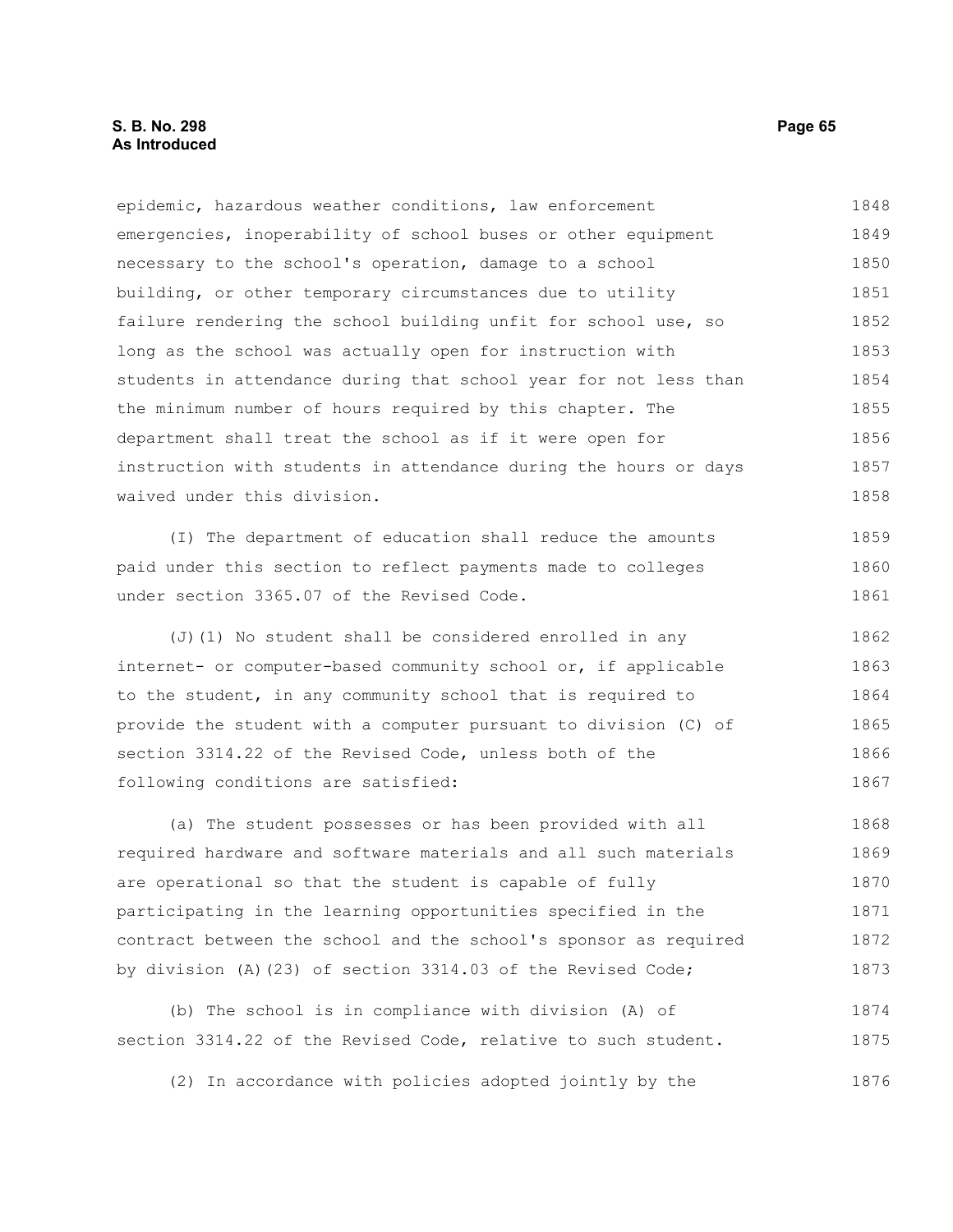# **S. B. No. 298 Page 66 As Introduced**

superintendent of public instruction and the auditor of state, the department shall reduce the amounts otherwise payable under division (C) of this section to any community school that includes in its program the provision of computer hardware and software materials to any student, if such hardware and software materials have not been delivered, installed, and activated for each such student in a timely manner or other educational materials or services have not been provided according to the contract between the individual community school and its sponsor. 1877 1878 1879 1880 1881 1882 1883 1884 1885 1886

The superintendent of public instruction and the auditor of state shall jointly establish a method for auditing any community school to which this division pertains to ensure compliance with this section. 1887 1888 1889 1890

The superintendent, auditor of state, and the governor shall jointly make recommendations to the general assembly for legislative changes that may be required to assure fiscal and academic accountability for such schools. 1891 1892 1893 1894

(K)(1) If the department determines that a review of a community school's enrollment is necessary, such review shall be completed and written notice of the findings shall be provided to the governing authority of the community school and its sponsor within ninety days of the end of the community school's fiscal year, unless extended for a period not to exceed thirty additional days for one of the following reasons: 1895 1896 1897 1898 1899 1900 1901

(a) The department and the community school mutually agree to the extension. 1902 1903

(b) Delays in data submission caused by either a community school or its sponsor. 1904 1905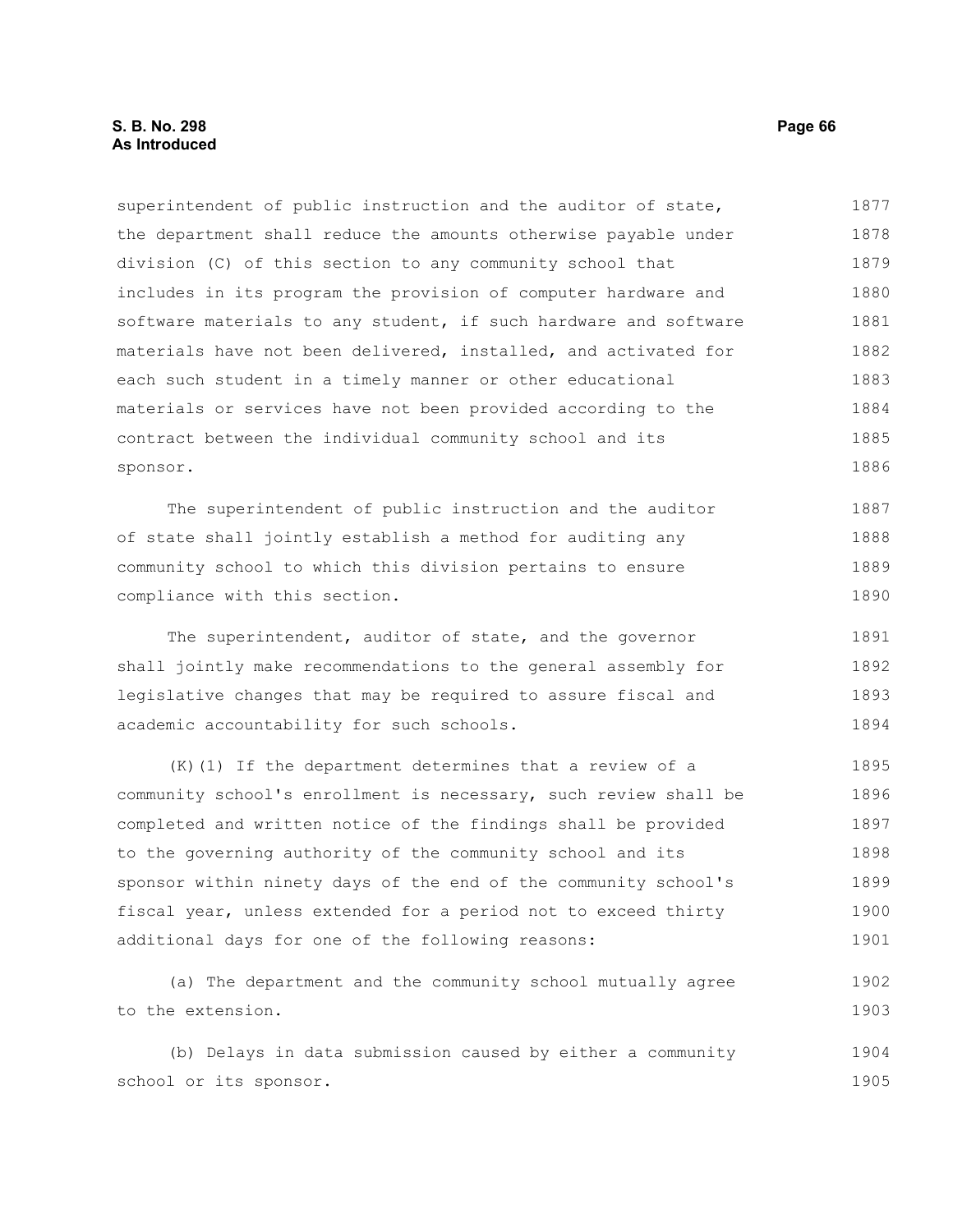## **S. B. No. 298 Page 67 As Introduced**

(2) If the review results in a finding that additional funding is owed to the school, such payment shall be made within thirty days of the written notice. If the review results in a finding that the community school owes moneys to the state, the following procedure shall apply: 1906 1907 1908 1909 1910

(a) Within ten business days of the receipt of the notice of findings, the community school may appeal the department's determination to the state board of education or its designee. 1911 1912 1913

(b) The board or its designee shall conduct an informal hearing on the matter within thirty days of receipt of such an appeal and shall issue a decision within fifteen days of the conclusion of the hearing. 1914 1915 1916 1917

(c) If the board has enlisted a designee to conduct the hearing, the designee shall certify its decision to the board. The board may accept the decision of the designee or may reject the decision of the designee and issue its own decision on the matter. 1918 1919 1920 1921 1922

(d) Any decision made by the board under this division is final. 1923 1924

(3) If it is decided that the community school owes moneys to the state, the department shall deduct such amount from the school's future payments in accordance with guidelines issued by the superintendent of public instruction. 1925 1926 1927 1928

(L) The department shall not subtract from a school district's state aid account and shall not pay to a community school under division (C) of this section any amount for any of the following: 1929 1930 1931 1932

(1) Any student who has graduated from the twelfth grade of a public or nonpublic high school; 1933 1934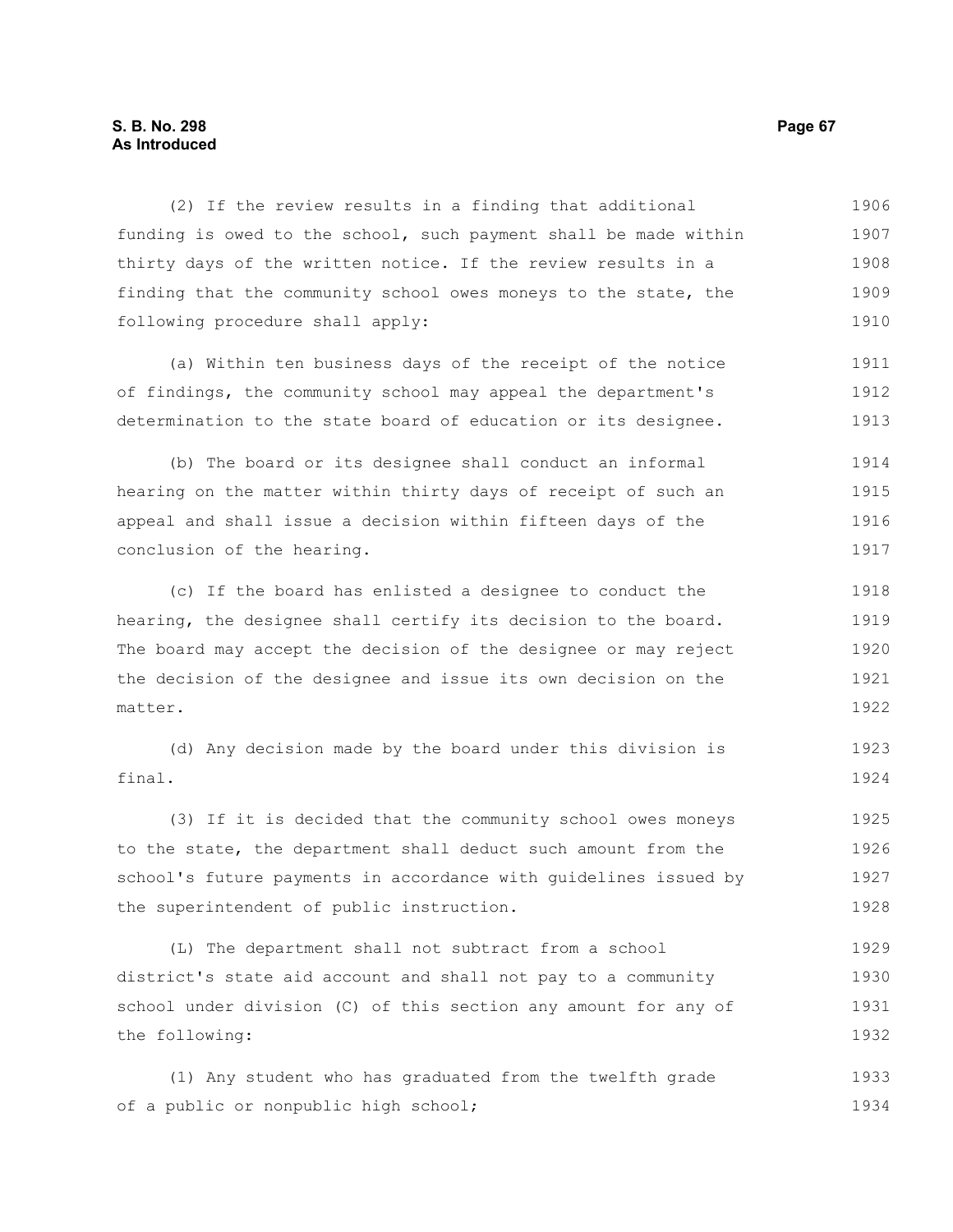| (2) Any student who is not a resident of the state;               | 1935 |
|-------------------------------------------------------------------|------|
| (3) Any student who was enrolled in the community school          | 1936 |
| during the previous school year when assessments were             | 1937 |
| administered under section 3301.0711 of the Revised Code but did  | 1938 |
| not take one or more of the assessments required by that section  | 1939 |
| and was not excused pursuant to division $(C)$ (1) or (3) of that | 1940 |
| section, unless the superintendent of public instruction grants   | 1941 |
| the student a waiver from the requirement to take the assessment  | 1942 |
| and a parent is not paying tuition for the student pursuant to    | 1943 |
| section 3314.26 of the Revised Code. The superintendent may       | 1944 |
| grant a waiver only for good cause in accordance with rules       | 1945 |
| adopted by the state board of education.                          | 1946 |
| (4) Any student who has attained the age of twenty-two            | 1947 |
| years, except for veterans of the armed services whose            | 1948 |
| attendance was interrupted before completing the recognized       | 1949 |
| twelve-year course of the public schools by reason of induction   | 1950 |
| or enlistment in the armed forces and who apply for enrollment    | 1951 |
| in a community school not later than four years after             | 1952 |
| termination of war or their honorable discharge. If, however,     | 1953 |
| any such veteran elects to enroll in special courses organized    | 1954 |
| for veterans for whom tuition is paid under federal law, or       | 1955 |
| otherwise, the department shall not subtract from a school        | 1956 |
|                                                                   |      |
| district's state aid account and shall not pay to a community     | 1957 |
| school under division (C) of this section any amount for that     | 1958 |
| veteran.                                                          | 1959 |
| Sec. 3314.086. A community school established under this          | 1960 |
| chapter, including with the exception of an internet- or          | 1961 |
| computer-based community school, may provide career-technical     | 1962 |

education in the manner prescribed by section 3313.90 of the Revised Code. The community school may contract with any public 1963 1964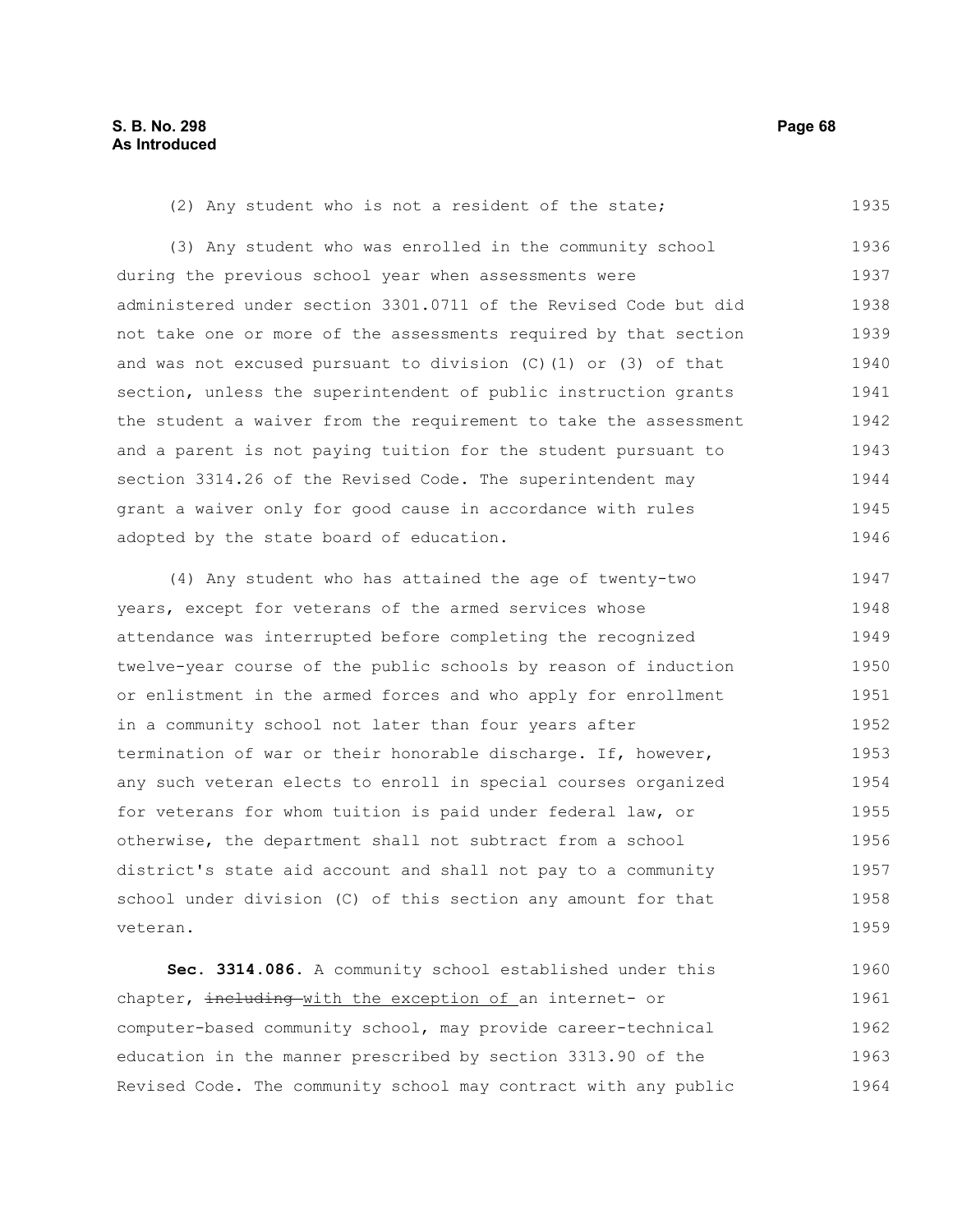agency, board, or bureau or with any private individual or firm for the purchase of any career-technical education or vocational rehabilitation service for any student enrolled in the community school and may pay for such services with funds received under section 3314.08 of the Revised Code. 1965 1966 1967 1968 1969

 **Sec. 3314.088.** In extenuating circumstances, as specified in rules adopted by the state board of education pursuant to this section, a high-performing student enrolled in an internetor computer-based community school shall not be subject to the withdrawal requirement, for being absent without legitimate excuse for one hundred five hours of learning opportunities, prescribed by division (A)(6) of section 3314.03 and division (H)(2) of section 3314.08 of the Revised Code. Additionally, for purposes of determining that student's percentage of full-time equivalency under division (H)(3) of section 3314.08 of the Revised Code, the "percentage of learning opportunities offered by the community school to that student" shall not be required to equal the amount of time that the student was actively engaging in learning opportunities during that school year. 1970 1971 1972 1973 1974 1975 1976 1977 1978 1979 1980 1981 1982 1983

Not later than ninety days after the effective date of this section, the state board shall adopt rules, in accordance with Chapter 119. of the Revised Code, for purposes of implementing this section. The rules shall include a definition of "high-performing student" and specify both the extenuating circumstances under which a student may qualify under this section and any necessary parameters for determining a highperforming student's percentage of full-time equivalency. 1984 1985 1986 1987 1988 1989 1990 1991

| Sec. 3314.192. A community school established under this       | 1992 |
|----------------------------------------------------------------|------|
| chapter shall not operate using the blended learning model, as | 1993 |
| defined in section 3301.079, unless that community school is   | 1994 |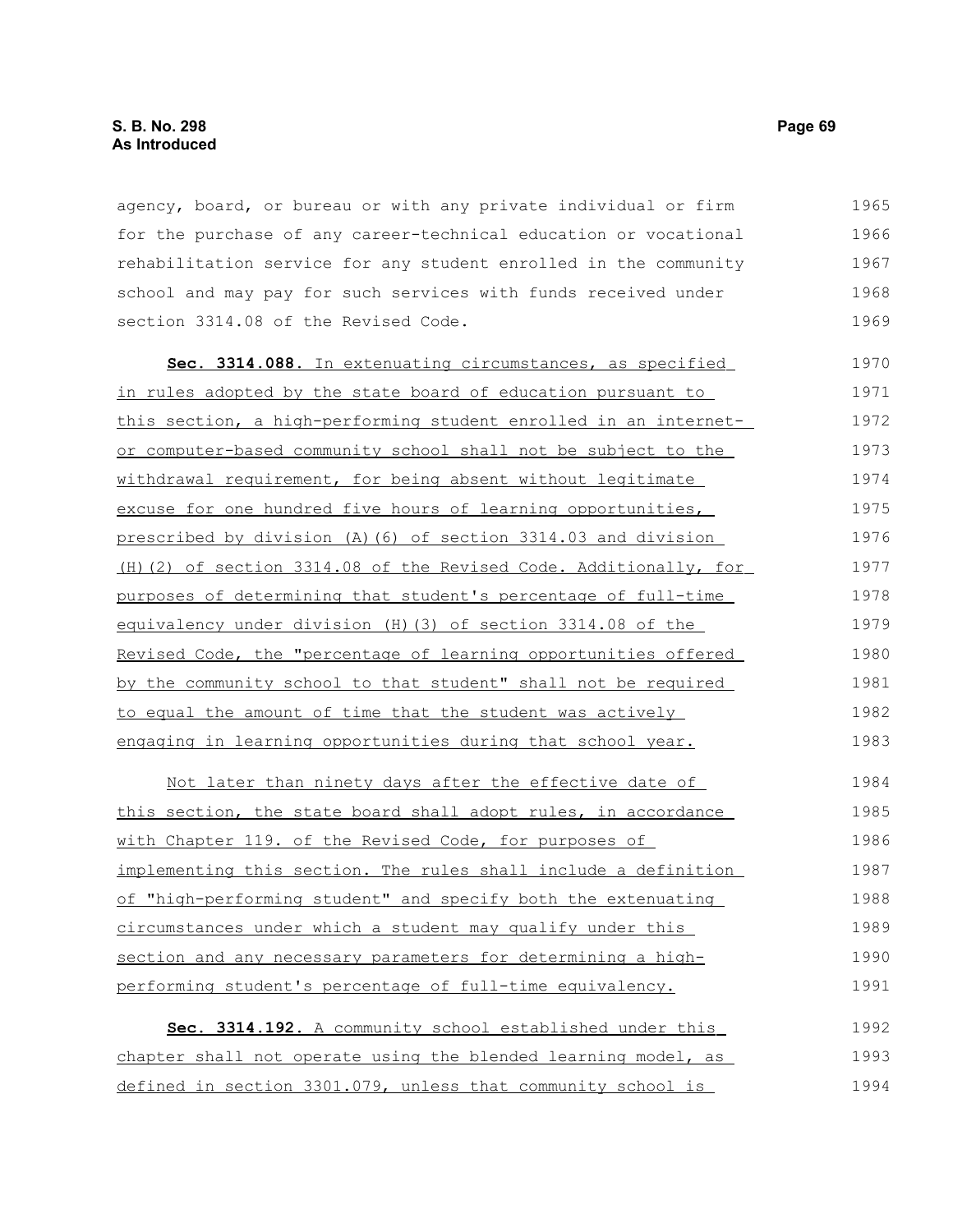sponsored by an entity that received an "exemplary" rating under section 3314.016 of the Revised Code for the most recent school year. 1995 1996 1997

Not later than August 1, 2016, the department of education shall develop a metric for measuring student performance in schools that operate using the blended learning model. 1998 1999 2000

Sec. 3314.23. (A) Subject to division (B) of this section, each internet- or computer-based community school shall complywith the standards developed by the international association for K-12 online learning The state board of education shall adopt as rules, in accordance with Chapter 119. of the Revised Code, the standards for the operation of internet- or computerbased community schools and other educational courses delivered primarily via electronic media that were initially recommended by the state board to the general assembly, pursuant to former section 3314.033 of the Revised Code, as item number 16 on the agenda of the state board's meeting held on September 8 and 9, 2003. 2001 2002 2003 2004 2005 2006 2007 2008 2009 2010 2011 2012

(B) Each internet- or computer-based community school that initially opens for operation on or after January 1, 2013the effective date of the rules adopted under division (A) of this section, shall comply with the standards required by division (A) of this section at the time it opens. Each internet- or computer-based community school that initially opened for operation prior to-January 1, 2013 that effective date, shall comply with the standards required by division (A) of this section not later than July 1, 2013six months after that effective date. 2013 2014 2015 2016 2017 2018 2019 2020 2021 2022

(C) The sponsor of each internet- or computer-based community school shall be responsible for monitoring, ensuring, 2023 2024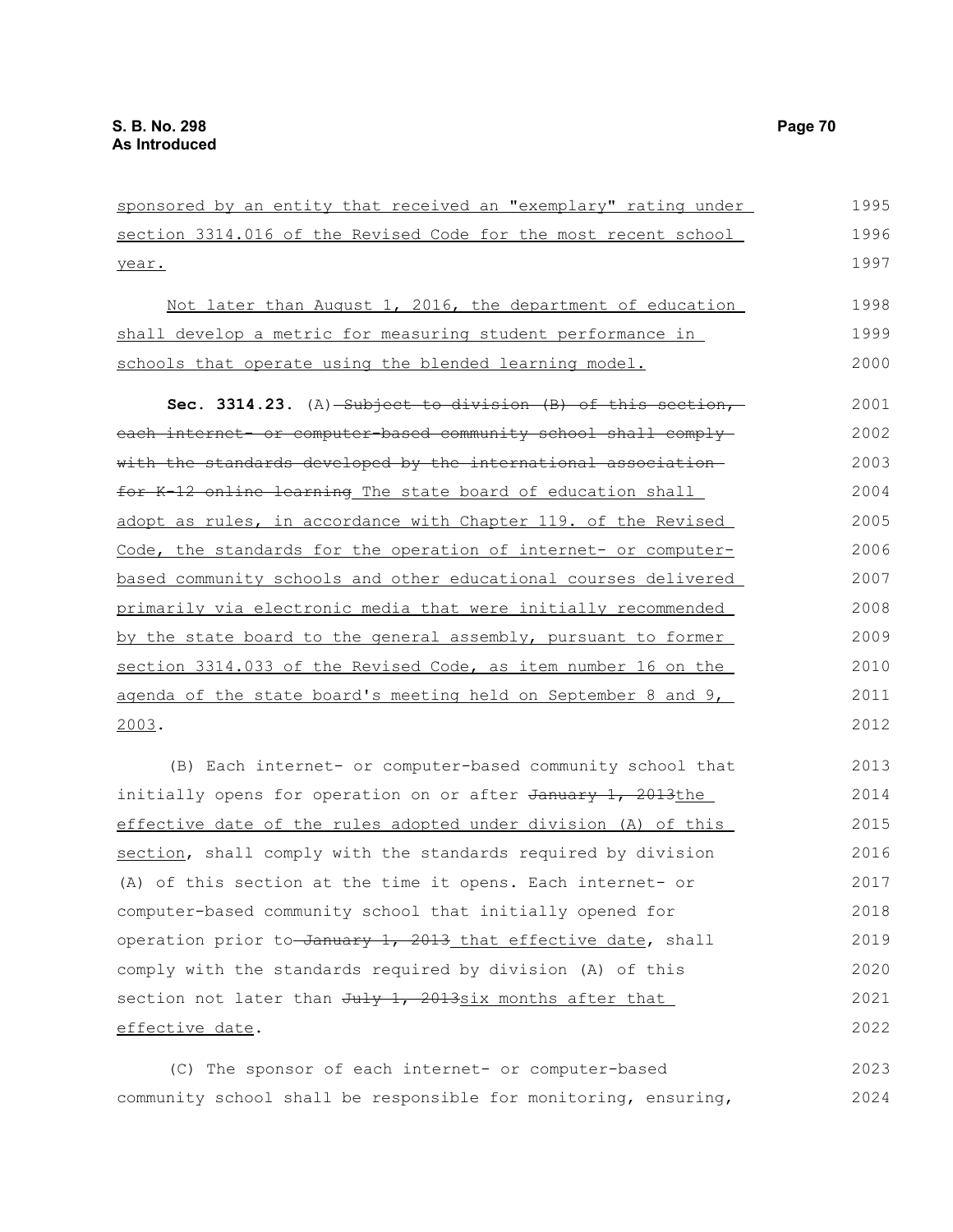and reporting compliance with the online learning standards described in divisions (A) and (B) of this section and shall report a school's failure to comply with these standards to the department of education in the manner prescribed by the department. 2025 2026 2027 2028 2029

 **Sec. 3314.241.** All public meetings of the governing authority of an internet- or computer-based community school shall be made available online to the public in a format that is viewable as a live event through the internet. Notice of each meeting shall be given at least two weeks prior to the meeting by publication in at least one newspaper of general circulation within each city or county from which the school currently enrolls a student. 2030 2031 2032 2033 2034 2035 2036 2037

| Nothing in this section shall be construed to exempt an             | 2038 |
|---------------------------------------------------------------------|------|
| internet- or computer-based community school from complying with    | 2039 |
| the provisions of the open meetings laws, as prescribed by          | 2040 |
| division $(A)$ $(11)$ $(d)$ of section 3314.03 of the Revised Code. | 2041 |

 **Sec. 3314.242.** Any internet- or computer-based community school shall include in any advertising, recruiting, or promotional materials the most recent rating or letter grade for overall academic performance, performance index score, overall value-added progress dimension score, and the four- and fiveyear adjusted cohort graduation rate scores assigned to the school by the department of education under divisions (B)(1)(b), (d), and (e);  $(C)$  (1)(b), (d), and (e); and  $(C)$  (3) of section 3302.03 of the Revised Code. 2042 2043 2044 2045 2046 2047 2048 2049 2050

Sec. 3314.27. No student enrolled in an internet- or computer-based community school may participate in more than ten hours of learning opportunities in any period of twenty-four consecutive hours. Any time such a student participates in 2051 2052 2053 2054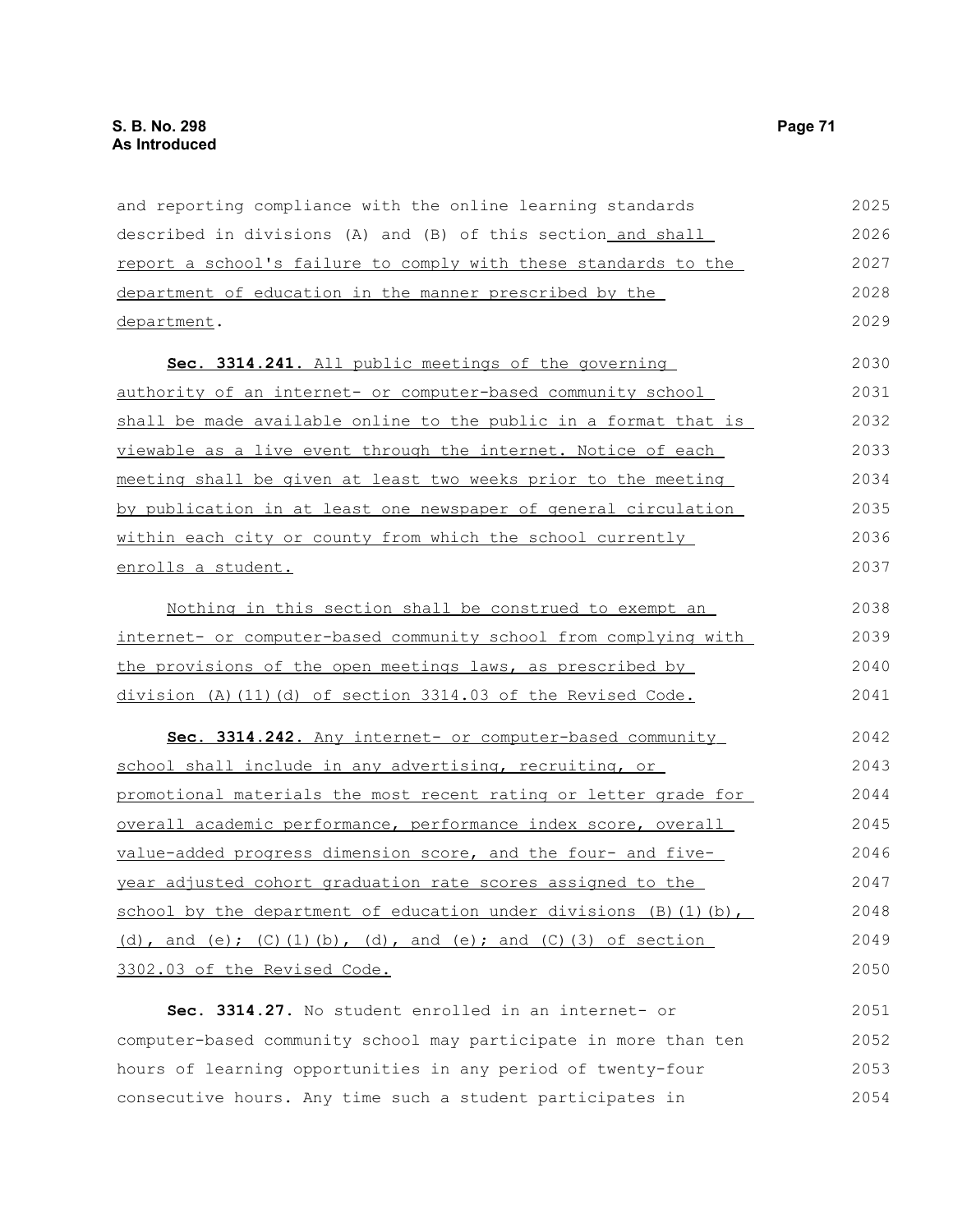learning opportunities beyond the limit prescribed in this section shall not count toward the annual minimum number of hours required to be provided to that student as prescribed in division (A)(11)(a) of section 3314.03 of the Revised Code. If any internet- or computer-based community school requires its students to participate in learning opportunities on the basis of days rather than hours, one day shall consist of a minimum of five hours of such participation. 2055 2056 2057 2058 2059 2060 2061 2062

Each internet- or computer-based community school shall keep an accurate record of the number of hours in which each individual student's participation student is actively participating in learning opportunities during each-day period of twenty-four consecutive hours. The record shall be kept insuch a manner that the information contained within it easily can be certified on a monthly basis by an individual who is employed by the school and holds a valid license issued by the state board of education pursuant to sections 3319.22 to 3319.31 of the Revised Code. The record shall then be submitted each month as a report to the department of education, upon request by the department or the auditor of state in the form and manner prescribed by the department. Upon receipt, the department shall make each report available on its web site, to the extent permitted under section 3319.321 of the Revised Code and the "Family Educational Rights and Privacy Act of 1974," 88 Stat. 571, 20 U.S.C. 1232g, as amended. 2063 2064 2065 2066 2067 2068 2069 2070 2071 2072 2073 2074 2075 2076 2077 2078 2079

If a student enrolled in an internet- or computer-based community school fails to participate in learning opportunities for ten consecutive days following the date the student begins instruction for the school year but prior to completing the student's academic program for that school year, the school shall notify the department, the student's parent, guardian, or 2080 2081 2082 2083 2084 2085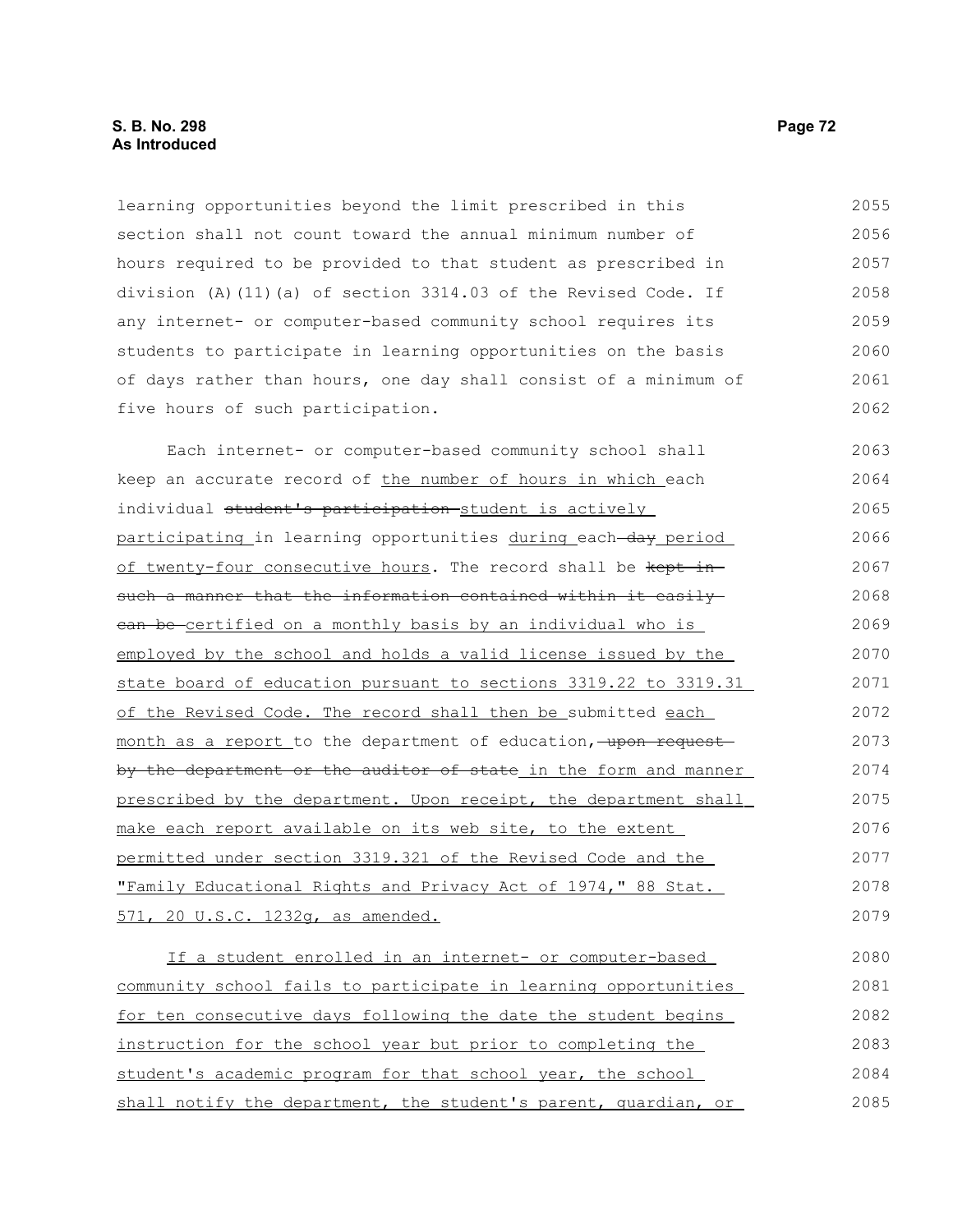student's failure to participate in those learning opportunities. As used in this section, a student's "resident school district" is the school district in which the student is entitled to attend school under section 3313.64 or 3313.65 of the Revised Code and from which district the payments to the community school for the student are deducted under section 3314.08 of the Revised Code. Sec. 3314.271. (A) Each internet- or computer-based community school shall offer a student orientation course and shall notify each student who enrolls in that school of that student's opportunity to participate in the student orientation course. (B) The department of education shall provide guidance to internet- or computer-based community schools for developing and delivering the orientation course. (C) Each internet- or computer-based community school may, at the time of a particular student's enrollment in that school, ask the student's parent or guardian to estimate the length of time the student will attend the school. Any information collected pursuant to this division shall be included in an aggregated format in the school's annual report required by division (A)(11)(g) of section 3314.03 of the Revised Code. (D)(1) Each internet- or computer-based community school, on a periodic basis throughout each school year, shall communicate with each student's parent, guardian, or custodian regarding the performance and progress of that student. Each internet- or computer-based community school also shall provide 2087 2088 2089 2090 2091 2092 2093 2094 2095 2096 2097 2098 2099 2100 2101 2102 2103 2104 2105 2106 2107 2108 2109 2110 2111 2112 2113 2114

custodian, and the student's resident school district of the

2086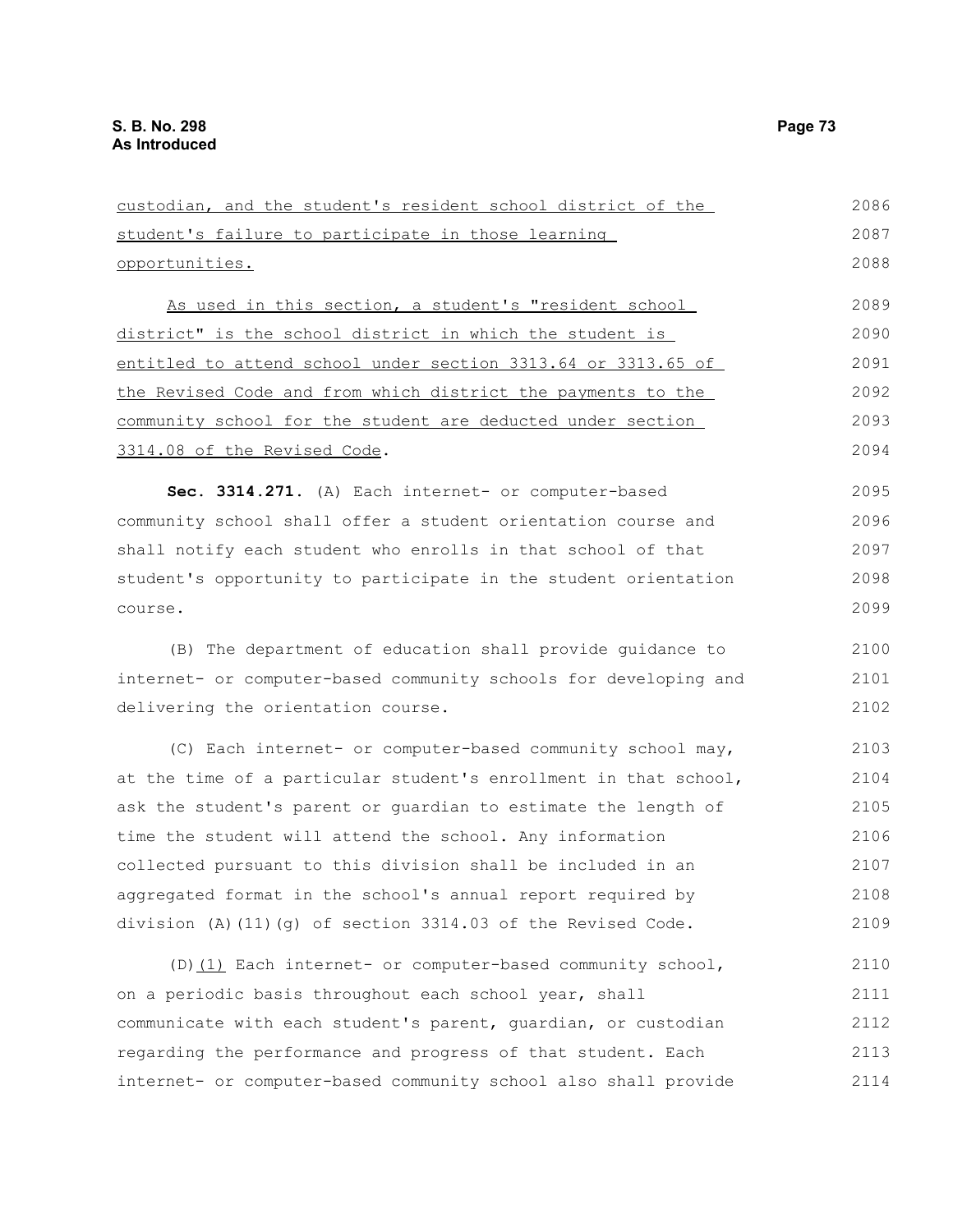opportunities for parent-teacher conferences, shall document the school's requests for such conferences, and may permit students to participate in the conferences. (2) In addition to the conferences described in division (D)(1) of this section, if the academic performance of a student declines while the student is enrolled in the school, the student's parents, the student's teachers, and the principal or lead teacher of the community school shall confer to evaluate the student's continued enrollment in the school. Parent-teacher conferences conducted pursuant to division (D)(1) or (2) of this section may be conducted through electronic means. **Section 2.** That existing sections 3302.01, 3302.03, 3314.02, 3314.03, 3314.032, 3314.08, 3314.086, 3314.23, 3314.27, and 3314.271 of the Revised Code are hereby repealed. **Section 3.** (A) The E-School Funding Commission is hereby created to study the actual costs required to operate an internet- or computer-based community school as defined in section 3314.02 of the Revised Code. The Commission shall determine a rational methodology for calculating the costs of operating an Internet- or computer-based community school. Not later than December 31, 2016, the Commission shall submit a report of its recommendations to the General Assembly in accordance with section 101.68 of the Revised Code. The Commission also shall submit a copy of the report to the Governor for use when considering school funding recommendations for the 2018-2019 biennial budget. Upon submission of the report, the Commission shall cease to exist. 2115 2116 2117 2118 2119 2120 2121 2122 2123 2124 2125 2126 2127 2128 2129 2130 2131 2132 2133 2134 2135 2136 2137 2138 2139 2140 2141 2142

(B) The Commission shall consist of the following members: 2143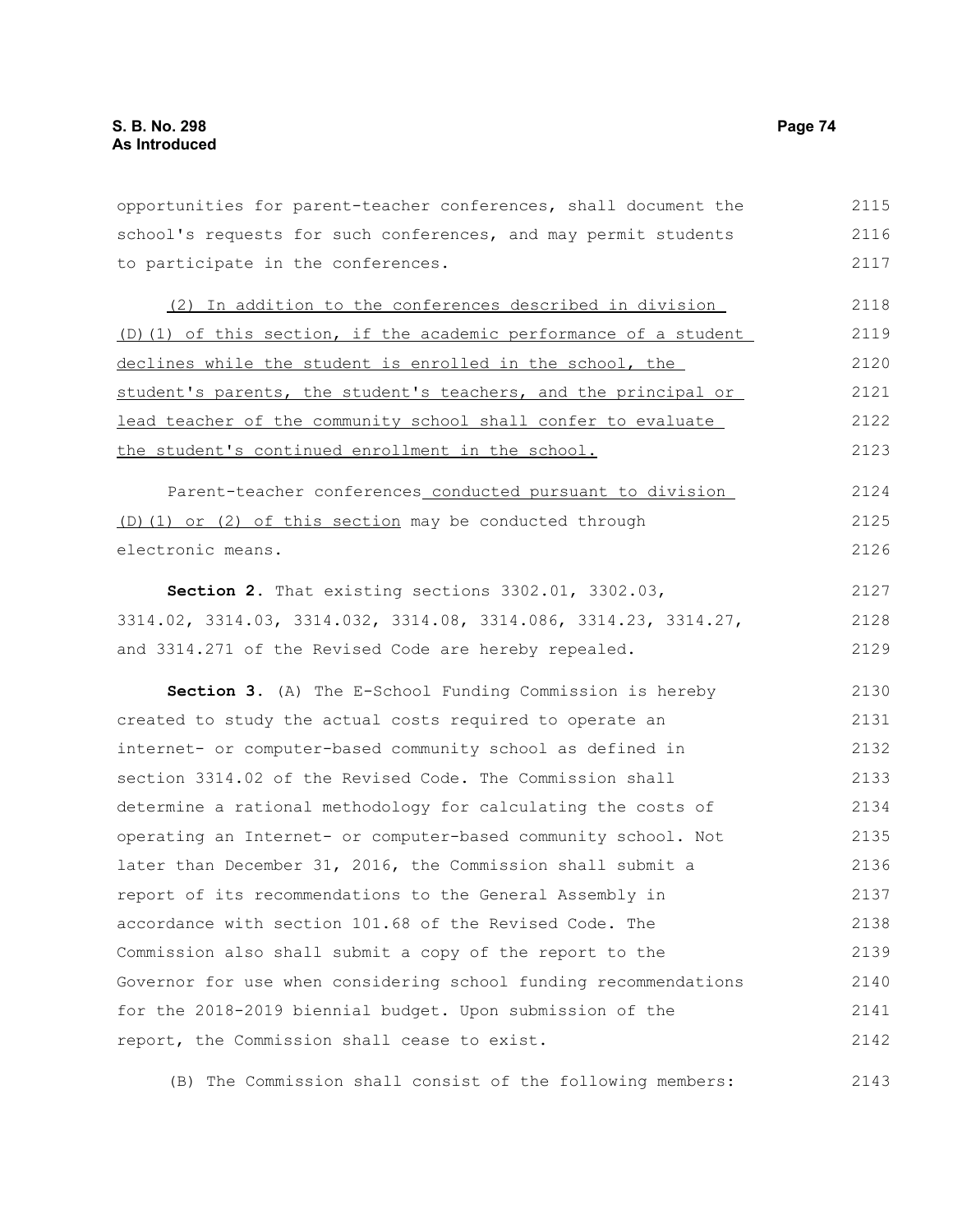(1) The Governor, or the Governor's designee; 2144

(2) The Superintendent of Public Instruction, or the Superintendent's designee, who shall serve as the chairperson of the commission; 2145 2146 2147

(3) The Chancellor of Higher Education, or the Chancellor's designee; 2148 2149

(4) Two teachers currently employed by an internet- or computer-based community school in this state, one appointed by the President of the Senate and one appointed by the Minority Leader of the Senate; 2150 2151 2152 2153

(5) The chief administrator of an Internet- or computerbased community school that is sponsored by the board of education of a school district and has received a grade of at least "C" for performance index score and overall value-added progress dimension, under divisions (B)(1)(b) and (e) of section 3302.03 of the Revised Code, on the most recent report card issued under section 3302.03 of the Revised Code, appointed by the Speaker of the House of Representatives; 2154 2155 2156 2157 2158 2159 2160 2161

(6) The chief administrator of an Internet- or computerbased community school that is not sponsored by the board of education of a school district and has received a grade of at least "C" for performance index score and overall value-added progress dimension, under divisions (B)(1)(b) and (e) of section 3302.03 of the Revised Code, on the most recent report card issued under section 3302.03 of the Revised Code, appointed by the Minority Leader of the House of Representatives; 2162 2163 2164 2165 2166 2167 2168 2169

(7) The parent of a student enrolled in an internet- or computer-based community school, appointed by the President of the Senate; 2170 2171 2172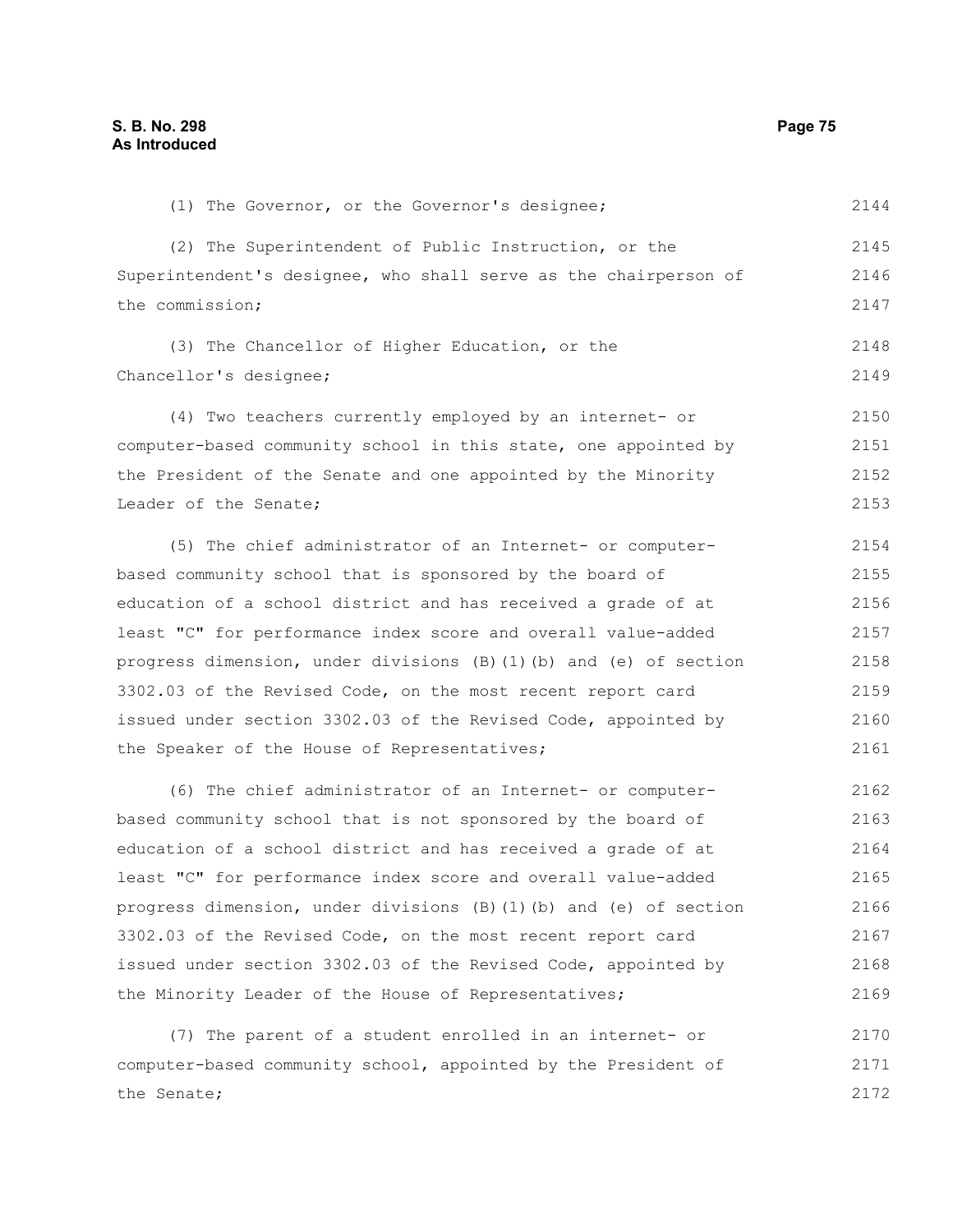## **S. B. No. 298 Page 76 As Introduced**

| (8) A representative of the business community, appointed       | 2173 |
|-----------------------------------------------------------------|------|
| by the Minority Leader of the Senate;                           | 2174 |
| (9) A representative of the general public, appointed by        | 2175 |
| the Speaker of the House of Representatives;                    | 2176 |
| (10) A representative of community school operators,            | 2177 |
| appointed by the Minority Leader of the House of                | 2178 |
| Representatives;                                                | 2179 |
| (11) A representative of community school sponsors,             | 2180 |
| appointed by the Speaker of the House of Representatives;       | 2181 |
| (12) The fiscal officer of an internet- or computer-based       | 2182 |
| community school, appointed by the President of the Senate;     | 2183 |
| (13) The chairpersons and ranking members of the standing       | 2184 |
| committees of the House of Representatives and the Senate       | 2185 |
| principally responsible for education policy;                   | 2186 |
| (14) A representative of an organization that serves as a       | 2187 |
| bargaining representative for teachers in this state, appointed | 2188 |
| by the Minority Leader of the Senate;                           | 2189 |
| (15) A representative from an organization of school            | 2190 |
| administrators or fiscal officials, appointed by the Minority   | 2191 |
| Leader of the House of Representatives.                         | 2192 |
| Members of the Commission shall serve without                   | 2193 |
| compensation. The Department of Education shall provide         | 2194 |
| administrative support for the Commission.                      | 2195 |
| Section 4. The General Assembly, applying the principle         | 2196 |
| stated in division (B) of section 1.52 of the Revised Code that | 2197 |
| amendments are to be harmonized if reasonably capable of        | 2198 |
| simultaneous operation, finds that the following sections,      | 2199 |
| presented in this act as composites of the sections as amended  | 2200 |